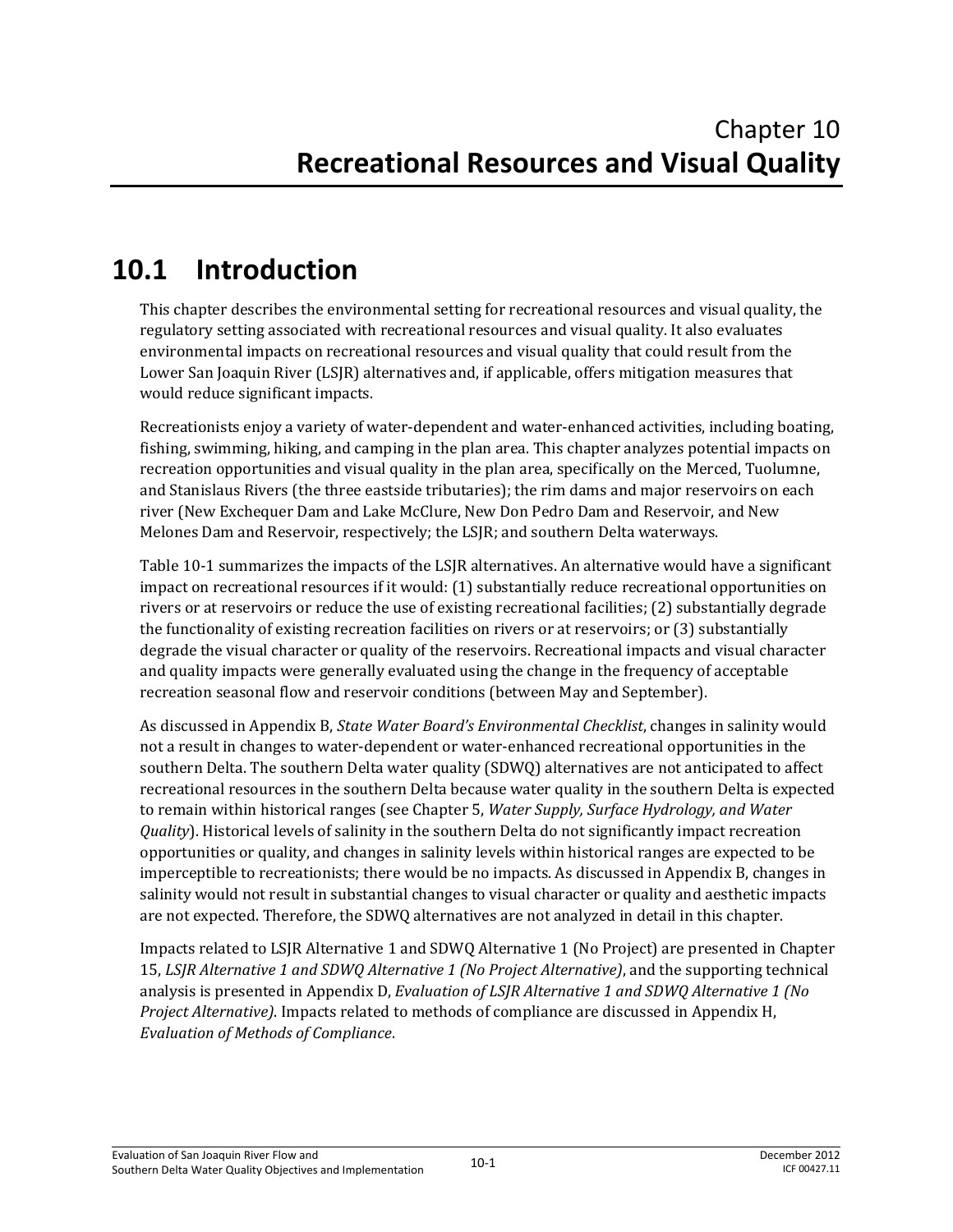| Alternative                                                                                                                                                                                                                                                                                                                               | Summary of Impact(s)                                                                                                                                                                                                                                                                                                                                               | Significance Determination  |  |  |  |  |  |  |
|-------------------------------------------------------------------------------------------------------------------------------------------------------------------------------------------------------------------------------------------------------------------------------------------------------------------------------------------|--------------------------------------------------------------------------------------------------------------------------------------------------------------------------------------------------------------------------------------------------------------------------------------------------------------------------------------------------------------------|-----------------------------|--|--|--|--|--|--|
| or at reservoirs                                                                                                                                                                                                                                                                                                                          | REC-1 Substantially reduce recreational opportunities or the use of existing recreation facilities on rivers                                                                                                                                                                                                                                                       |                             |  |  |  |  |  |  |
| LSJR Alternative 1                                                                                                                                                                                                                                                                                                                        | See note. <sup>1</sup>                                                                                                                                                                                                                                                                                                                                             |                             |  |  |  |  |  |  |
| LSJR Alternative 2                                                                                                                                                                                                                                                                                                                        | The modeled seasonal average frequency of river<br>flows that support recreation would not be<br>reduced by more than 10%. The change in<br>reservoir elevations would not be greater than<br>10 feet or decrease below designated<br>recreational elevations. Therefore, it is expected<br>that recreational opportunities would not be<br>substantially reduced. | Less than significant       |  |  |  |  |  |  |
| LSJR Alternative 3                                                                                                                                                                                                                                                                                                                        | There would be a change in river flow such that<br>the modeled average seasonal frequency of<br>lower flows on the Merced and Tuolumne would<br>be reduced by more than 10%, and, therefore, it<br>is expected that low-flow recreation<br>opportunities (e.g., swimming, wading, floating)<br>would be substantially reduced.                                     | Significant and unavoidable |  |  |  |  |  |  |
| LSJR Alternative 4                                                                                                                                                                                                                                                                                                                        | There would be a change in river flow such that<br>the modeled average seasonal frequency of<br>lower flows on the Merced and Tuolumne and<br>mid-range flows on Tuolumne would be reduced<br>by more than 10%, and, therefore, it is expected<br>that low-flow recreation opportunities (e.g.,<br>swimming, wading, floating) would be<br>substantially reduced.  | Significant and unavoidable |  |  |  |  |  |  |
|                                                                                                                                                                                                                                                                                                                                           | REC-2 Substantially degrade the functionality of existing recreation facilities on the rivers or at reservoirs                                                                                                                                                                                                                                                     |                             |  |  |  |  |  |  |
| LSJR Alternative 1                                                                                                                                                                                                                                                                                                                        | See note. <sup>1</sup>                                                                                                                                                                                                                                                                                                                                             |                             |  |  |  |  |  |  |
| <b>LSJR</b> Alternatives<br>$2 - 4$                                                                                                                                                                                                                                                                                                       | There would be no change in the frequency or<br>magnitude of the highest river flows or increase<br>in reservoir elevations above capacity: thus the<br>functionality of existing recreational facilities<br>would not be degraded.                                                                                                                                | Less than significant       |  |  |  |  |  |  |
|                                                                                                                                                                                                                                                                                                                                           | REC-3 Substantially degrade the existing visual character or quality of the reservoirs                                                                                                                                                                                                                                                                             |                             |  |  |  |  |  |  |
| LSJR Alternative 1                                                                                                                                                                                                                                                                                                                        | See note. <sup>1</sup>                                                                                                                                                                                                                                                                                                                                             |                             |  |  |  |  |  |  |
| <b>LSJR</b> Alternatives<br>$2 - 4$                                                                                                                                                                                                                                                                                                       | No decrease in reservoir elevation levels such<br>that a substantial degradation of existing visual<br>character or quality would occur.                                                                                                                                                                                                                           | Less than significant       |  |  |  |  |  |  |
| The No Project Alternative would result in implementation of flow objectives and salinity objectives<br>$\mathbf{1}$<br>identified in the 2006 Bay-Delta Plan. See Chapter 15, LSJR Alternative 1 and SDWQ Alternative 1 (No<br>Project Alternative), for the No Project impact discussion and Appendix D, Evaluation of LSJR Alternative |                                                                                                                                                                                                                                                                                                                                                                    |                             |  |  |  |  |  |  |

#### **Table 10-1. Summary of Recreation Impacts**

*1 and SDWQ Alternative 1 (No Project Alternative)*, for the No Project Alternative technical analysis.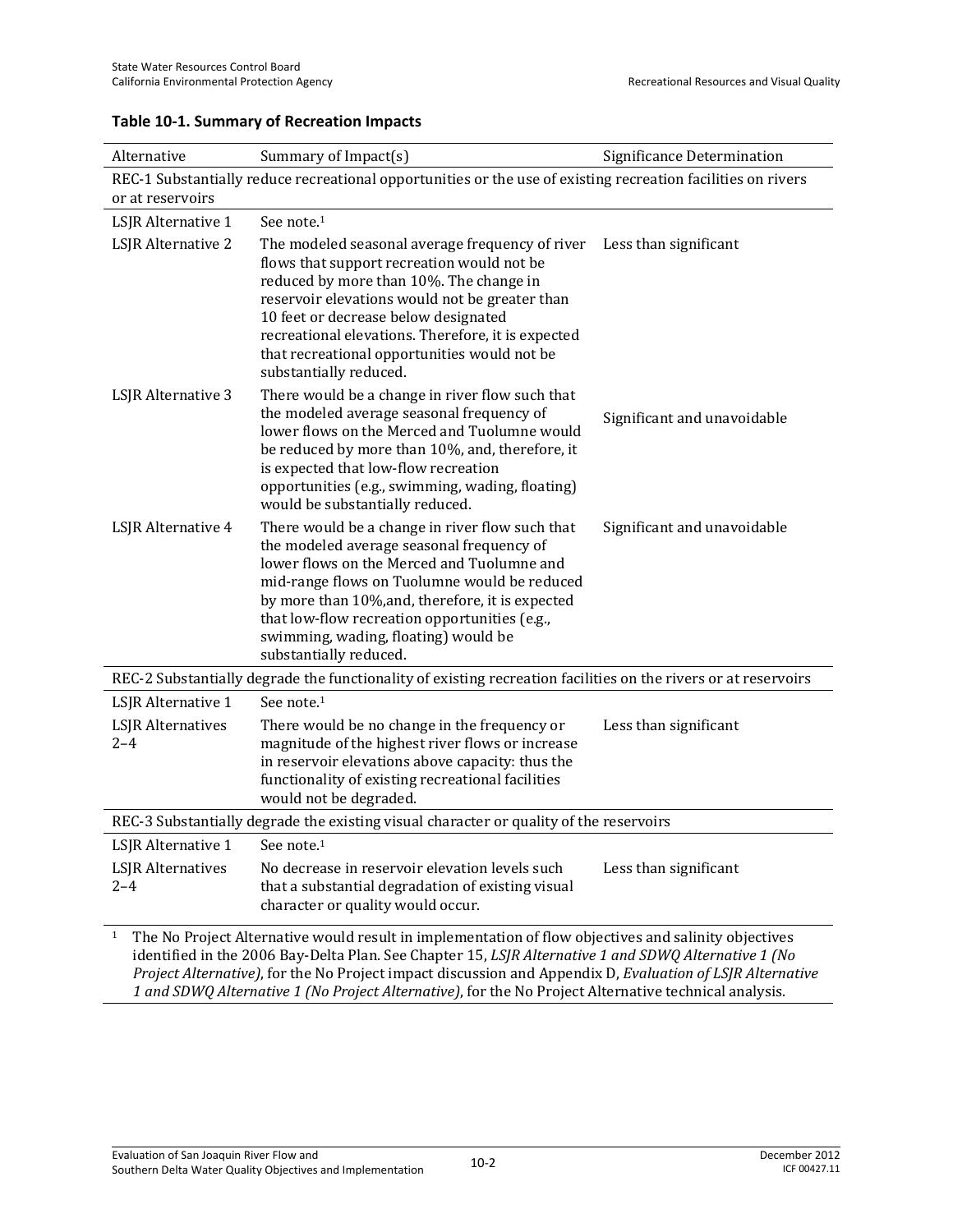# **10.2 Environmental Setting**

There are three distinct environments for water-based recreation on the Merced, Tuolumne, and Stanislaus Rivers, the LSJR, and the southern Delta: flowing rivers, controlled reservoirs, and open (i.e., tidal) Delta waterways. Recreation takes place in managed facilities, at informal access points, and in undeveloped areas. Much of the recreation use is water dependent (e.g., boating, swimming), but many other popular activities (e.g., camping, hiking) are simply enhanced by the presence of water. Recreational opportunities have been substantially influenced by the construction of reservoirs and the management of water (i.e., flow).

Typical recreational activities in the watersheds include: boating, fishing, swimming, water sports, horseback riding, hiking, biking, camping, picnicking, birding and nature viewing, hunting, and gold panning. Facilities constructed throughout the plan area permit similar recreational uses (e.g., boatbased fishing, kayaking, beach swimming, picnicking); although the spectrum of uses may shift depending on conditions. Swimming is more common in the reservoirs, but may also occur on the rivers during low flow. Boating activities such as whitewater rafting, kayaking, and canoeing, are popular on the rivers. Preferred recreational activities change with time, reflecting the current economic and cultural conditions. For example, undeveloped areas in the plan area, such as wildlife preserves, were once widely used for hunting and are now becoming increasingly popular for nonconsumptive uses, such as nature viewing and bird watching (USBR 1999).

The existing recreational uses of the LSJR, its three eastside tributaries, the reservoirs at the rim dams, and the southern Delta are described below.

# **10.2.1 Rivers**

Flows in the LSJR and eastside tributaries are regulated by the major storage rim dams. This storage regulation allows for a consistent release flow that can benefit river recreationists by increasing the usability of the river, increasing the safety of the river, and maintaining the appearance of the setting. Different ranges of flow support different recreational uses. Lower flows, generally less than 500 cubic feet per second (cfs), support swimming, wading, and floating; mid-range flows 500– 1,500 cfs support motorized boating, rafting, kayaking, and canoeing; higher flows 1,500–2,500 cfs support advanced (i.e., whitewater) rafting or kayaking. Flows above 2,500 cfs are suitable for advanced rafters or kayakers and are generally unsafe for other recreational uses. Recreational uses of the Merced, Tuolumne, and Stanislaus Rivers and the LSJR are discussed below.

# **Merced River**

The reach of the Merced River below McSwain Dam to the river's confluence with the LSJR is 50 miles long and crosses private agricultural and grazing land in Merced County. Major public recreation facilities include Henderson County Park on Merced Falls Road east of Snelling, McConnell SRA northeast of Livingston on SR 99, Hagaman County Park at the State Route (SR) 165 river crossing, and George J. Hatfield State Recreation Area (SRA) on Kelley Road near the LSJR confluence. The county parks are primarily day-use facilities, while the SRA's provide both day-use and camping units (USBR 1999). The county parks do not have boat launch ramps, and they do not allow swimming because lifeguards are not present. Approximately 73,000 water-related visitor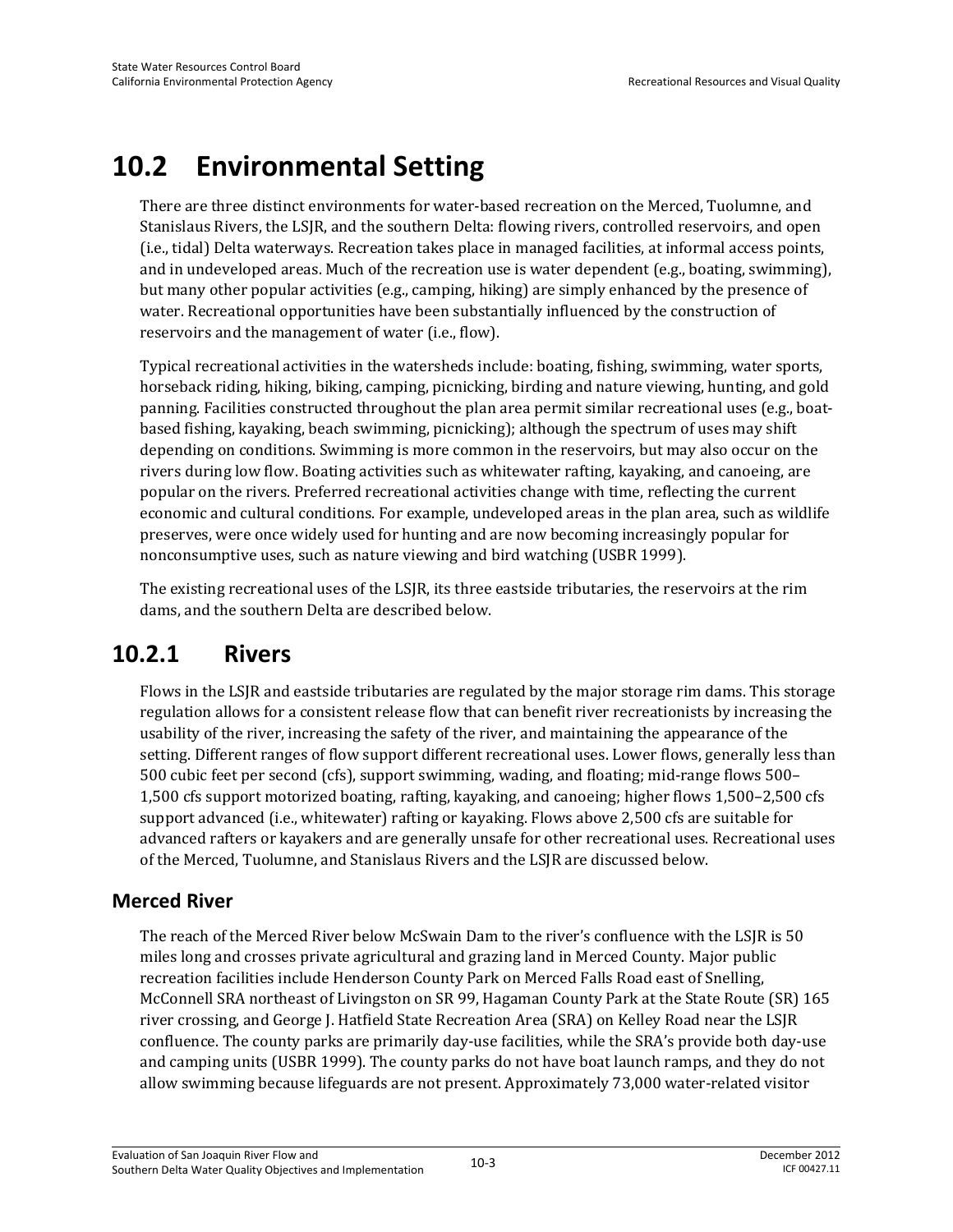days are spent on the Merced River annually (USBR 1999). The Merced River is largely surrounded by private land, which limits the opportunities for public access (Merced ID 2011a).

Water-dependent activities include some canoeing and rafting in the lower portion of the river. Water-enhanced activities include picnicking, camping, and softball (USBR 1999). Boat-based fishing is popular between the Merced Falls Dam and the Crocker–Hoffman Diversion Dam, especially during high flows. Generally, flows below 500 cfs are considered too low for boating. Flows are presently below 500 cfs approximately 83 percent of the time in the summer months. Fish species in this stretch of the Merced River include catfish and smallmouth bass (USBR 1999).

Kayaking, rafting, and canoeing take place on the Merced River at flows 250–3,200 cfs. Flows of approximately 300–350 cfs are considered beginning flows for kayakers and rafters, while high flows of 1,200–3,200 cfs are for advanced kayakers or rafters (American Whitewater 2012). In a study conducted in the winter of 2010, the boaters surveyed indicated that while the river's reach was floatable at the winter low flow levels down to 250 cfs, they would not likely return to boat because the flow did not provide a quality boating opportunity (Merced ID 2011b). Overall, the boaters surveyed in the study identified a boatable flow range for canoes and kayaks of roughly 570 to 2,000 cfs (Merced ID 2011b).

During lower flows in the fall and winter, wading is more popular (Merced ID 2011b). Optimal flow ranges on the Merced River are 50–200 cfs for swimming (USBR 2001).

#### **Tuolumne River**

 $\overline{\phantom{0}}$ 

The Tuolumne River, from New Don Pedro Dam to the river's confluence with the SJR, is approximately 52 miles long. This reach traverses mainly private open space and grazing lands, City of Modesto property, and several public parks. Access to the river is limited.

Existing recreation facilities include: La Grange County Regional Park, Fox Grove County Regional Park, Riverdale, two golf courses adjacent to the river near the SR 99 crossing, and the Shiloh fishing access. In addition, the Turlock SRA and Modesto Reservoir Regional Park provide camping facilities. There is also public access to the river at the Tuolumne River Regional Park near Modesto (San Joaquin River Partnership 2012).

Common water-dependent recreational activities on the Tuolumne River include boating, fishing, swimming, and rafting. Together with wildlife viewing, 150,000 visitor days were spent conducting these water-dependent recreational activities in 1992 (USBR 1999). Rafting season is generally April–October. The optimal flow for rafting is 300 cfs (TID and MID 2011). The critical minimum flow<sup>1</sup> for canoeing and kayaking is 150 cfs (USBR 2001). Optimal flow ranges for recreating on the Tuolumne River are 400–700 cfs for all boating activities and 200–600 cfs for swimming. Summer flows are within this optimal range for all boating activities approximately 6 percent of the time and are within the optimal range for swimming approximately 32 percent of the time. Summer flows are large enough to support kayaking and canoeing 57 percent of the time and support power boating approximately 25 percent of the time (USBR 1999).

<sup>1</sup> Critical minimum flow refers to the minimum flow needed by a particular recreational activity to occur.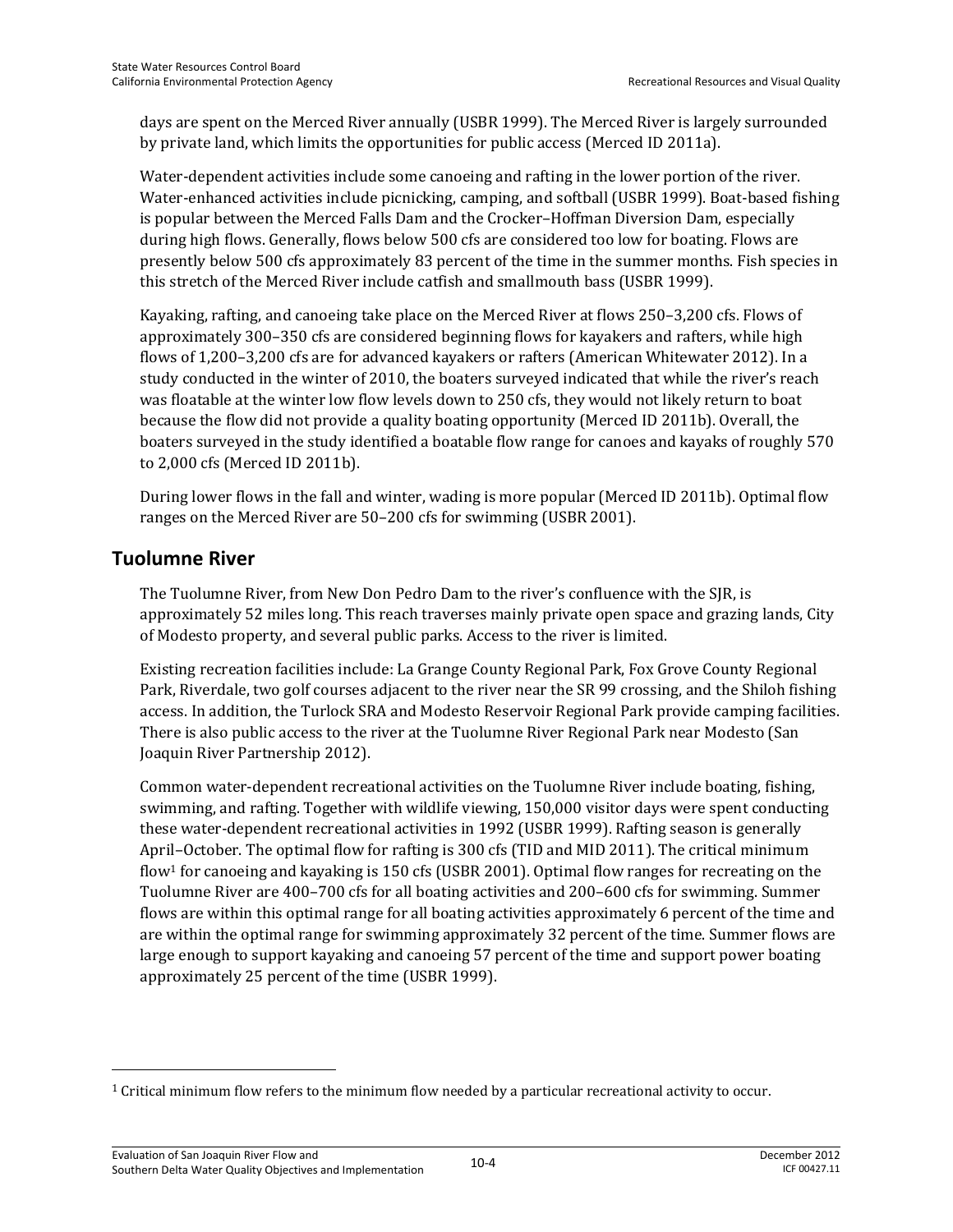### **Stanislaus River**

The Stanislaus River runs 60 miles from the New Melones Dam to its confluence with the SJR, crossing primarily private agricultural and grazing lands in Tuolumne, Stanislaus, and San Joaquin Counties (see Chapter 11, *Agricultural Resources*). The Stanislaus River has numerous park facilities, many used for boat launching, fishing, camping, swimming, and picnicking. Parks include Knights Ferry Recreation Area, Horseshoe Park, Orange Blossom Park, Valley Oak, Oakdale Recreation Area, Jacob Meyers Park, McHenry Recreation Area, and Caswell Memorial State Park. There is also public access to the river at numerous road crossings. In 1999, there were an estimated 330,217 recreational visitor days spent on the Stanislaus River (McAfee 2000).

Water-dependent activities practiced on the Stanislaus River include fishing, swimming, and whitewater boating. In general, all boating activities on the Stanislaus River take place when the flow is 25–1,200 cfs (Dreamflows 2011). Flows of 500 cfs–3,000 cfs can allow for advanced rafting and kayaking (All Outdoors 2011). Fish species in this stretch of the Stanislaus River include catfish, crappie, largemouth bass, and smallmouth bass. Water-enhanced activities include picnicking and camping. Access to an advanced, 4-mile whitewater boating run is provided below Goodwin Dam (USBR 1999). Extensive boating use on the lower Stanislaus River has contributed to eroding beaches, excessive noise, trespassing, and other issues that degrade visitor experience (McAfee 2000).

### **Lower San Joaquin River**

An estimated 157,000 visitor days are spent boating and fishing in the LSJR annually (USBR 2001). Popular sport fish that occur in this stretch of the SJR include catfish and smallmouth bass (USBR 1999). Public access to the LSJR is available at several road and highway crossings. Stanislaus County recreation facilities on the LSJR include the Las Palmas fishing access site and Laird County Park (USBR 2001). In addition, there is Durham Ferry SRA in San Joaquin County, and the San Joaquin National Wildlife Refuge between the Stanislaus and Tuolumne River confluences (San Joaquin River Partnership 2012). Most of the use of these recreational areas is assumed to come from the local counties (USBR 1999). In addition to boating and fishing, picnicking and other waterenhanced shore activities are dependent on LSJR flows.

Flows on the LSJR are variable within the plan area, increasing at each river confluence. South of the Merced River confluence, the river has been nearly dry at times in recent years, while summer flows in the SJR at Vernalis range between about 1,000 cfs in dry years to more than 10,000 cfs in wet years. The monthly median flows at Vernalis range between 5,000 cfs in the spring (May) and 2,000 cfs in the late summer (August and September). This variability renders a characterization of the optimal flows for recreation much more complex than on the three eastside tributaries. The optimal range for non-motorized boating activities on the LSJR has been estimated to be 300–500 cfs, while motorized boating may occur at flows up to 750 cfs (USBR 1997; Melissa Frago, pers. comm.).

# **10.2.2 Reservoirs**

Peak visitation of California reservoirs is generally in the dry months of May through August. Visitor use and the quality of the recreational experience are directly affected by the manner in which a reservoir is operated. Recreation facilities, such as beaches, boat ramps, trails, restrooms, access roads, picnic areas, and camping facilities add to the quality of the recreation experience. Reservoir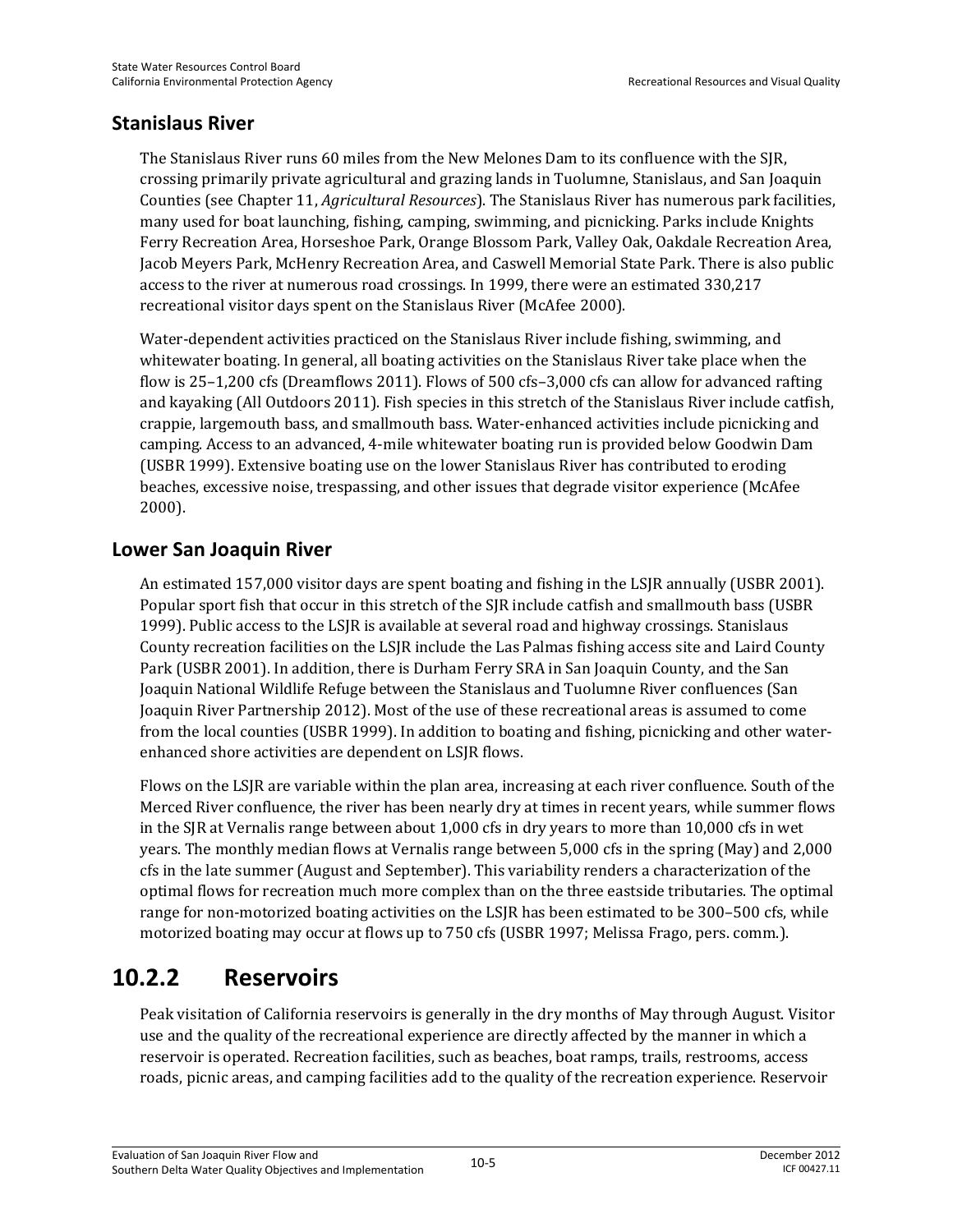operations for water supply are usually adequate to support established recreation activities, particularly when surface runoff from precipitation is near normal.

Recreational opportunities on reservoirs are influenced by water levels. Lower reservoir levels result in water surface receding far from developed recreation facilities, such as campgrounds, picnic areas, and swimming beaches; boat ramps and swimming areas becoming unusable because they are no longer submerged; boating and water skiing being reduced by declining surface area; and aesthetic values generally being reduced. Recreation attendance decreases when water levels drop well below major recreation facilities and boat ramps. During the 1976–1977 drought, total attendance at state and federal reservoirs in California was reduced about 30 percent, with some reservoirs experiencing declines of as much as 80 percent, while attendance at a few stable reservoirs actually increased. A similar pattern developed during the 1987–1992 drought, although there were even fewer stable reservoirs (DWR 1994).

#### **Lake McClure**

Lake McClure is on the Merced River, impounded behind the New Exchequer Dam. The reservoir's visual character and quality as experienced by a recreationist is that of both a natural environment (e.g., surrounding mountains) and a managed environment (e.g., recreation and hydropower facilities). Generally, the surrounding area is of the Sierra Nevada mountains and includes low rolling hills and rugged mountains, with differing trees and vegetation bordering the reservoir. The dominant visual elements are the hills, ridges, small valleys, and patterns created by the vegetation on the hills and the surface of the water. The vegetative patterns are influenced by a combination of soil types, aspect, and fire history. The hills are occasionally accented by steep canyon walls. Native vegetation transitions to nonnative plants and trees in a few residential and more developed areas.

There are two-lane roads and highways around the reservoir that afford views of the mountains, trees, and reservoir. The Highway 49 bridge, Lake McClure, and part of Bagby Recreation Area can be seen from the Highway 49 vista point just north of the bridge. The Sierra Nevada foothills are taller and more dramatic in this area than other areas around the reservoir, and the vegetation is similar to other areas around the reservoir. The Bagby Boat Launch facility can be seen, and its small footprint presents a weak visual contrast to the surrounding natural landscape. The road presents strong visual contrast when compared to the natural surroundings due to the shape, texture, and color of the road (Merced ID 2011a).

Areas where residential and recreational structures exist contrast with the surrounding foothill and mountain scenery. These rural developed areas are within close proximity of the reservoir and include towns and primary road networks. Development is common, yet the setting is pastoral or rural because of interspersing of forests, water resources, hills, and valleys. Shoreline edges along the reservoir appear natural and include vegetation and land and water interface; however, these edges also exhibit ununnatural features, such as man-made facilities (e.g., water control structures and other facilities) and large bands of exposed soil. Recreation facilities are prevalent around the shoreline edges of the reservoir. The edges of the shore include boat docks, beaches, campgrounds, and marinas, all of which are also considered a contrasting visual quality to the surrounding natural setting of the Sierra Nevada foothills and mountains. The shore and water interface also exhibits the typical area with no vegetation that is associated with the daily, monthly, and seasonal fluctuations in surface elevation (USBR 2007; USBR 2011b). Generally, those participating in recreational activities in and around the reservoir are more likely to highly value the natural environment, appreciate the visual experience, and be sensitive to changes in visual character and quality.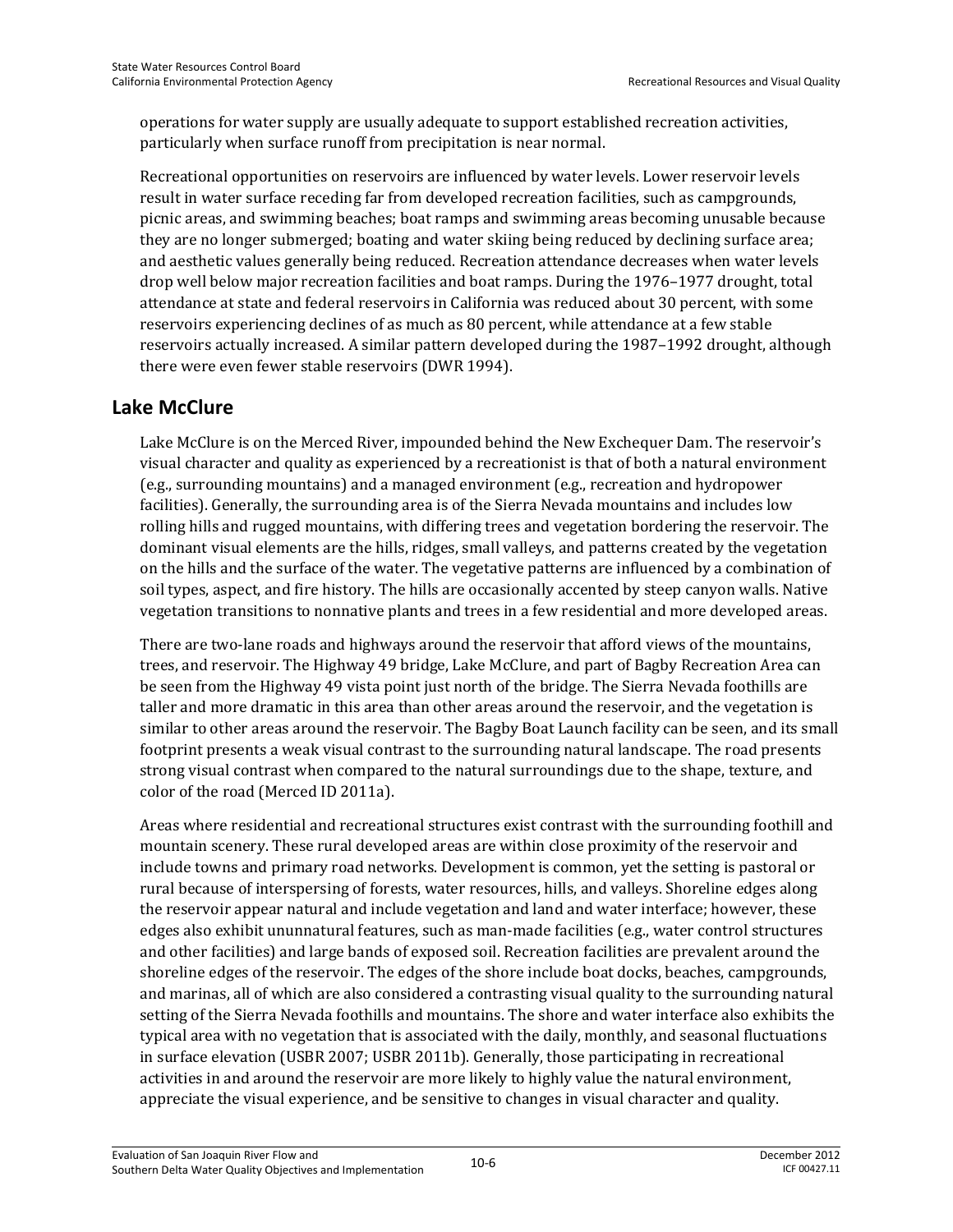Lake McClure recreation facilities include 4 developed areas (McClure Point, Barrett Cove, Horseshoe Bend, and Bagby), with 530 camping units, 5 boat launch facilities, 2 marinas, 62 picnic units, and fish cleaning stations. Day-use facilities include sandy beaches and swim lagoons, most in grassy park-like settings with group facilities and play equipment (DWR 2001). The recreation facilities are owned and operated by Merced Irrigation District's Parks Department, with the exception of two small areas within McClure Point Recreation Area and Horseshoe Bend Recreation Area that are owned by the U.S. Bureau of Land Management (BLM).

Outside of the 4 public access areas on Lake McClure, the remainder of the land surrounding the reservoir is private (Merced ID 2011a). Since most undeveloped reservoir shoreline points are relatively far from roads (and the shoreline is irregular and steep), there is little recreation activity (DWR 2001). Lake McSwain is located just below the dam and offers adjacent recreational opportunities.

The primary recreational activities on Lake McClure are camping and fishing. In 2010, 1.4 million visitor days were spent on Lake McClure, and 500,000 visitor days were spent on McSwain Reservoir (Merced ID 2011a). Lake McClure is also protected from the prevailing westerly winds by the surrounding tree-covered foothills, and thus is popular with water skiers (DWR 2001).

Modeled historical reservoir elevation has ranged between approximately 865 feet mean sea level (MSL) and 635 feet MSL. Therefore, reservoir elevations during drought years can be 230 feet below the historical maximum elevation. Historically, the monthly average elevation of the reservoir has ranged from a minimum of 755 feet MSL in October to a maximum of 810 feet MSL in June. Boat access is provided at ramps located around the shoreline. Lake McClure boat ramps cease operation reservoir elevation is 590–793 feet MSL. The ramp at Bagby is the first to close when the reservoir reaches an elevation of 793 feet MSL, followed by Horseshoe Bend at 758 feet MSL, McClure Point at 650 feet MSL, southern Barrett Cove ramp at 630 feet MSL, and northern Barrett Cove and Piney Creek, both at 590 feet MSL (USBR 1999). In 2010, an average of 100 watercraft was reported on Lake McClure at one time (0.01 watercraft per acre), 94 percent of which were motorized (Merced ID 2011a). Recent surveys conducted by Merced ID have indicated that most visitors to Lake McClure are local (Merced ID 2011a). These visitors report that the current water levels in the reservoir are acceptable but can sometimes cause degraded scenery (Merced ID 2011a).

#### **New Don Pedro Reservoir**

New Don Pedro Reservoir is on the Tuolumne River, impounded behind New Don Pedro Dam. Generally, the visual character and quality experienced by recreationists and others around the reservoir are similar to those described above for Lake McClure. Don Pedro Reservoir's visual setting is characterized by its numerous long expanses of flat water that stretch through a series of narrow valleys and inlets. As described for Lake McClure, the Sierra Nevada foothills surround the reservoir, rising gradually from its shoreline and giving wide and open views. The hillsides are largely covered by trees interspersed with grassland areas that remain unvegetated during the dry summer months. As the water level falls, an unvegetated ring around the entire reservoir is clearly visible (San Francisco Planning Department 2007). There are very few buildings in the vicinity of the reservoir and the views are not urban or suburban in nature. There are two-lane roads and highways that provide views of the mountains, trees, and water.

New Don Pedro Reservoir provides 160 miles of shoreline and 13,000 acre-feet of surface area at maximum reservoir level. The reservoir has hiking trails, two marinas, a swimming lagoon, and 559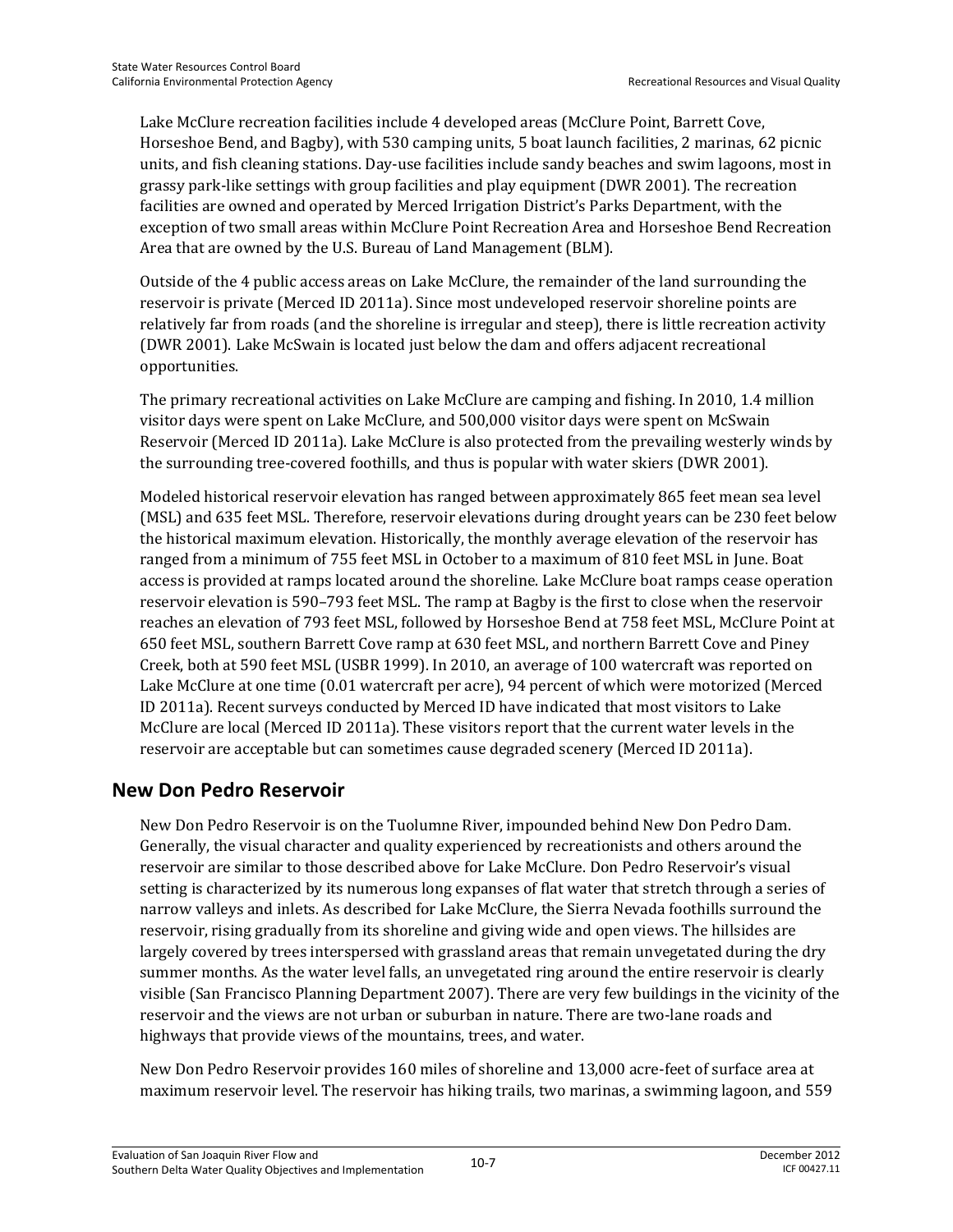campsites in three locations (Fleming Meadows Recreation Area, Blue Oaks Recreation Area, and Moccasin Point Recreation Area). Outside of the three developed recreation areas, there is boat-in access to much of the shoreline and to the islands within the reservoir for dispersed use, including day use and primitive camping. The recreation facilities are operated by the Don Pedro Recreation Agency (DPRA), which is a department within Turlock Irrigation District (TID) and sponsored by the Modesto Irrigation District (MID) and the City and County of San Francisco (CCSF). The primary objective of the DPRA is to provide a quality family camping experience and a water sports-oriented environment (TID and MID 2011).

The maximum reservoir elevation is 830 feet. In the past, the monthly average elevation of the reservoir has ranged from a low of 750 feet MSL in October to a high of 790 feet MSL in June. The minimum elevation in drought periods has been recorded at 630 feet; therefore, the reservoir elevations can vary by approximately 200 feet. Boat launches are available at the Fleming Meadows campsite until the reservoir reaches the minimum reservoir elevation of 600 feet MSL. The boat launches at Moccasin Point and Blue Oaks are usable above 722 feet MSL and 726 feet MSL, respectively. Reservoir use declines at reservoir levels of 790–750 feet MSL (USBR 1999). The maximum recreation capacity of New Don Pedro Reservoir is 500,000 visitor days annually (Barnes 1987). Between 1999 and 2008, average annual visitation on New Don Pedro Reservoir was 407,000 (TID and MID 2011).

### **New Melones Reservoir**

New Melones Reservoir is on the Stanislaus River, impounded behind New Melones Dam. New Melones Reservoir is relatively large and uncrowded with a varied geography that promotes many types of recreation. Generally, the visual character and quality of the reservoir experienced by recreationists and others around the reservoir include views of mountains and pine forest interspersed with grasslands, and the shoreline, which has been modified with recreational amenities. The visual character and quality is similar to that of Lake McClure described above.

The reservoir provides approximately 12,500 surface acres of water for recreation and supports approximately 800,000 visitor days annually (USBR 2011a). There are 6 recreation areas on New Melones Reservoir. The Mark Twain, Parrot's Ferry, Camp Nine, and Old Town areas are relatively undeveloped and offer few recreation facilities. The remaining recreation areas, Glory Hole and Tuttleton, offer the most structured visitor experience and are the most visited with approximately 750,000 annual visitor days (McAfee 2000). The Glory Hole Recreation Area has 2 campgrounds with a total of 144 campsites, 3 day-use areas, hiking and biking trails, swim beaches, two boat launch ramps, and a marina with a store. The Tuttleton Recreation Area has 3 campgrounds with a total of 161 campsites, 2 day use areas, a boat ramp, and a visitor's center. All recreation facilities on New Melones Reservoir are operated by USBR.

Hunting is permitted on all of USBR's lands surrounding the reservoir, with the exception of Tuttletown and Glory Hole, but it takes place mostly within or near the Peoria Wildlife Management Area. Bank fishing and gold panning takes place along the shoreline. Hiking, bicycling, and horseback riding are conducted on the approximately 25 miles of trails surrounding the reservoir. There are also several caves near the reservoir, and many visitors are involved in spelunking, or caving, in the handful of caves open to the public, with the most frequented caves being the two Natural Bridges located within the Coyote Creek tributary (USBR 2007).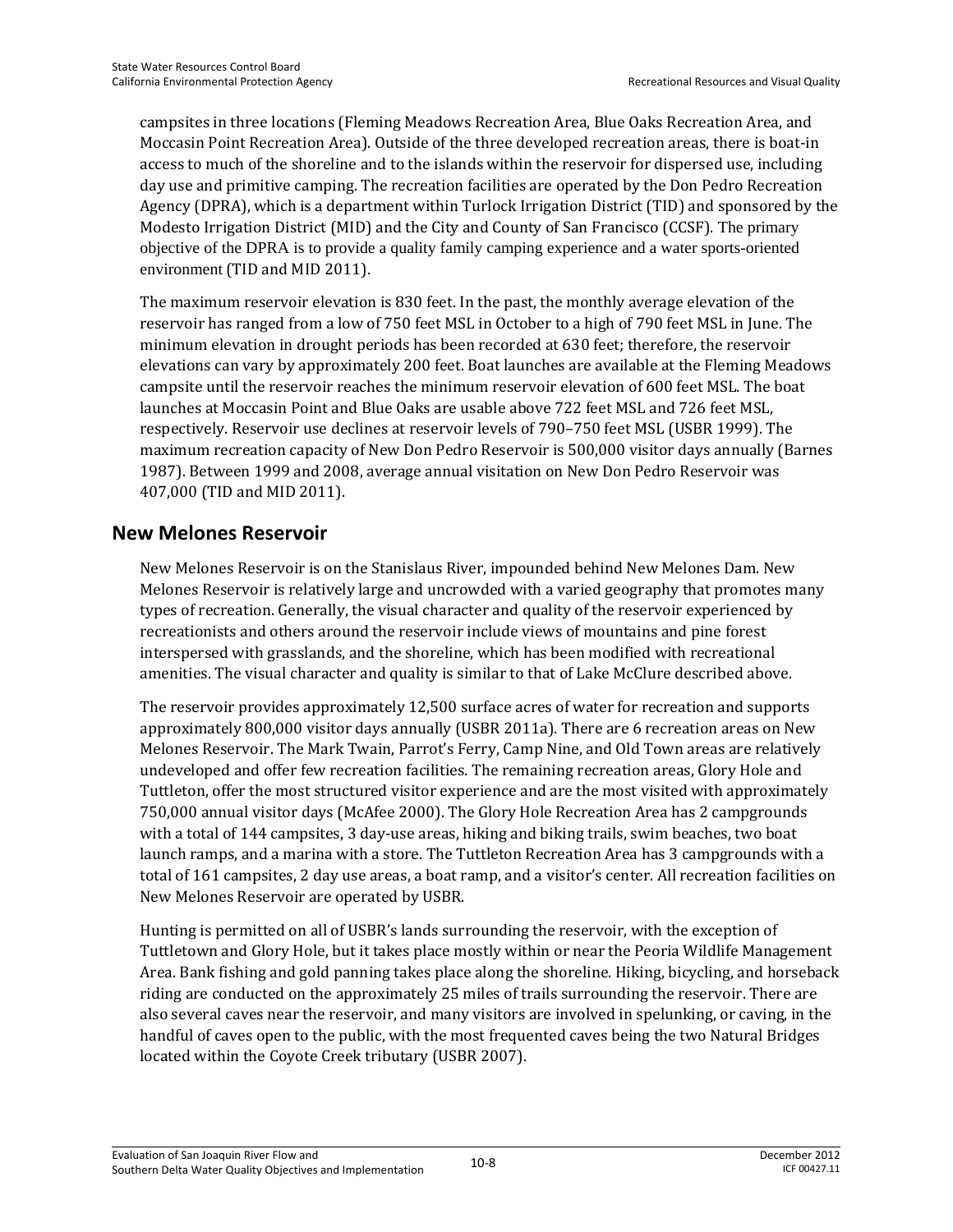In the past, the average elevation of the reservoir has typically ranged from 948 feet (in October) to 973 feet (in March and June). The average minimum reservoir elevation has been 712 feet MSL (July through November) and the average maximum reservoir has been as high as 1,085 (June). Therefore, typical seasonal drawdown is approximately 25–50 feet, but the minimum reservoir elevation is about 375 feet below the maximum water elevation (during drought periods), which indicates a larger drawdown when compared to the typical seasonal drawdown. Boat launch facilities are present at various depths to accommodate water levels as low as 860 feet. The optimal water level for recreational use of the reservoir is 950–980 feet MSL (State Water Board 1999). In the recreation areas used for camping, visitation tends to follow reservoir surface levels, declining when water levels are low. However, other recreational uses of the reservoir have been observed to increase when water levels recede, such as boating and kayaking (McAfee 2000). Prior to construction of the New Melones Dam, whitewater rafting was popular in what is now the northern portion of the reservoir near Camp Nine. This area is still used for rafting when reservoir water levels are low and flow returns to the exposed channel, such as in drought years.

The seasonal reservoir drawdown can result in an area of exposed soil with little or low-growing vegetation around the shoreline. Where the slopes are steeper, reddish brown soils are exposed; and where slopes are gentler, more grasses and low vegetation tend to become established. This view, although typically experienced by summertime recreationists, is exacerbated during periods of low precipitation and drought.

## **Tulloch Reservoir**

The Tulloch Reservoir is owned by the Oakdale Irrigation District (OID) and SSJID. Private development is extensive around the perimeter of the reservoir. Access to the water is provided by private residences, private parks operated by housing developments, and two privately owned marinas. The marinas, South Shore Campground and Marina in Tuolumne County and Lake Tulloch Resort in Calaveras County, provide public access to the reservoir (OID and SSJID 2008).

Tulloch Reservoir provides 1,260 acres of surface water for recreation. Dams control the surface elevation of the reservoir, so the elevation remains fairly constant. The reservoir is regularly lowered by approximately 10 feet in the winter to provide space for flood control releases from New Melones Reservoir (OID and SSJID 2008).

# **10.2.3 Southern Delta**

The majority of the land within the Delta is privately owned, which reduces the availability of landbased recreation (Delta Protection Commission 2010). Navigable waterways in the Delta, however, are publicly accessible and currently constitute the majority of the available recreational opportunities (Delta Protection Commission 2010). The southern Delta, specifically, encompasses miles of navigable channels along the San Joaquin, Middle, and Old Rivers. The Clifton Court Forebay, the SWP primary collection reservoir, and Discovery Bay, a water-oriented, residential development, are located northwest of the southern Delta (The Dangermond Group and LSA Associates 2006).The water flows in the southern Delta are heavily managed because of the location of the CVP and SWP pumps located along the western boundary of the southern Delta.

Both privately owned and publicly operated marinas exist throughout the area, including Durham Ferry SRA, Mossdale Marina, Dos Reis Park, Haven Acres Marina, and Tracy Oasis Marina. In addition to boating amenities, these locations provide opportunities for various shore activities,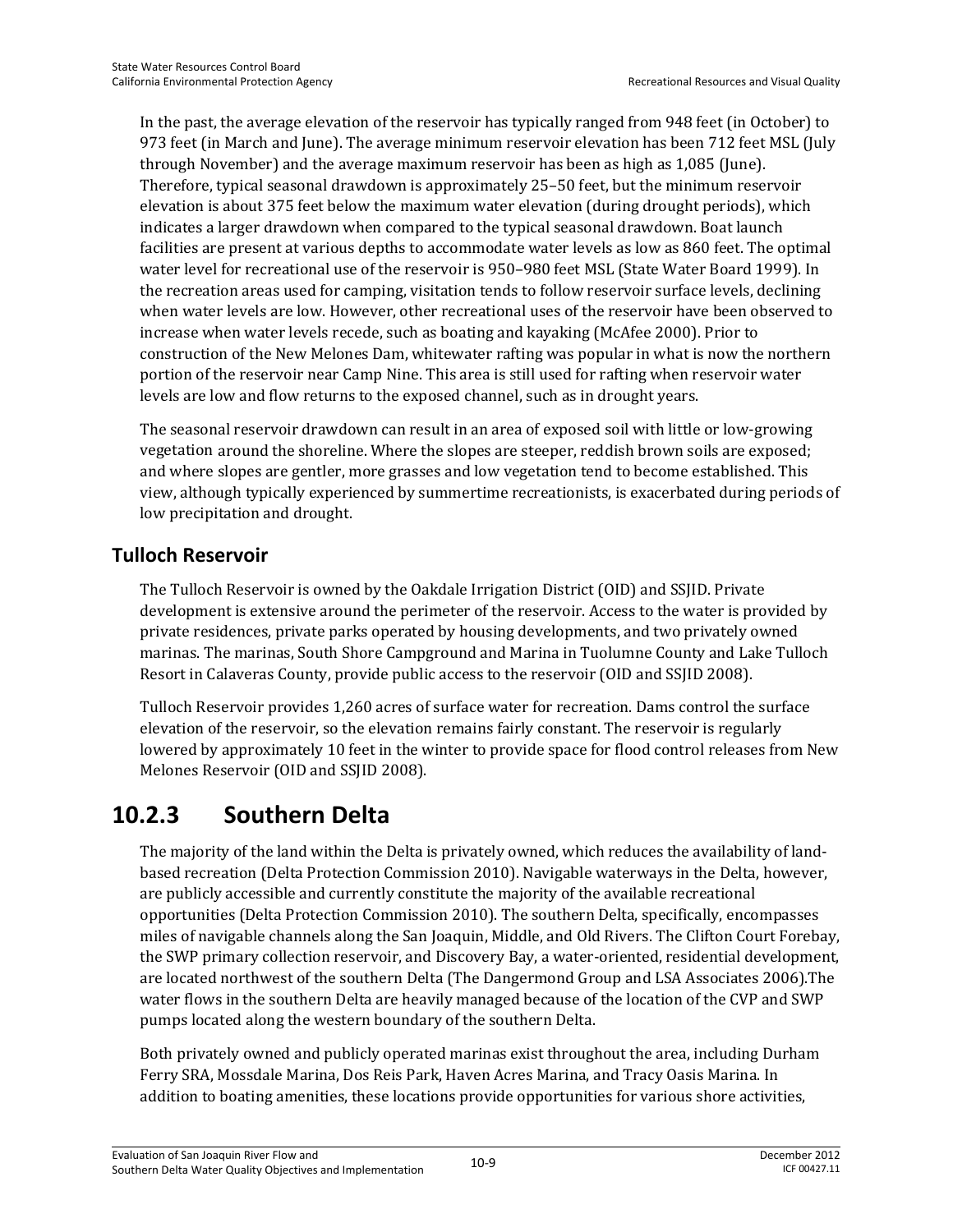such as fishing and hiking. Sport fishing in the Delta occurs year-round and may take place on private vessels or from shore. Popular sport fishing species include striped bass, white sturgeon, salmon, American shad, catfish, and largemouth bass (USBR 1999).

A recreation survey conducted by the Department of Recreation in 1996 found that recreational use of the southern Delta is proportionally less than the recreational use in other regions of the Delta. The survey found waterskiing, boat cruising, fishing, and swimming were the most popular waterdependent activities in the southern Delta. Of water-enhanced activities, sightseeing was the most common, followed closely by fishing from shore and viewing wildlife (Delta Protection Commission 1997). The southern Delta is currently estimated to support 11 percent of the total boating use in the Sacramento–San Joaquin Delta. In 2000, an estimated 6.4 million visitor days were associated with boating throughout the Delta.

Recreational opportunities in the southern Delta are influenced by the volume of water in the navigable waterways and the relative quantity of navigable waterways. There are fewer boating and water-associated facilities in the southern Delta compared to the adjoining portions of the Delta to the north. Many of the channels are currently impassable due to snags and vegetation encroachment (Delta Protection Commission 1997). Additionally, during heavy flows, sediment and debris can accumulate, affecting the navigability of the channels and the viability of marinas. The existing salinity of the southern Delta does not influence the water-dependent or water-enhanced recreational opportunities.

# **10.3 Regulatory Setting**

# **10.3.1 Federal**

Relevant federal programs, policies, or regulations related to recreation and/or visual quality and character and are described below.

## **Title 43, Part 423 of the Code of Federal Regulations**

Public conduct on USBR lands and projects is guided by 43 CFR 423. Established on April 17, 2002, the purpose of this regulation is to maintain law and order and protect persons and property.

## **Flood Control Act of 1962**

The Flood Control Act describes the responsibilities of the Secretary of the Army at federal dam projects. This act authorized the Secretary of the Army to allow and plan for recreational activities.

## **Land and Water Conservation Fund Act of 1965**

The Land and Water Conservation Fund Act directed the Secretary of the Interior to inventory, evaluate, and classify outdoor recreation facilities, as well as formulate and maintain a comprehensive nationwide outdoor recreation plan.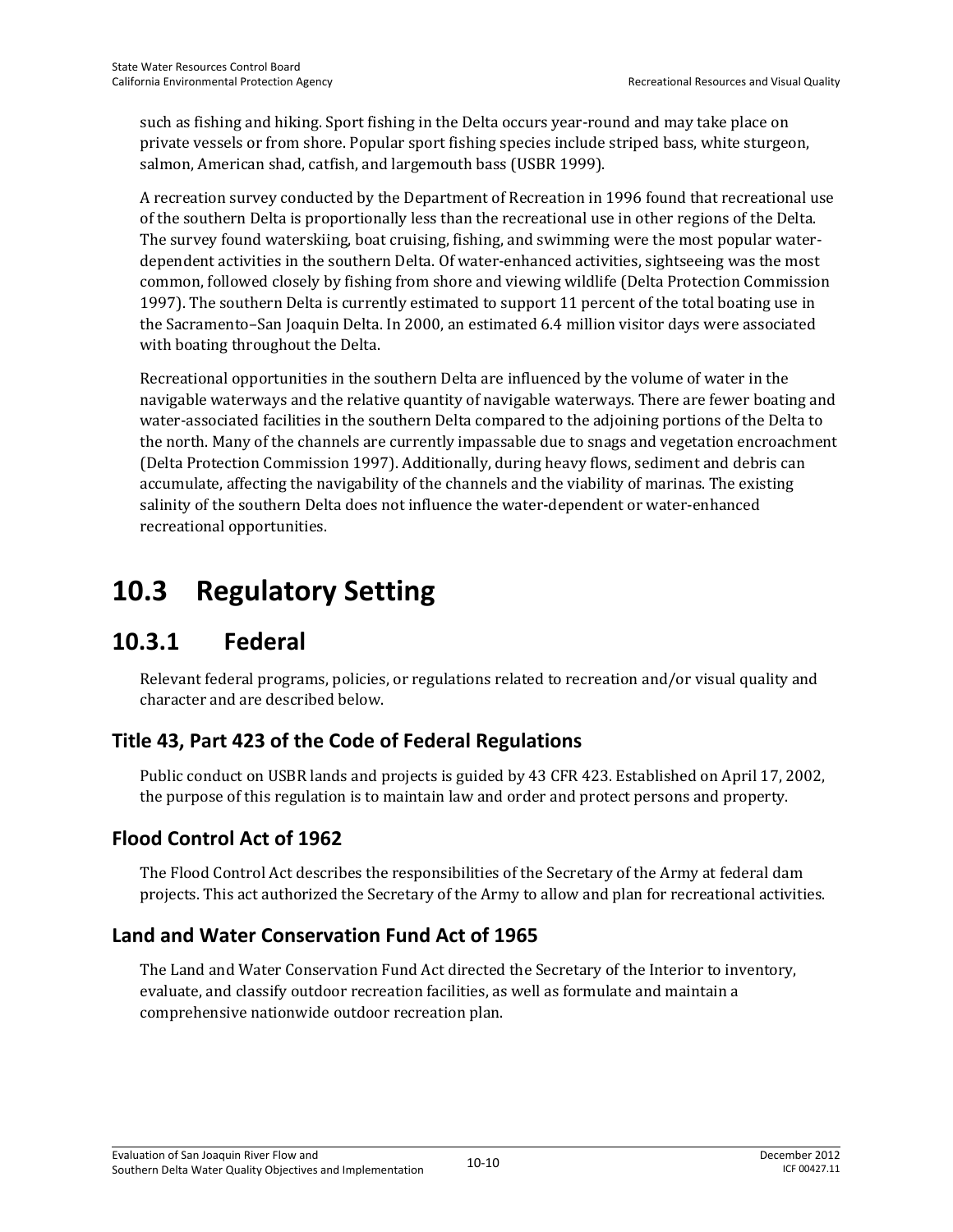#### **Federal Power Act**

The Federal Power Act authorizes the Federal Energy Regulatory Commission's (FERC) to require licensees under FERC's jurisdiction to provide recreation opportunities at hydroelectric projects. New Don Pedro and New Exchequer Dams are under FERC's jurisdiction.

### **Sierra Resource Management Plan of 2008**

Consistent with the Federal Land Policy and Management Act, BLM prepared the Sierra Resource Management Plan to set goals and objectives for various resources, including recreation and aesthetics, on land BLM owns and operates. BLM owns and operates land surrounding and at New Exchequer Dam and Lake McClure on the Merced River and New Don Pedro Dam on the Tuolumne River. This management plan identifies the Lake McClure/Highway 49 and New Melones Reservoir/Stanislaus River viewsheds as Class II visual resources and the Don Pedro Reservoir/Highway 49 viewshed as a Class III visual resource. The plan's objectives include maintaining the existing visual quality of these resources and providing for continued availability of outdoor recreational opportunities while protecting other resources and uses. Specifically, Class II views have an objective to retain the existing character of the landscape and to keep levels of change to the characteristic landscape low. Class III views have an objective to partially retain existing characteristics (BLM 2008). Activities in these views may attract attention(BLM 2008). The level of change to the characteristic landscape can be moderate (BLM 2008).

## **Water and Land Recreation Opportunity Spectrum User's Handbook of 2011**

USBR prepared a handbook establishing the Water and Land Recreation Opportunity Spectrum as a tool to understand the type and location of six types of water-related recreation opportunities, which include urban, suburban, rural developed, rural natural, semi-primitive, and primitive recreation opportunities. A particular "package" of activities, setting attributes, experiences, and benefits defines each type. New Melones Reservoir has three types: rural developed, rural natural, and semiprimitive. The visual quality objectives of these three types include modification, partial retention, and retention, respectively (USBR 2011b).2

## **New Melones Lake Area Resource Management Plan**

The Resource Management Plan (RMP) provides a range of alternatives for managing USBRadministered lands within the New Melones Lake Area. The RMP addresses the interrelationships among the various resources at the New Melones Lake Area and provides options to balance resource management with public use and USBR's mission and authority.

# **10.3.2 State**

 $\overline{\phantom{0}}$ 

Relevant state programs, policies, or regulations related to recreation and/or visual quality and character and are described below.

<sup>2</sup> New Don Pedro Dam and New Exchequer Dam are not operated by USBR.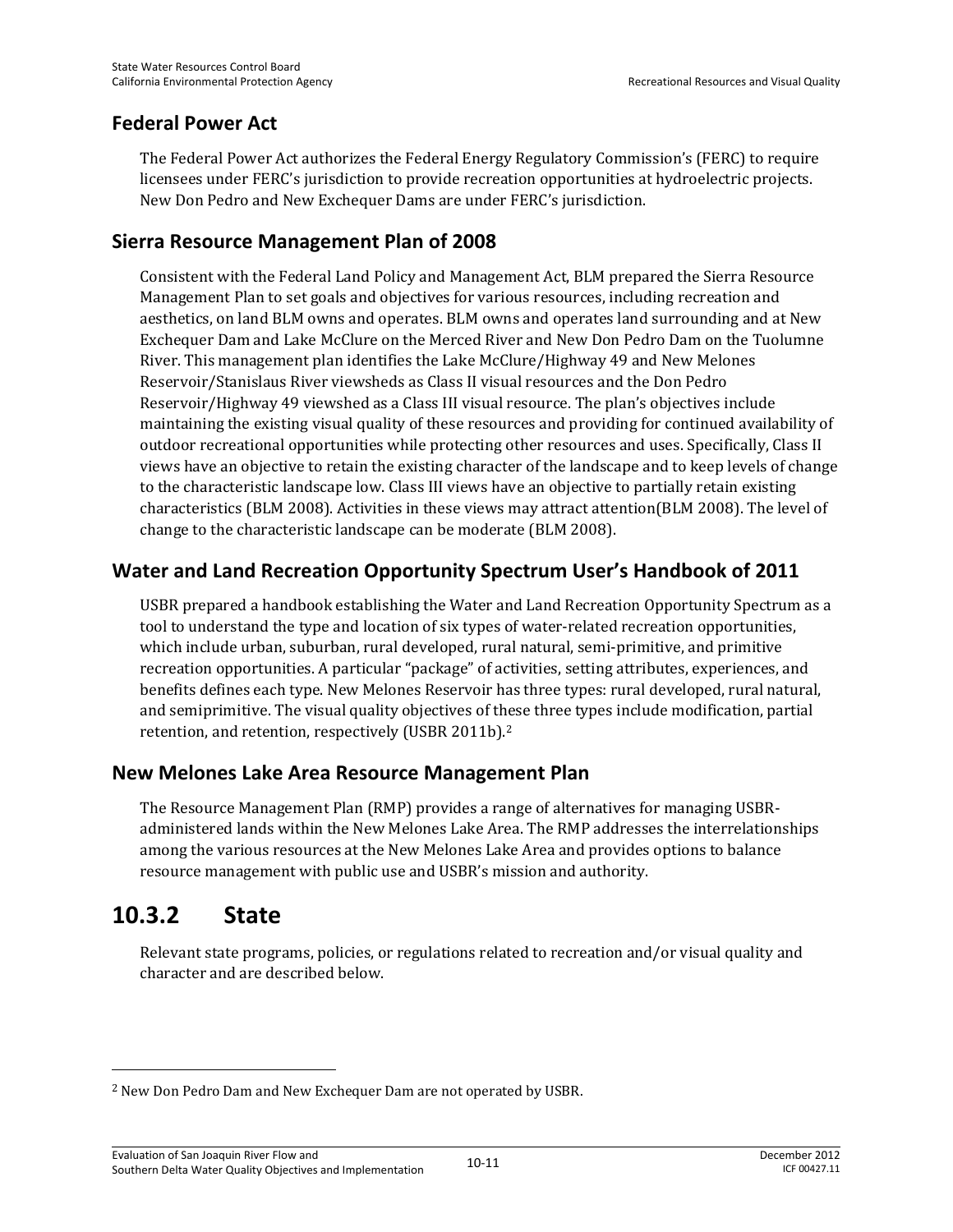#### **Park and Recreation Commission**

The Park and Recreation Commission has specific authorities and responsibilities that are defined in California law. These include the approval of general plans for units of the California State Park System, classifying units of the system, establishing general policies for the guidance of the director of state parks in the administration, protection and development of the system, and recommending to the director a comprehensive recreation policy for the state.

#### **California Public Resources Code**

The California Public Resources Code (§ 5001 et seq.) grants the California Department of Parks and Recreation the authority to enforce the laws, policies, rules, and regulations that apply to stateowned park properties.

### **Water Quality Control Plan (Basin Plan) for the Sacramento River and San Joaquin River Basins**

The Basin Plan designates recreation as one of the beneficial uses of surface water bodies, including the LSJR and its three eastside tributaries.

# **10.3.3 Regional or Local**

Relevant regional or local programs, policies, or regulations related to recreation and/or visual quality and character and are described below. Although local policies, plans, and regulations are not binding on the State of California, below is a description of relevant ones.

## **Mariposa County General Plan**

Chapter 12 of the *County of Mariposa General Plan* includes goals and policies to achieve local recreation service, create programs to provide a range of recreation opportunities and facilities, and cooperate with regional agencies in the development of recreation opportunities. The general plan also contains policies that provide for the establishment of measures for the protection of largescale views and viewsheds through comprehensive development standards. Standards must take into account the scenic aspect of the county to conserve designated views and viewsheds.

#### **Mariposa County Code**

The Mariposa County Code, Title 12, sets standards for recreation within the county, particularly at Lake McClure and Lake McSwain. The code sets forth regulations concerning reservoir use, vehicle use, camping and picnicking, whitewater rafting, and recreational use of BLM and National Forest sections of the Merced River.

## **Merced General Plan**

The *Recreation and Cultural Resources Element* of the *2030 Merced County General Plan* sets goals and policies to achieve its vision for recreational opportunities. The goals and policies are meant to preserve, enhance, expand, and manage Merced County's system of regional parks, trails, and natural resources.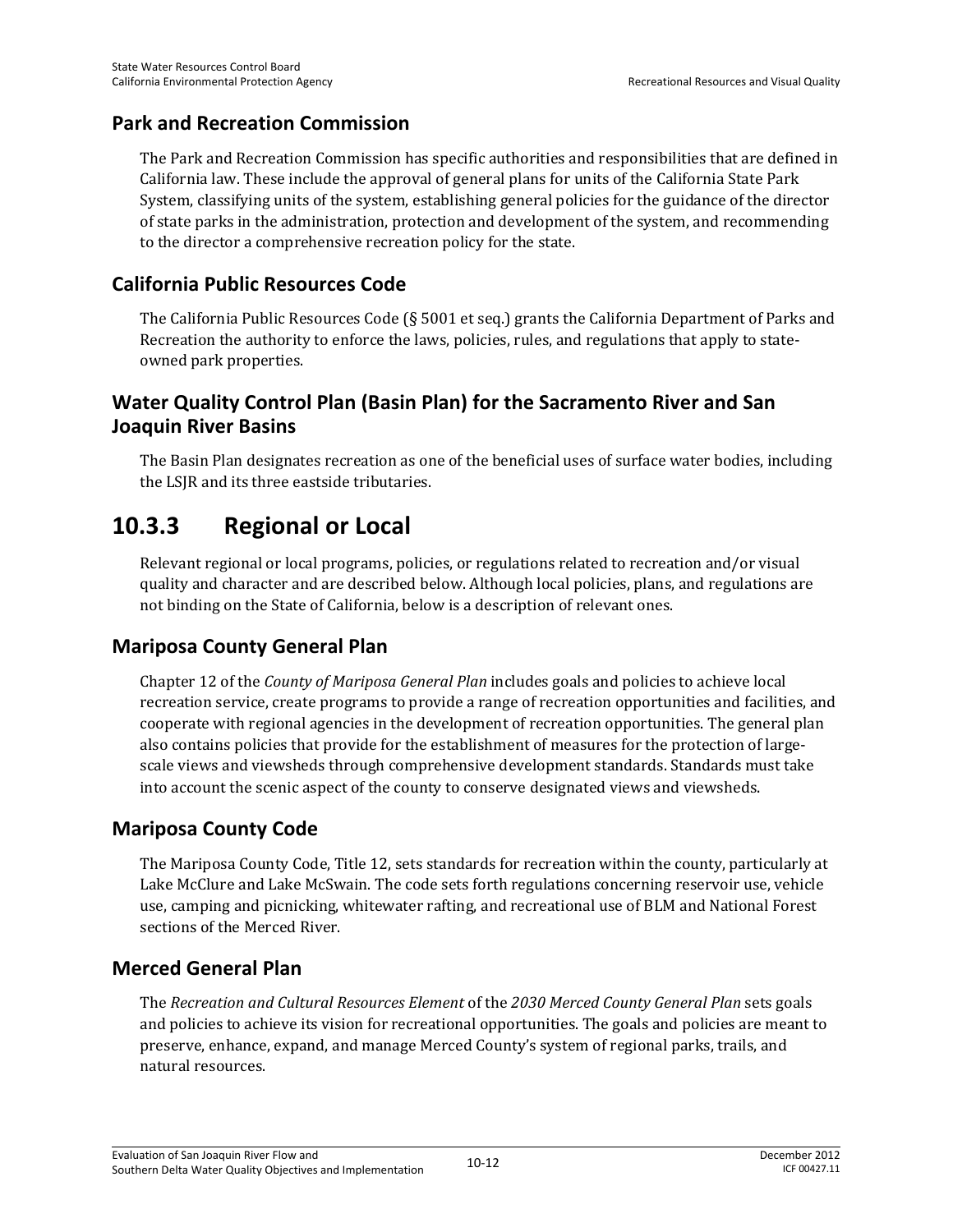## **Tuolumne County General Plan**

Chapter 8 of the *Tuolumne County General Plan* includes goals and policies to provide adequate and equitable distribution of recreation facilities, cooperate with other public agencies and private enterprises to provide recreation facilities, acquire and develop land for recreation facilities, and obtain revenue sources to fund recreation. One of the goals of the Tuolumne County General Plan *Conservation and Open Space Element* is to conserve the scenic environment and rural character of the county. The policies for preserving scenic resources address the history of agricultural and timberlands, the natural scenic quality and rural character along designated transportation routes, conserving the natural scenic quality of hillsides and hilltops, and voluntary efforts to protect clusters of native trees and conserve the county's scenic resources.

## **Stanislaus County General Plan**

Chapter 3 of the *Stanislaus County General Plan* emphasizes the conservation and management of natural resources and the preservation of open space for outdoor recreation. It sets goals and policies to maintain the natural environment in areas dedicated as parks and open space and to provide for the open-space recreational needs of the residents of the county.

## **Stanislaus County Code**

Title 18 of the Stanislaus County Code contains regulations concerning general recreation areas, campgrounds and day-use areas, and the Stanislaus River special-use areas, which include the Orange Blossom Recreation Area and the Horseshoe Road Recreation Area.

## **Calaveras County General Plan**

The *Open Space Element* of the *Calaveras County General Plan* states there are significant topographic variations and several resources which contribute to scenic quality. The primary attributes include the lakes, rivers and streams, rolling hills with oak habitat, ridgelines, and forests.

# **Calaveras County Code**

The Calaveras County Code, Title 17, sets standards for campgrounds and other recreation facilities in the county.

## **San Joaquin County General Plan**

Goals of the *San Joaquin County General Plan* include the preservation of open space for recreation, encouraging the use of waterways for recreation, recognition of scenic routes within the county, providing that water-diversion projects ensure adequate water for recreation, and recognizing that local vegetation communities are important to the recreational experience.

# **10.4 Impact Analysis**

This section lists the thresholds used to define impacts on recreational resources and visual quality. It describes the methods of analysis and the approach to determine the significance of impacts on recreational resources and visual quality. It also identifies impacts that are not evaluated further in the impact discussion. The impact discussion describes the changes to baseline resulting from the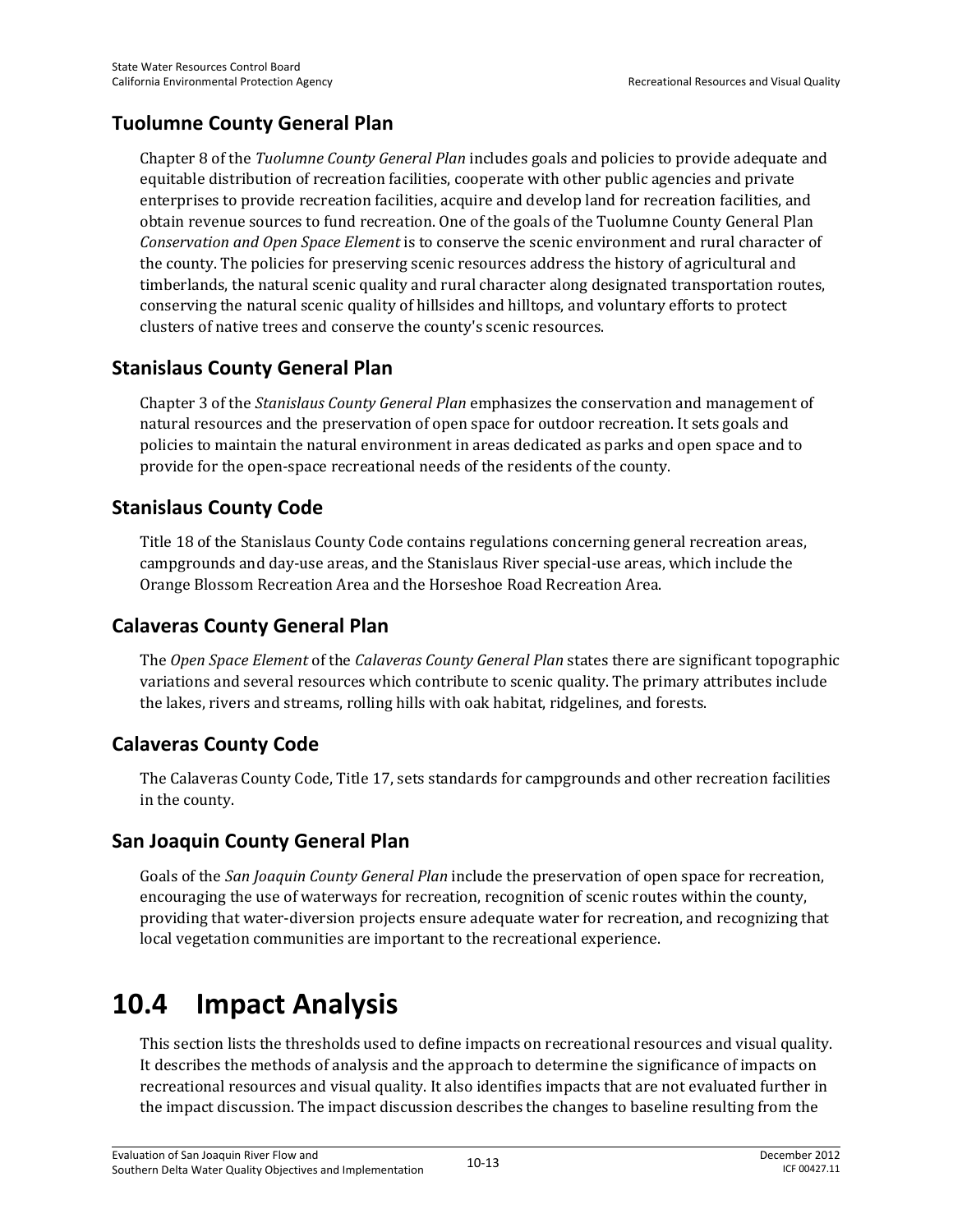alternatives and incorporates the thresholds for determining whether those changes are significant. Measures to mitigate (i.e., avoid, minimize, rectify, reduce, eliminate, or compensate for) significant impacts accompany the impact discussion, where appropriate.

# **10.4.1 Thresholds of Significance**

The thresholds for determining the significance of impacts for this analysis are based on the State Water Board's Environmental Checklist in Appendix A of the State Water Board's CEQA regulations (23 Cal. Code Regs., §§ 3720–3781) and the Environmental Checklist in Appendix G of the State CEQA Guidelines. The thresholds derived from the checklist(s) have been modified, as appropriate, to meet the circumstances of the alternatives. (23 Cal. Code Regs., § 3777 subd. (a)(2)). Recreational resource and visual quality impacts were determined to be potentially significant (see Appendix B, *State Water Board's Environmental Checklist* in this SED) and therefore are discussed in the analysis. Impacts would be significant if the LSJR alternatives result in any of the following conditions.

- Substantially reduce recreational opportunities or the use of existing recreation facilities.
- Substantially degrade the functionality of existing recreation facilities.
- Substantially degrade the existing visual character or quality of the reservoirs.

As discussed in Appendix B, *State Water Board's Environmental Checklist*, the LSJR and SDWQ alternatives would result in either no impact or less-than-significant impacts on the following related to recreational resources and visual quality and, therefore, are not discussed within this chapter.

- Develop recreation facilities or require the construction or expansion of recreation facilities that might have an adverse physical effect on the environment.
- Have a substantial adverse effect on a scenic vista.
- Substantially damage scenic resources, including trees, rock outcroppings, and historic buildings within a state scenic highway.
- Create a new source of substantial light or glare which would adversely affect day or nighttime views in the area.

# **10.4.2 Methods and Approach**

Recreational and visual impacts are analyzed using modeling results from the State Water Board's Water Supply Effects (WSE) model for flows and reservoir elevations (Chapter 5, *Water Supply, Surface Hydrology, and Water Quality*, and Appendix F.1, *Hydrologic and Water Quality Modeling*) for the LSJR alternatives. The modeling results for the LSJR alternatives are compared to the baseline modeled conditions. Recreation surveys were not conducted for the analysis, and existing setting information is based on the most recent available information regarding recreational opportunities at the LSJR, eastside tributaries, and reservoirs. The results of the hydrologic modeling are presented below, along with an assessment of the implications of the modeled results for potential impacts on recreation opportunities. The analysis identifies the frequency with which flow ranges support different types of flow-dependent activities. Reservoir elevation levels predicted from the hydrologic modeling also are used to determine if the exposed shoreline would modify the visual character and quality of the reservoirs experienced by recreationists. The impact analysis then qualitatively discusses if the LSJR alternatives would substantially reduce recreational opportunities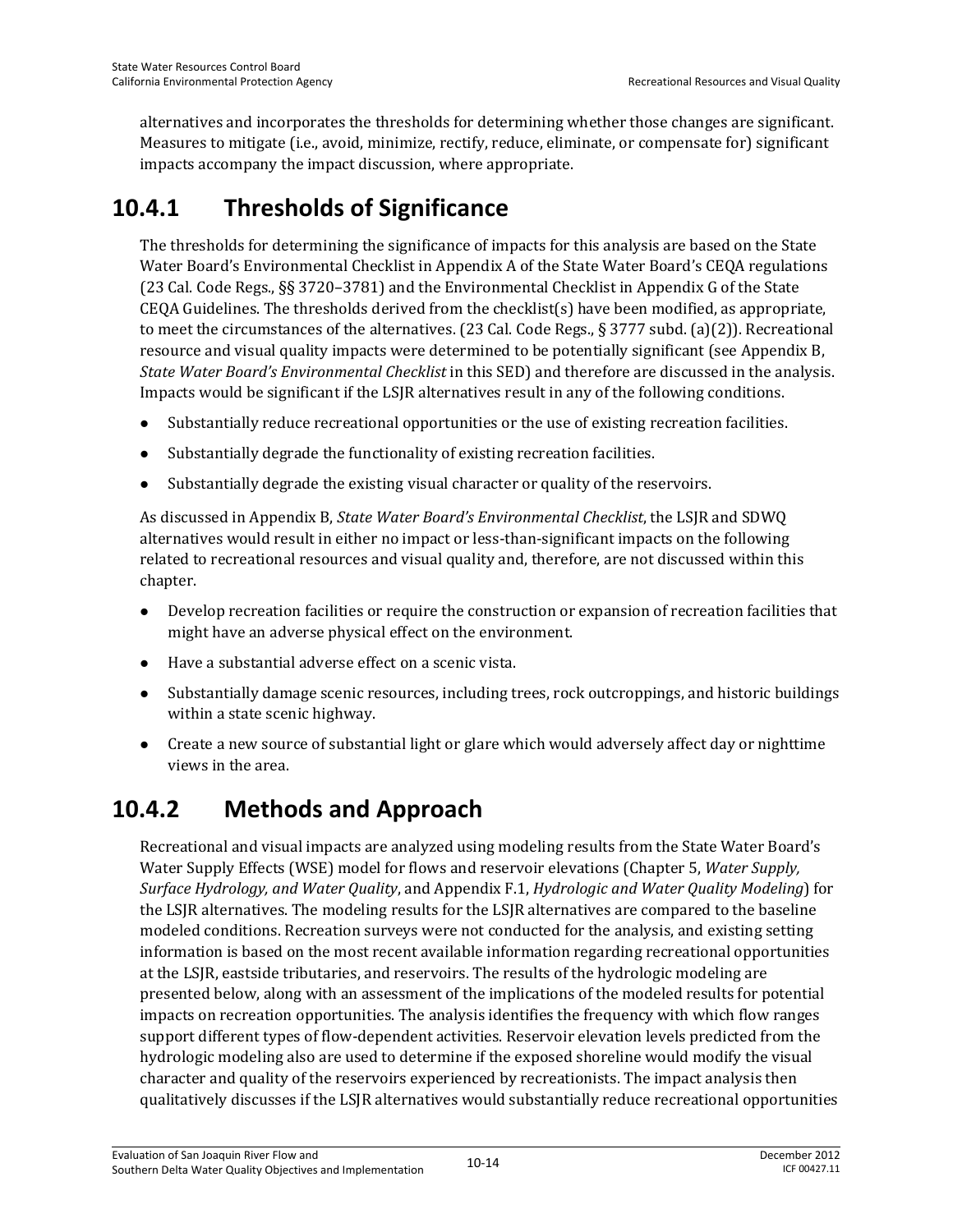or the use of existing recreation facilities, substantially degrade the functionality of existing recreation facilities,or substantially degrade the visual character and quality of the reservoirs.

### **LSJR and Tributary Modeling Results and Methodology**

Water is diverted from the rivers below the rim (i.e., storage) dams; however, these diversions take place either at the most downstream diversion dam via large canals, or via small riparian pumps along the river. The flow in each eastside tributary river is fairly uniform from the diversion dam (e.g., Goodwin Dam on the Stanislaus River) to the mouth (e.g., Stanislaus River at Ripon). The major surface water diversions are made at the diversion dam that is located a few miles downstream of the rim dam. Therefore, the release flows that are under evaluation are considered the monthly flow along the entire river. Recreational use of the LSJR and its tributaries occurs year-round, although the most frequent use is during the summer. Therefore, proposed changes in river flows are analyzed May–September. Streamflow determines the recreation opportunity in the rivers. Unacceptable flows can occur when flows are lower than optimal for boating or swimming or when flows that are too high and result in potentially unsafe velocities. Higher flows may also inundate and reduce access to existing on-bank recreation (e.g., campsites) facilities.

For in-water recreational opportunities, the flow for different known activities on each of the rivers is compared to the expected modeled flow under each of the alternatives to determine how often the expected modeled flow would be within the flow ranges. Although optimal flows vary for each river based on hydrologic and geologic conditions, the flows can generally be classified into the following optimal flow ranges to evaluate the hydrologic modeling results.

- Less than 500 cfs for swimming and floating.
- Between 500 and 1,500 cfs for motorized boating, rafting, and kayaking.
- Between 1,500 and 2,500 for advanced rafting or kayaking.

A flow above 2,500 cfs is generally considered unsafe for recreational activities, although advanced whitewater rafting and kayaking may still occur. As described in Chapter 3, *Alternatives Description*, the percent of unimpaired flow requirement, as specified by a particular LSJR alternative, would cease to apply during high flows or flooding to preserve public health and safety. The State Water Board would coordinate with federal, state, and regional or local agencies to determine when it is appropriate to waive the requirements. The WSE modeling performed for this chapter and other chapters, uses monthly flow limits derived from observed flows above which the unimpaired flow requirement no longer applies. These monthly limits would also avoid unsafe recreating conditions. The monthly limits generally reflect the median February–June unimpaired flow (e.g., 2,000 cfs on the Merced River, 3,500 cfs on the Tuolumne River, and 2,500 cfs on the Stanislaus River). The modeling and incorporation of the monthly maximums is further discussed in Appendix L, *Sensitivity Analyses*. Therefore, higher flows are not expected as the result of the LSJR alternatives and would be considered part of the baseline (e.g., flood control operations).

The WSE modeling results are presented as monthly distributions of river flows to provide the basis for the evaluation of potential impacts on recreational opportunities and visual experiences. By comparing baseline conditions to the average monthly flow conditions that would result from LSJR Alternatives 2–4 during the summer recreation season, the magnitude and frequency of the changes in flows that support recreation can be determined.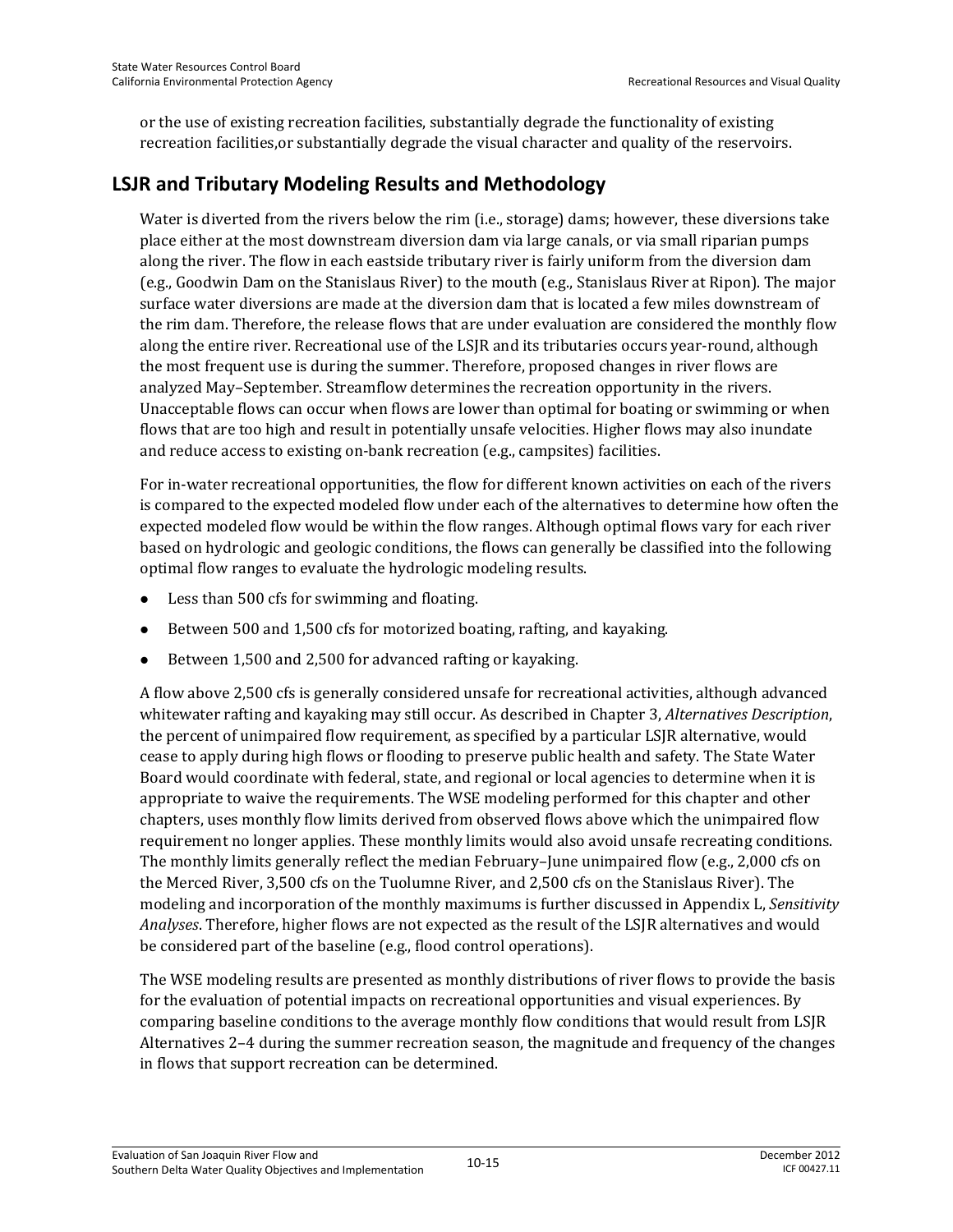Potential recreation impacts were determined using the WSE model results in a three-step procedure. The first step described recreational opportunities May–September (i.e., the recreation season) with values for the acceptable range of flows known to support recreation. The second step calculated the frequency of monthly flows are within this range, based on the monthly WSE model results. For LSJR Alternatives 2–4, the frequency of flows (or reservoir elevations) within this optimal range was then compared to those associated with the baseline. As described in Chapter 5, *Water Supply, Surface Hydrology, and Water Quality*, baselines was developed using an 82-year simulation period. A table was generated that reflects the frequency of average monthly flow values for baseline and the LSJR Alternatives 2–4.

The results of this assessment are presented below first using the Merced River as an example (Tables 10-2 through 10-4). Summary tables are then presented for the Tuolumne River (Table 10- 5) and Stanislaus River (Table 10-6). A significant impact on a particular type of river recreation is identified where the frequency of flows generally supporting that type of recreation would decrease by more than 10 percent when averaged over the summer recreation season (i.e., the seasonal monthly average frequency of flows within a range that supports a type of recreation would decrease more than 10 percent).

The LSJR and eastside tributaries are generally characterized by a river channel flanked with a narrow ribbon of riparian vegetation, complemented in areas by larger wildlife preserves and parks, and interrupted by agricultural development and urbanization. The viewsheds are variable, but unified by the natural aspect of the rivers and the interface with either the natural or augmented landside. Due to the variability of rivers and the dynamic shoreline, viewers are generally less sensitive to changes in river height, and are affected only by severely high or low flows. Although the LJSR alternatives would alter the flows in the river, and thus potentially the water level and appearance, these differences would not constitute a significant change in the visual quality of the plan area because flows would generally be within the historical range and viewers are not as sensitive to these changes. Furthermore, the LSJR alternatives would not influence flood flows currently produced by the rim dams and would reduce lower flows during critical and critically dry years. Therefore, visual character and quality of the rivers are not discussed further.

#### **Merced River**

The Merced River is used for swimming, boating, fishing, rafting and kayaking. Tables 10-2 to 10-4 show the baseline flows suitable for recreation on the Merced River. Table 10-2 gives the full range of monthly flows in the cumulative distribution format, using 10 percent increments from the minimum flow (at the top) to the maximum flow (at the bottom), with the average monthly flow below the maximum value. Table 10-3 shows the percentage of the years that the monthly flows were greater than specified flows of 250 cfs–2,500 cfs, with increments of 250 cfs.

Table 10-4 shows the percentage of the years when the Merced River monthly flows were within the four ranges of flows for recreation (e.g., less than 500 cfs, between 500 and 1,500 cfs, etc.) for the baseline and the LSJR alternatives. The frequency percentages for the months in the recreation season and the average percentages are shown for all alternatives.

As identified in Table 10-4, the seasonal monthly averages indicate that flows were suitable for swimming in 66 percent of the years, rafting and boating 22 percent of the years, kayaking in five percent of the years, and were too high in 6 percent of the years. The LSJR alternatives would change the Merced River flows in May and June, with less frequent average monthly flows of less than 500 cfs and more frequent average monthly flows 1,500–2,500 cfs. The LSJR alternatives generally are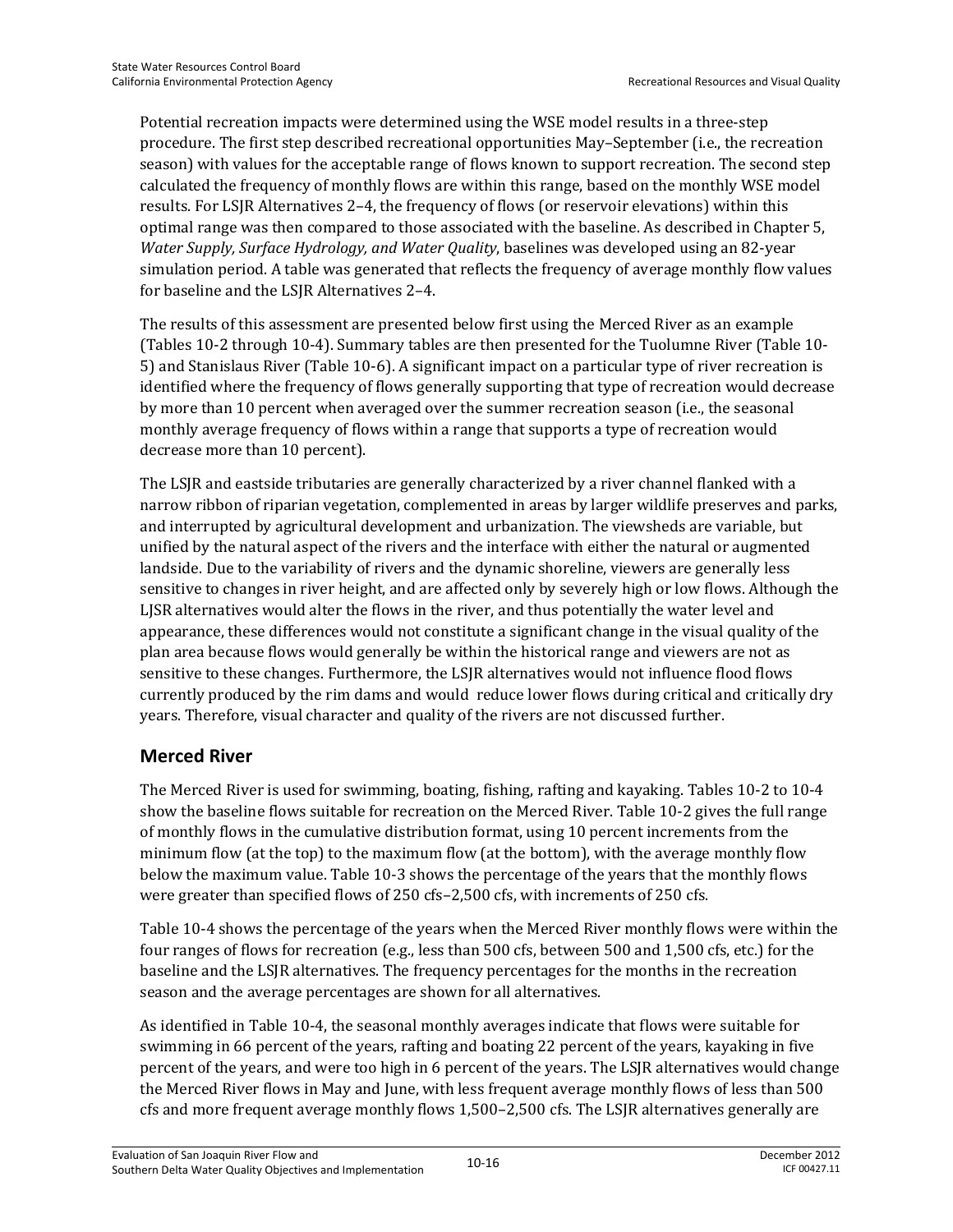not expected to change river flows in the months of July to September. The LSJR alternatives generally are not expected change the frequency of river flows above 2,500 cfs. The modeled average seasonal frequency of all flow ranges would generally increase or stay the same under all of the alternatives when compared to baseline, except the frequency of flows less than 500 cfs under LSJR Alternatives 3 and 4, which would decrease to 49 percent and 46 percent, respectively.

| Table 10-2. Monthly Cumulative Distributions of Merced River Flow (cubic feet per second) at |
|----------------------------------------------------------------------------------------------|
| Stevinson for Baseline Conditions (WSE Model Results for 1922-2003)                          |

|         | 0ct   | <b>Nov</b> | Dec   | Jan   | Feb   | Mar   | Apr   | May   | June  | July  | Aug   | Sep   |
|---------|-------|------------|-------|-------|-------|-------|-------|-------|-------|-------|-------|-------|
| Minimum | 206   | 258        | 133   | 270   | 205   | 186   | 9     | 20    | 29    | 35    | 35    | 2     |
| 10%     | 266   | 316        | 323   | 330   | 322   | 271   | 203   | 169   | 132   | 68    | 54    | 31    |
| 20%     | 283   | 346        | 354   | 377   | 380   | 304   | 356   | 219   | 146   | 90    | 74    | 54    |
| 30%     | 308   | 365        | 375   | 393   | 407   | 335   | 508   | 283   | 176   | 117   | 100   | 69    |
| 40%     | 337   | 380        | 385   | 410   | 445   | 356   | 626   | 359   | 238   | 160   | 123   | 80    |
| 50%     | 359   | 387        | 396   | 435   | 504   | 377   | 670   | 513   | 267   | 175   | 159   | 92    |
| 60%     | 425   | 397        | 409   | 482   | 726   | 468   | 733   | 622   | 311   | 224   | 201   | 134   |
| 70%     | 481   | 409        | 424   | 618   | 978   | 661   | 803   | 784   | 441   | 304   | 811   | 445   |
| 80%     | 609   | 424        | 457   | 1,232 | 1,981 | 1,135 | 902   | 1,165 | 1,644 | 1,119 | 1,060 | 566   |
| 90%     | 741   | 528        | 1,081 | 1,775 | 2,998 | 1,836 | 1,036 | 2,627 | 3,071 | 2.209 | 1.233 | 640   |
| Maximum | 1,344 | 1,802      | 3,551 | 9,912 | 5,205 | 6,069 | 4,921 | 5,555 | 7,343 | 5,943 | 2,444 | 1,369 |
| Average | 453   | 437        | 593   | 898   | 1,158 | 837   | 742   | 882   | 927   | 701   | 473   | 271   |

| Table 10-3. Percentage of Years with Merced River Flow (cubic feet per second) Greater than Specified |
|-------------------------------------------------------------------------------------------------------|
| Flows within the Recreation Range Baseline Conditions (WSE Model Results for 1922-2003)               |

| Flow | 0ct   | <b>Nov</b> | Dec | lan  | Feb | Mar | Apr | May | <i>lune</i> | July | Aug   | Sep   |
|------|-------|------------|-----|------|-----|-----|-----|-----|-------------|------|-------|-------|
| 250  | 94%   | 100%       | 99% | 100% | 99% | 93% | 87% | 76% | 54%         | 38%  | 35%   | 35%   |
| 500  | 28%   | 11%        | 17% | 37%  | 50% | 37% | 71% | 54% | 27%         | 28%  | 34%   | 26%   |
| 750  | 9%    | 6%         | 16% | 28%  | 39% | 28% | 38% | 30% | 22%         | 24%  | 33%   | 6%    |
| 1000 | 4%    | 2%         | 11% | 24%  | 30% | 23% | 12% | 26% | 22%         | 21%  | 24%   | 4%    |
| 1250 | $1\%$ | 2%         | 9%  | 21%  | 29% | 18% | 7%  | 20% | 22%         | 20%  | 9%    | 1%    |
| 1500 | 0%    | 2%         | 7%  | 16%  | 27% | 13% | 6%  | 17% | 21%         | 17%  | 2%    | $0\%$ |
| 1750 | 0%    | 2%         | 7%  | 11%  | 23% | 11% | 5%  | 12% | 20%         | 13%  | 1%    | 0%    |
| 2000 | $0\%$ | $0\%$      | 5%  | 7%   | 20% | 9%  | 4%  | 12% | 18%         | 11%  | 1%    | $0\%$ |
| 2250 | $0\%$ | $0\%$      | 4%  | 6%   | 13% | 7%  | 2%  | 12% | 16%         | 9%   | 1%    | $0\%$ |
| 2500 | 0%    | $0\%$      | 2%  | 6%   | 13% | 6%  | 2%  | 11% | 13%         | 6%   | $0\%$ | $0\%$ |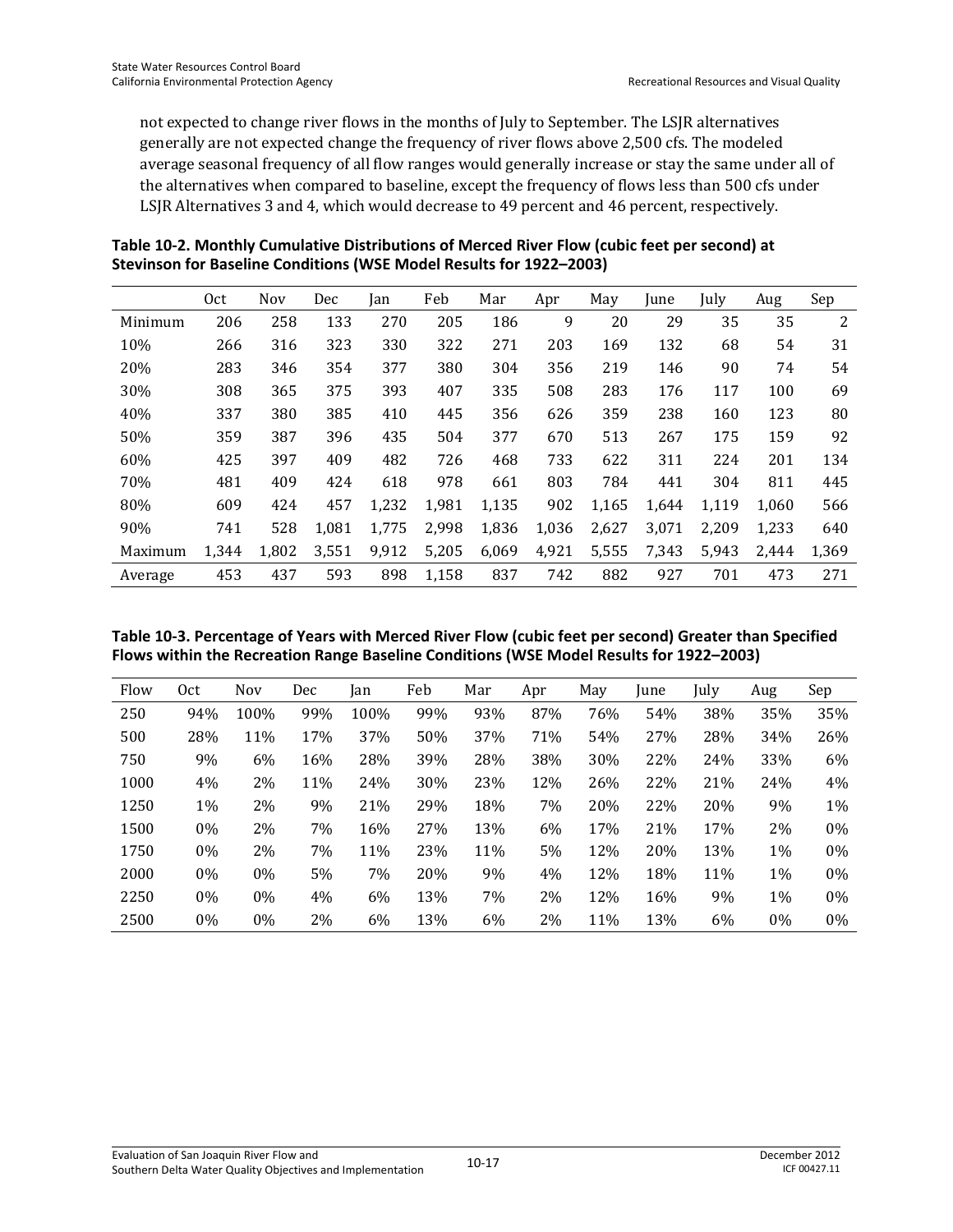| Range of Flow             | Months |      |      |     |      | Seasonal Average |
|---------------------------|--------|------|------|-----|------|------------------|
|                           | May    | June | July | Aug | Sept |                  |
| <b>Baseline</b>           |        |      |      |     |      |                  |
| $< 500 \text{ cfs}$       | 46%    | 73%  | 72%  | 66% | 74%  | 66%              |
| 500-1,500 cfs             | 37%    | 6%   | 11%  | 32% | 26%  | 22%              |
| 1,500-2,500 cfs           | 6%     | 7%   | 11%  | 2%  | 0%   | 5%               |
| $>2,500$ cfs $*$          | 11%    | 13%  | 6%   | 0%  | 0%   | 6%               |
| <b>LSRJ</b> Alternative 2 |        |      |      |     |      |                  |
| $< 500 \text{ cfs}$       | 24%    | 51%  | 72%  | 66% | 74%  | 58%              |
| 500-1,500 cfs             | 60%    | 27%  | 11%  | 32% | 26%  | 31%              |
| 1,500-2,500 cfs           | 7%     | 9%   | 11%  | 2%  | 0%   | 6%               |
| $>2,500$ cfs              | 9%     | 13%  | 6%   | 0%  | 0%   | 6%               |
| LSJR Alternative 3        |        |      |      |     |      |                  |
| $< 500 \text{ cfs}$       | 2%     | 29%  | 72%  | 66% | 74%  | 49%              |
| 500-1,500 cfs             | 44%    | 44%  | 11%  | 32% | 26%  | 31%              |
| 1,500-2,500 cfs           | 46%    | 16%  | 11%  | 2%  | 0%   | 15%              |
| $>2,500$ cfs              | 7%     | 11%  | 6%   | 0%  | 0%   | 5%               |
| LSJR Alternative 4        |        |      |      |     |      |                  |
| $< 500 \text{ cfs}$       | 1%     | 17%  | 72%  | 66% | 74%  | 46%              |
| 500-1,500 cfs             | 23%    | 34%  | 11%  | 32% | 26%  | 25%              |
| 1,500-2,500 cfs           | 72%    | 38%  | 11%  | 2%  | 0%   | 25%              |
| $>2,500$ cfs              | 4%     | 11%  | 6%   | 0%  | 0%   | 4%               |

**Table 10-4. Percentage of Years with Monthly Merced River Flows within Specified Recreational Ranges (WSE Model Results for 1922–2003)** 

\*Merced at Stevinson >3000 cfs in May 9%, June 11%, July 5%.

Gray cells indicate a decrease in the seasonal average greater than 10 percent.

cfs = cubic feet per second

#### **Tuolumne River**

Common water-dependent recreational activities on the Tuolumne River include boating, swimming, and rafting. Table 10-5 shows the percentage of years over the 82-year simulation period in which flows are within specified recreational ranges. The LSJR alternatives are expected to change the Tuolumne River flows in May and June, with less frequent average monthly flows of less than 500 cfs. The alternatives generally would not change river flows July–September. The alternatives would generally increase the frequency of river flows above 2,500 cfs. The modeled average seasonal frequency of all flow ranges would generally increase or stay the same under all of the alternatives when compared to baseline. However, the frequency of flows less than 500 cfs under LSJR Alternatives 3 and 4 would decrease to 37 percent and 36 percent, respectively. This would be a decrease in frequency greater than 10 percent. In addition, the modeled average seasonal frequency of flows of 500–1,500 cfs would decrease by more than 10 percent to 22 percent under LSJR Alternative 4.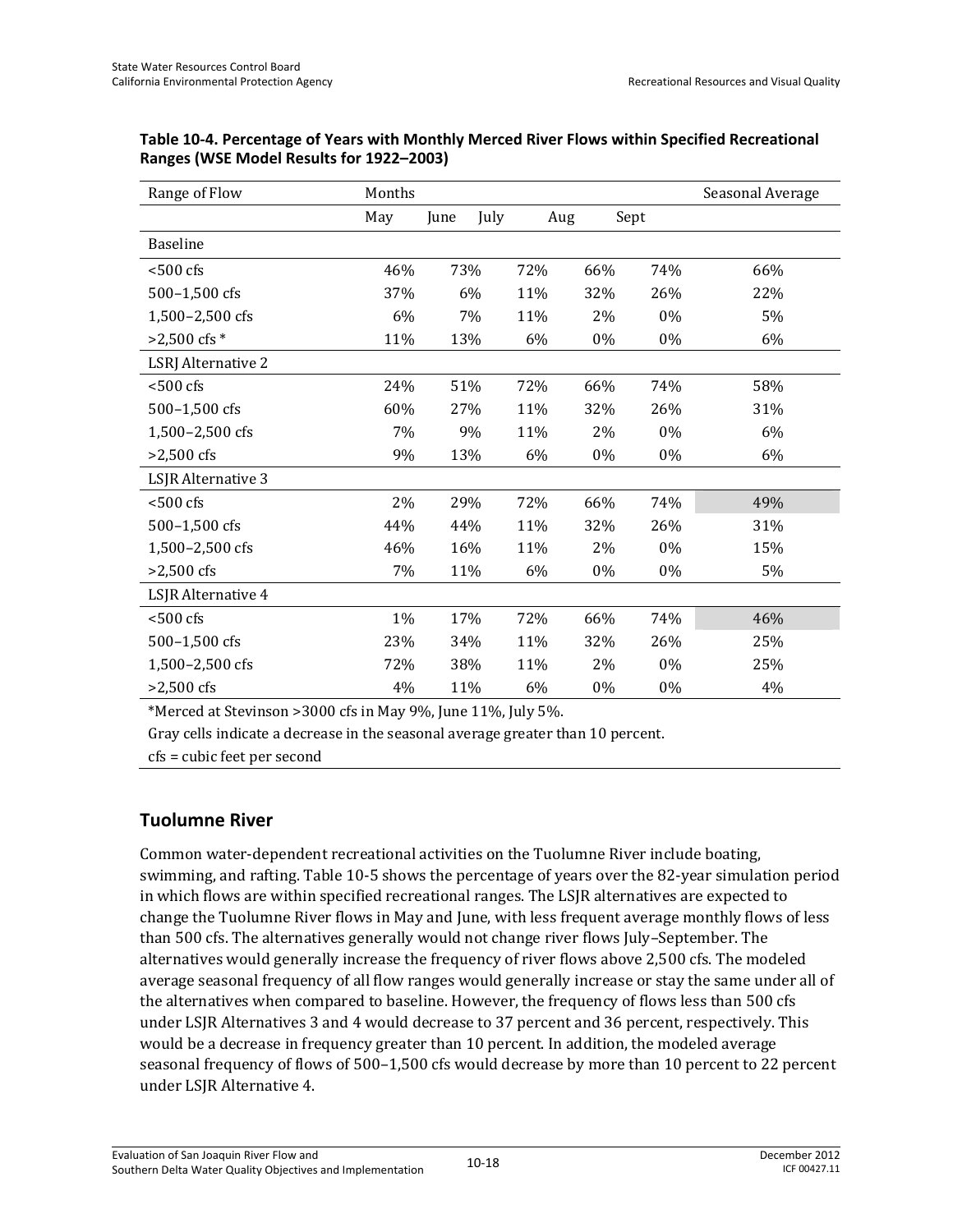| Range of Flow             | Months |     |     |     |     | Seasonal Average |
|---------------------------|--------|-----|-----|-----|-----|------------------|
|                           | May    | Jun | Jul | Aug | Sep |                  |
| <b>Baseline</b>           |        |     |     |     |     |                  |
| $< 500$ cfs               | 5%     | 57% | 59% | 61% | 59% | 48%              |
| 500-1,500 cfs             | 62%    | 18% | 23% | 37% | 39% | 36%              |
| 1,500-2,500 cfs           | 17%    | 1%  | 2%  | 1%  | 2%  | 5%               |
| $>2,500$ cfs $*$          | 16%    | 23% | 16% | 1%  | 0%  | 11%              |
| LSJR Alternative 2        |        |     |     |     |     |                  |
| $< 500$ cfs               | 2%     | 23% | 57% | 61% | 56% | 40%              |
| 500-1,500 cfs             | 51%    | 43% | 24% | 37% | 38% | 39%              |
| 1,500-2,500 cfs           | 39%    | 12% | 2%  | 1%  | 5%  | 12%              |
| $>2,500$ cfs              | 7%     | 22% | 16% | 1%  | 1%  | 10%              |
| LSJR Alternative 3        |        |     |     |     |     |                  |
| $< 500$ cfs               | 0%     | 9%  | 59% | 61% | 57% | 37%              |
| 500-1,500 cfs             | 13%    | 23% | 23% | 37% | 38% | 27%              |
| 1,500-2,500 cfs           | 28%    | 23% | 2%  | 1%  | 4%  | 12%              |
| $>2,500$ cfs**            | 59%    | 45% | 16% | 1%  | 1%  | 24%              |
| <b>LSRJ</b> Alternative 4 |        |     |     |     |     |                  |
| $< 500$ cfs               | $0\%$  | 5%  | 59% | 61% | 57% | 36%              |
| 500-1,500 cfs             | 2%     | 18% | 23% | 37% | 29% | 22%              |
| 1,500-2,500 cfs           | 13%    | 12% | 2%  | 1%  | 9%  | 8%               |
| $>2,500$ cfs***           | 84%    | 65% | 16% | 1%  | 5%  | 34%              |

| Table 10-5. Percentage of Years with Monthly Tuolumne River Flows within Specified Recreational |  |
|-------------------------------------------------------------------------------------------------|--|
| Ranges (WSE Model Results for 1922–2003)                                                        |  |

\*Tuolumne at Modesto >3000 cfs: May 15%, June 20%, July 12%, August 0%, September 0% \*\*Tuolumne at Modesto > 3000 cfs: May 46%, June 29%, July 12%, August 0%, September 0%

\*\*\*Tuolumne at Modesto > 3000 cfs: May 77%, June 57%, July 12%, August 0%, September 0%

Gray cells in the table indicate a decrease greater than 10 percent.

cfs = cubic feet per second

#### **Stanislaus River**

The Stanislaus River generally supports boating and rafting recreation. Table 10-6 shows the percentage of years when monthly Stanislaus River flows would be within the specific recreational ranges. LSJR Alternative 2 would be expected to change the Stanislaus River flows in May such that there would be a greater frequency of average monthly flows less than 500 cfs and between 500 and 1,500 cfs. LSJR Alternatives 3 and 4 would be expected to change average monthly Stanislaus River flows in May and June, with less frequent average monthly flows below 500 cfs and more frequent average monthly flows of 1,500–2,500 cfs. The alternatives generally would not be expected change river flows July–September. The alternatives would generally decrease the frequency of river flows above 2,500 cfs. The modeled seasonal average frequency of flows of 500–1,500 cfs would decrease 10 percent under LSJR Alternative 4.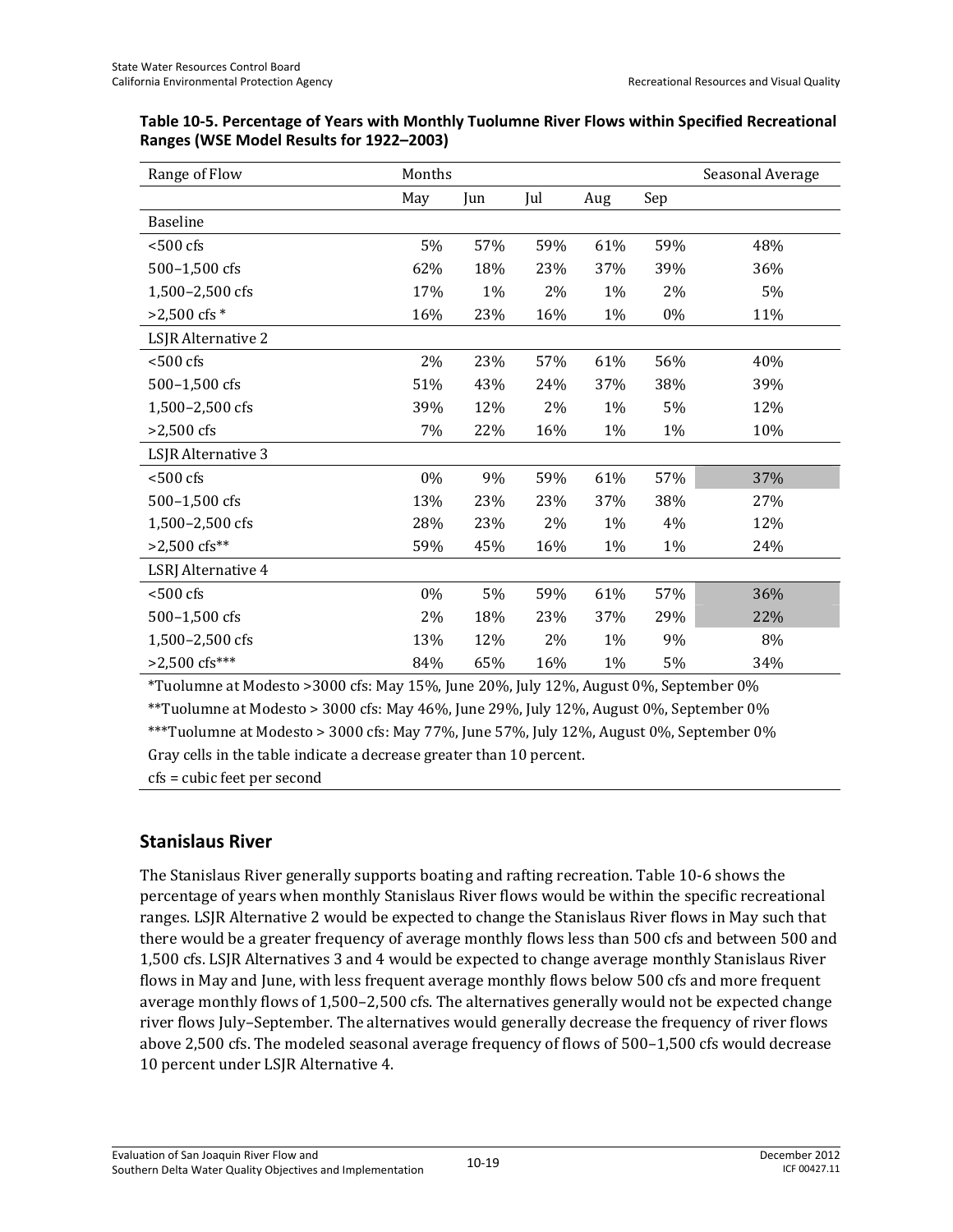| Range of Flows      | Months |       |      |     |     | Seasonal Average |
|---------------------|--------|-------|------|-----|-----|------------------|
|                     | May    | June  | July | Aug | Sep |                  |
| <b>Baseline</b>     |        |       |      |     |     |                  |
| $< 500 \text{ cfs}$ | 5%     | 40%   | 68%  | 79% | 74% | 53%              |
| 500-1,500 cfs       | 45%    | 49%   | 29%  | 16% | 20% | 32%              |
| 1,500-2,500 cfs     | 35%    | 10%   | 1%   | 4%  | 4%  | 11%              |
| $>2,500$ cfs*       | 15%    | $1\%$ | 1%   | 1%  | 2%  | 4%               |
| LSJR Alternative 2  |        |       |      |     |     |                  |
| $<$ 500 cfs         | 10%    | 45%   | 68%  | 78% | 74% | 55%              |
| 500-1,500 cfs       | 80%    | 46%   | 23%  | 12% | 15% | 35%              |
| 1,500-2,500 cfs     | 9%     | 5%    | 7%   | 9%  | 9%  | 8%               |
| $>2,500$ cfs        | 1%     | 4%    | 1%   | 1%  | 2%  | 2%               |
| LSJR Alternative 3  |        |       |      |     |     |                  |
| $< 500$ cfs         | 2%     | 27%   | 68%  | 79% | 74% | 50%              |
| 500-1,500 cfs       | 35%    | 44%   | 28%  | 16% | 20% | 29%              |
| 1,500-2,500 cfs     | 62%    | 28%   | 2%   | 4%  | 4%  | 20%              |
| $>2,500$ cfs        | 0%     | 1%    | 1%   | 1%  | 2%  | 1%               |
| LSJR Alternative 4  |        |       |      |     |     |                  |
| $< 500 \text{ cfs}$ | 1%     | 16%   | 68%  | 79% | 74% | 48%              |
| 500-1,500 cfs       | 15%    | 32%   | 28%  | 16% | 20% | 22%              |
| 1,500-2,500 cfs     | 84%    | 50%   | 1%   | 4%  | 4%  | 29%              |
| $>2,500$ cfs        | 0%     | 2%    | 2%   | 1%  | 2%  | 2%               |

| Table 10-6. Percentage of Years with Monthly Stanislaus River Flows within Specified Recreational |
|---------------------------------------------------------------------------------------------------|
| Ranges (WSE Model Results for 1922–2003)                                                          |

\*Stanislaus at Ripon >3000 cfs in May 6%, in June 1%, in July 1%.

cfs = cubic feet per second

#### **Lower San Joaquin River**

Available data on the optimal flows on the LSJR do not follow the general trends described above for the eastside tributaries. Sources indicate that boating conditions are optimal at flows less than 750 cfs, while swimming and canoeing are best conducted when flows are less than 300 cfs (USBR 1997; Frago, pers. comm.). Opportunities for land-based recreation are limited by flows and access.

Chapter 5, *Water Supply, Surface Hydrology, and Water Quality*, and Appendix F.1, *Hydrologic and Water Quality Modeling*, present modeled flows on the SJR at Vernalis. Because the LSJR flows would be incrementally influenced by the proposed modifications in flows on the three eastside tributaries, flows in the southern portion of the plan area would be lower than those at Vernalis. At Vernalis, the SJR frequently experiences flows that are too high for any in-water recreation other than motorized boating or advanced kayaking and rafting (greater than 1,000 cfs in dry years). The hydrologic modeling predicts that LSJR flows would generally continue to be too high to support any in-water recreational opportunities other than advanced boating or kayaking under all alternatives.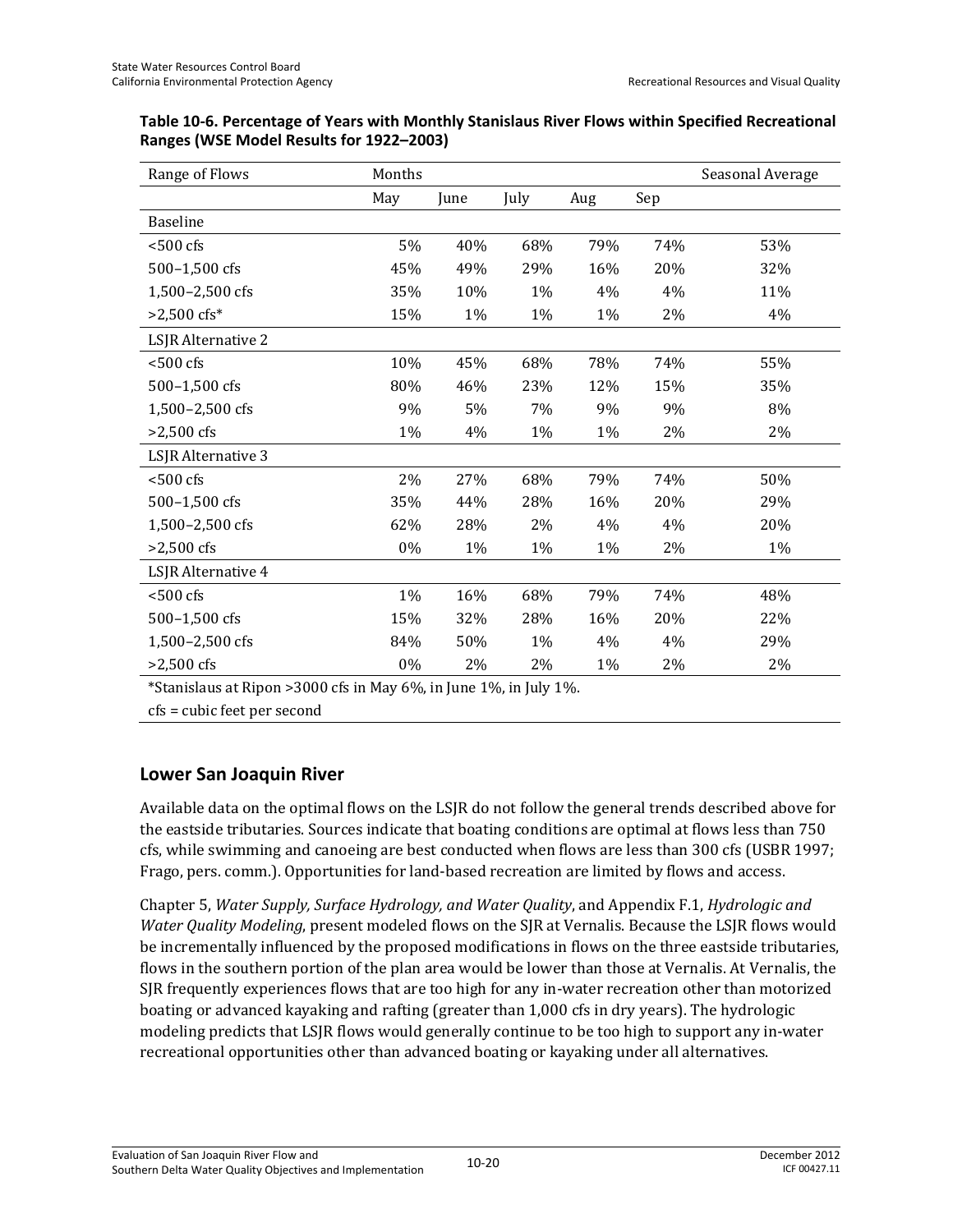## **LSJR Alternative Reservoir Modeling Results and Methodology**

The evaluation of impacts on recreational opportunities at reservoirs is based on the reservoir surface water elevations. When critical elevations are reached, boat ramps are no longer operational, marinas close, and camping and picnicking opportunities become limited by the small surface area of the reservoir available for recreation. Lower surface water levels can also reduce the visual character and quality of the reservoir's surroundings. Thus, although reservoirs are subject to a large variation in elevation associated with water releases, weather conditions, and seasonal variation, the quality of the recreation experience is best when the reservoir is full and the elevation change is minimal.

Peak recreation seasons vary amongst reservoirs and predominate recreation uses; however, the majority of use typically occurs during the summer months, between Memorial Day and Labor Day. The LSJR alternatives would alter flows February–June. Thus, the recreation impact analysis focuses on May–September, the period of time when changes in water elevations are most likely to impact recreation.

Visual quality is evaluated qualitatively by identifying the existing visual setting (using the descriptions above in Section 10.2.2) of the reservoirs and their assigned visual classifications. It was then determined whether the change in elevation under LSJR Alternatives 2–4 would result in a substantial degradation of the visual quality. Table 10-7 below identifies the visual classifications and the potential for modifying the existing visual setting.

Baseline conditions and LSJR Alternative 2–4 conditions are compared using the lowest one-third of reservoir elevations experienced over the 82-year simulation period for May–September and the average end-of-the-month reservoir elevations. The lowest one-third is represented by the 30 percent cumulative distribution<sup>3</sup> of reservoir elevations during this time period. This distribution provides a conservative method of evaluating the reservoir elevation data because it represents low elevation conditions typically experienced under drought or dry conditions. Recreational opportunities and visual quality would be potentially restricted or reduced during these dry conditions because of the effect of reduced reservoir elevations on the usability of recreation facilities and the visual character and quality of a reservoir. Recreational opportunities or visual character and quality could be significantly affected if a reservoir experiences a seasonal average decrease greater than 10 feet May–September, or a decrease below critical elevation levels for certain recreation activities (e.g., elevation levels associated with a boat launch), relative to baseline conditions. Quantifying the conditions in feet provide the actual reservoir elevation under baseline conditions compared to the conditions under the LSJR alternatives. Identifying a change in 10 or more feet is expected to result in a visible change to the reservoir elevations noticeable to recreationists. The reservoir elevations are already expected to be low because the evaluation is conducted using reservoir elevations at the 30 percent cumulative distribution, which represents

 $\overline{\phantom{0}}$ 

<sup>3</sup> The cumulative distribution of a particular variable (i.e., reservoir elevations) is determined by sorting the values from minimum to maximum and graphing them as the percentage of the total number of values. The lowest value is at the left of the graph (e.g., 0 percent) and the highest value is at the right of the graph (100 percent). The cumulative distribution indicates the probability of occurrence for the variable. This term is not referring to, and should not be confused with, the term cumulative impacts, which is a specific CEQA term. A discussion of cumulative impacts for CEQA purposes is provided at the end of resource chapters, Chapter 5–14; Chapter 4, *Introduction to Analysis;* Chapter 15, *LSJR Alternative 1 and SDWQ Alternative 1 (No Project Alternative)*, and, Chapter 16, *Cumulative Impact Summary, Growth-Inducting Effects, and Irreversible Commitment of Resources.*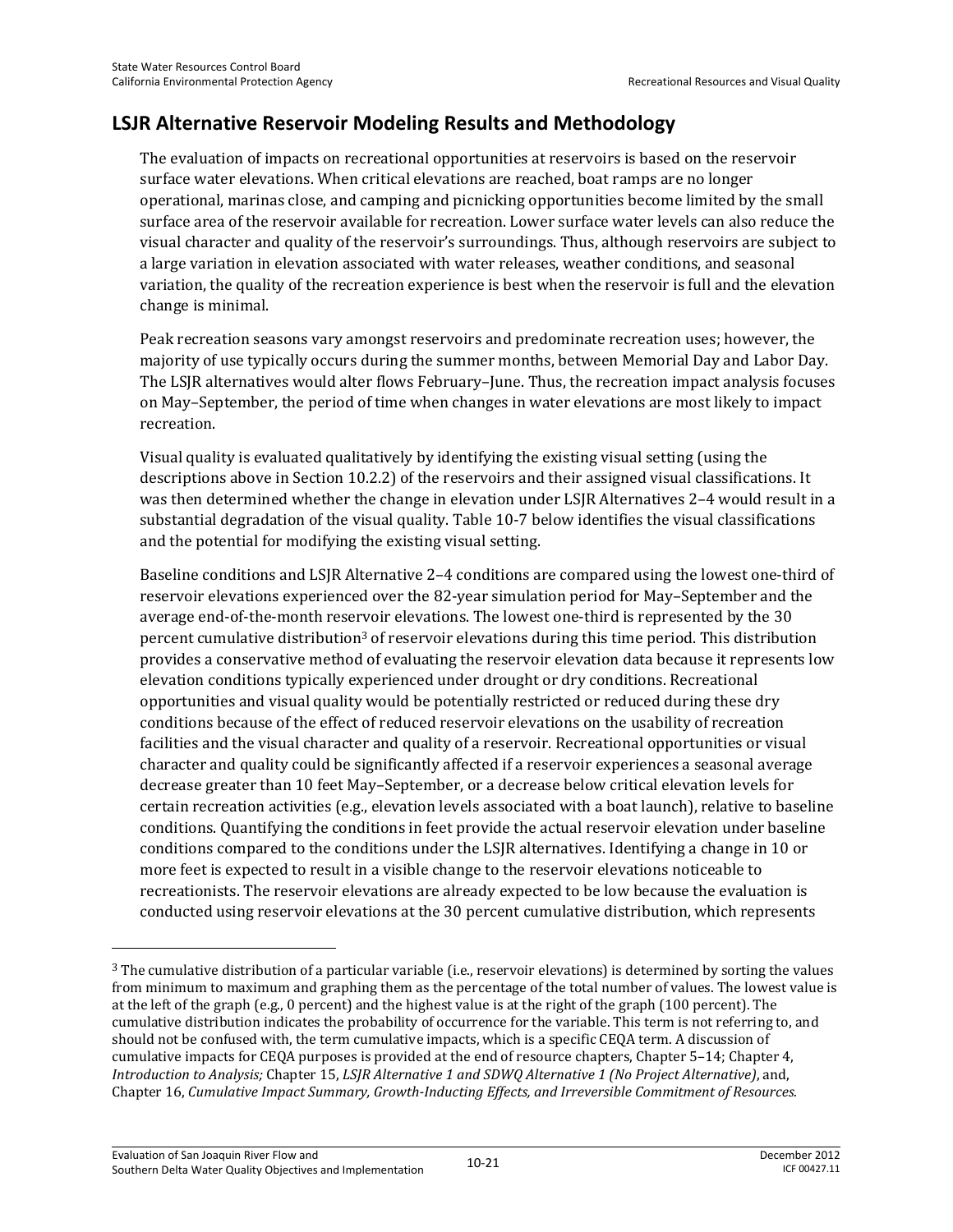drier year conditions. These conditions are expected to result in limitations of recreational facilities or visual quality that might not otherwise occur under baseline conditions. Therefore, this chapter presents a conservative analysis of potential changes when compared to baseline.

| Reservoir                     | <b>View Summary</b>                                                                                                                                                                                                                                                 | Classification     | <b>Potential for Modification</b>                                                                                      |
|-------------------------------|---------------------------------------------------------------------------------------------------------------------------------------------------------------------------------------------------------------------------------------------------------------------|--------------------|------------------------------------------------------------------------------------------------------------------------|
| Lake McClure <sup>1</sup>     | Lake McClure and Highway 49<br>viewshed; characteristic landscape is<br>the Sierra Nevada mountains and<br>aesthetics associated with foothills and<br>mountains                                                                                                    | Class II           | Retain existing character of<br>the landscape. Levels of<br>change to the characteristic<br>landscape should be low.   |
|                               | Developed recreation areas around the<br>reservoir (e.g., Horseshoe Bend) and<br>water infrastructure of dam                                                                                                                                                        | Class III          | Partially retain existing<br>visual characteristics. The<br>change to the characteristic<br>landscape can be moderate. |
| New Don<br>Pedro <sup>2</sup> | Don Pedro Reservoir and Highway 49<br>viewshed; characteristic landscape is<br>the Sierra Nevada mountains and<br>aesthetics associated with foothills and<br>mountains; developed recreation areas<br>around the reservoir and water<br>infrastructure of the dam. | Class III          | Partially retain existing<br>visual characteristics. The<br>change to the characteristic<br>landscape can be moderate. |
| New Melones <sup>3</sup>      | New Melones Reservoir/Stanislaus<br>River; characteristic landscape is the<br>Sierra Nevada mountains and<br>aesthetics associated with foothills and<br>mountains                                                                                                  | Class II           | Retain existing character of<br>the landscape. Levels of<br>change to the characteristic<br>landscape should be low.   |
|                               | Residential areas surrounding<br>reservoir; the recreation areas of<br>Tuttleton and Glory Hole; water<br>infrastructure of the dam                                                                                                                                 | Rural<br>Developed | Views can experience<br>modification.                                                                                  |
|                               | Less developed recreation areas and<br>opportunities, hiking trails                                                                                                                                                                                                 | Rural<br>Natural   | Views should be partially<br>retained.                                                                                 |
|                               | Surrounding landscape of Sierra<br>Nevada mountains                                                                                                                                                                                                                 | Semi-<br>Primitive | Views should be preserved.                                                                                             |

Sources:

1 BLM 2008, Merced ID 2011a, and Merced ID 2010.

2BLM 2008 and Merced ID 2010.

3 BLM 2008,USBR 2011b, and USBR 2007.

#### **Lake McClure**

Lake McClure boat ramps cease operation at reservoir levels of 590–793 feet MSL. The ramp at Bagby is the first to close when the reservoir decreases to an elevation of 793 feet MSL, followed by Horseshoe Bend when reservoir levels decrease to 758 feet MSL, McClure Point at 650 feet MSL, southern Barrett Cove ramp at 630 feet MSL, and northern Barrett Cove and Piney Creek, both at 590 feet MSL (USBR 1999).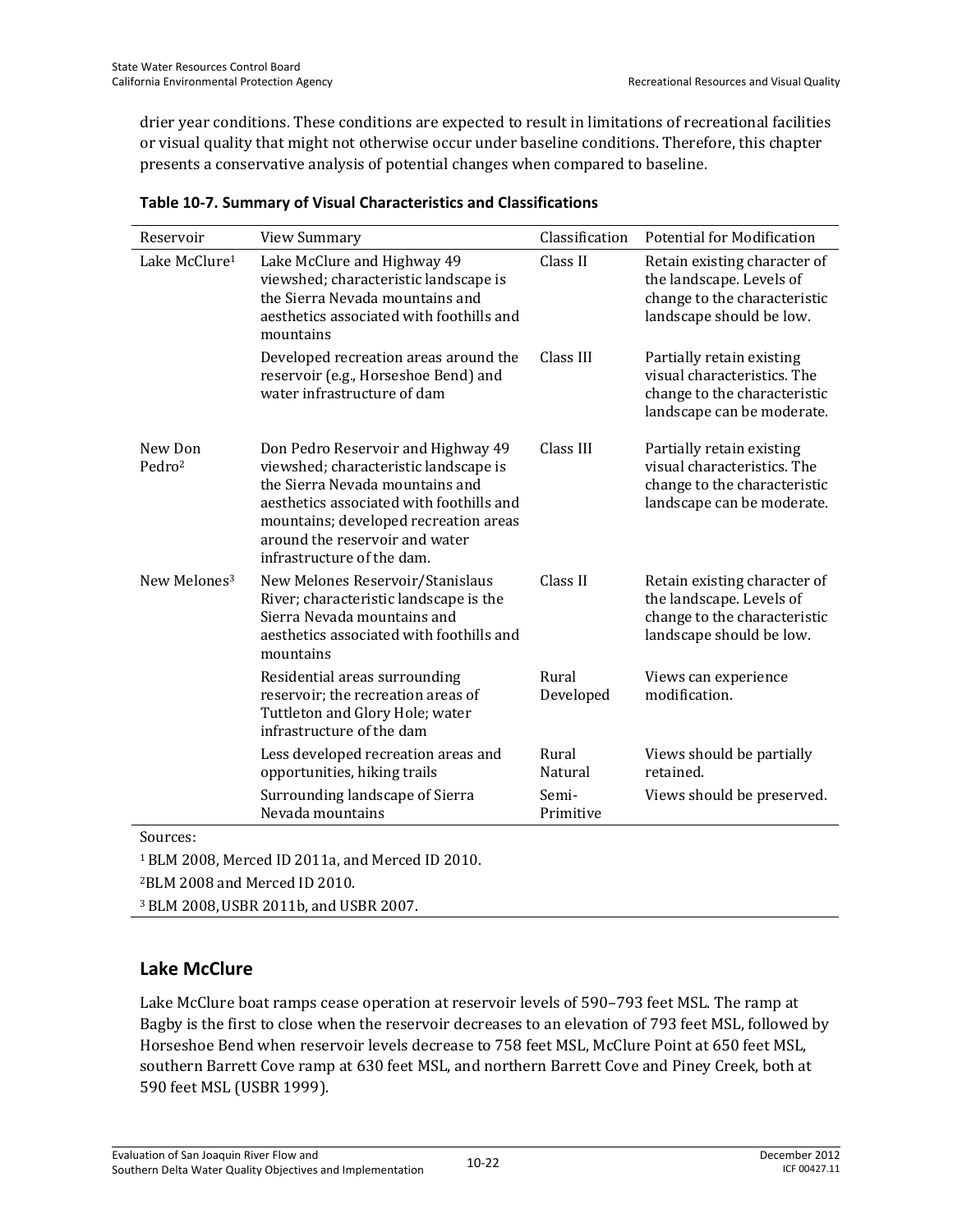Tables 10-8 and 10-9 present the modeled reservoir height of Lake McClure for the LSJR alternatives May–September. Modeled reservoir elevations under baseline conditions May–September result in a seasonal change of approximately 50 feet for the 30 percent cumulative distribution and can support the use of some boat ramps. The reservoir elevations predicted by the model for the LSJR alternatives would be similar to baseline seasonal elevations May–September. The elevations at the 30 percent cumulative distribution would not decrease below 590 feet (the level at which all boat ramps are inoperable). Reservoir elevations would be higher under LSJR Alternatives 2 and 3 at the 30 percent cumulative distribution. Under LSJR Alternative 4, elevations would be lower in the first part of the summer season (May–July), but higher at the end of the summer season. As shown in Table 10-9, LSJR Alternatives 2 and 3 would result in a seasonal average increase of 24 and 9 feet, respectively, at the 30 percent cumulative distribution. There would not be a seasonal average decrease in elevation of greater than 10 feet at the 30 percent cumulative distribution under LSJR Alternative 4.

| Month     | Baseline<br>Conditions |     | LSJR Alternative 2 LSJR Alternative 3 | LSJR Alternative 4 |
|-----------|------------------------|-----|---------------------------------------|--------------------|
| May       | 790                    | 812 | 795                                   | 772                |
| June      | 789                    | 811 | 792                                   | 775                |
| July      | 770                    | 795 | 779                                   | 763                |
| August    | 749                    | 775 | 761                                   | 752                |
| September | 740                    | 766 | 754                                   | 746                |

#### **Table 10-8. Lake McClure May–September Elevations for LSJR Alternatives at 30 Percent Cumulative Distribution (feet)**

| Table 10-9. LSJR Alternatives Changes in Lake McClure Elevations at 30 Percent Cumulative |
|-------------------------------------------------------------------------------------------|
| <b>Distribution Compared to Baseline (feet)</b>                                           |

| Month            | LSJR Alternative 2 | LSJR Alternative 3 | LSJR Alternative 4 |
|------------------|--------------------|--------------------|--------------------|
| May              | 22                 | C                  | -18                |
| June             | 22                 | 3                  | $-14$              |
| July             | 25                 | q                  | -7                 |
| August           | 26                 | 12                 |                    |
| September        | 26                 | 14                 | h                  |
| Seasonal Average | 24                 |                    | -6                 |

#### **New Don Pedro Reservoir**

 $\overline{\phantom{0}}$ 

The maximum reservoir level for recreational use of New Don Pedro Reservoir is 830 feet MSL. Reservoir levels below 790 feet MSL generally result in lower recreational use (USBR 1999)<sup>4</sup>. At 780 feet MSL, beach use declines, and below 720 feet MSL some boat ramps become inoperable, there is limited reservoir surface area, and campground and picnicking use declines (USBR 1999). At 630

<sup>4</sup> Table 10-10 shows baseline surface water elevation levels lower than 790 MSL because they are the predicted surface water elevations at the 30 percent cumulative distribution.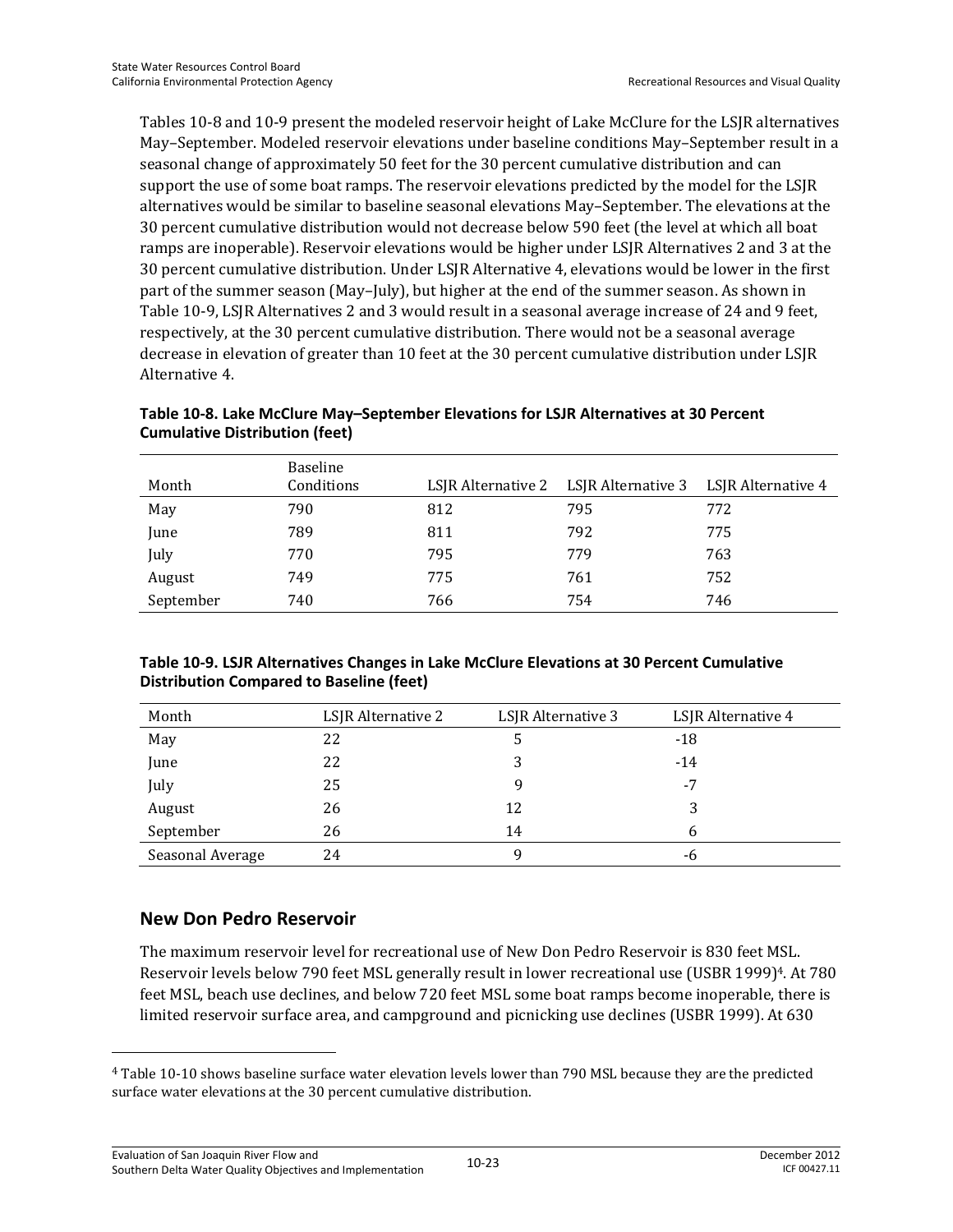feet MSL, the marina at Moccasin Point closes, and at 600 feet MSL the boat launch and marina at Flemming Meadows become inoperable (USBR 1999).

Tables 10-10 and 10-11 present predicted reservoir elevations at New Don Pedro Reservoir for the LSJR alternatives May–September at the 30 percent cumulative distribution. New Don Pedro Reservoir elevation levels typically are below 780 feet MSL May–September at the 30 percent cumulative distribution. Reservoir elevations have not decreased to 630 feet under baseline. Reservoir elevations May–September result in a seasonal change of approximately 40 feet at the 30 percent cumulative distribution. The reservoir elevations predicted by hydrologic modeling for the LSJR alternatives would be similar to baseline seasonal elevations May–September. The elevations at the 30 percent cumulative distribution would not decrease below 720 feet (the level at which some boat ramps become inoperable and campgrounds and picnicking use begin to decline) for all of the alternatives. Reservoir elevations are predicted to increase under LSJR Alternative 2 at the 30 percent cumulative distribution. Under LSJR Alternatives 3 and 4, elevations would generally decrease at the first part of the summer season (May–July), but increase at the end of the summer season. The elevation under LSJR Alternative 2 would experience a seasonal average increase of 14 feet at the 30 percent cumulative distribution. The elevations under LSJR Alternatives 3 and 4 would not result in a seasonal average decrease of greater than 10 feet at the 30 percent cumulative distribution.

| Month     | <b>Baseline</b> |     | LSJR Alternative 2 LSJR Alternative 3 | LSIR Alternative 4 |
|-----------|-----------------|-----|---------------------------------------|--------------------|
| May       | 775             | 788 | 769                                   | 761                |
| June      | 776             | 788 | 768                                   | 760                |
| July      | 759             | 773 | 758                                   | 751                |
| August    | 743             | 758 | 746                                   | 743                |
| September | 737             | 752 | 741                                   | 740                |

**Table 10-10. New Don Pedro Reservoir May–September Elevations for LSJR Alternatives at 30 Percent Cumulative Distribution (feet)** 

| Table 10-11. LSJR Alternatives Changes in New Don Pedro Reservoir Elevations at 30 Percent |  |
|--------------------------------------------------------------------------------------------|--|
| <b>Cumulative Distribution Compared to Baseline (feet)</b>                                 |  |

| Month            | LSJR Alternative 2 | LSJR Alternative 3 | LSJR Alternative 4 |
|------------------|--------------------|--------------------|--------------------|
| May              | 13                 | -6                 | $-14$              |
| June             | 12                 | -8                 | $-16$              |
| July             | 14                 | $-1$               | -8                 |
| August           | 15                 | 3                  | 0                  |
| September        | 15                 | 4                  |                    |
| Seasonal Average | 14                 | $-2$               | -7                 |

#### **New Melones Reservoir**

On New Melones Reservoir, the optimal reservoir water level for recreation is 950–980 feet MSL (State Water Board 1999). Below 900 feet MSL, use of beaches begins to decline. Below 880 feet MSL, the marina closes. At 860 feet MSL, the last official boat ramp (Glory Hole) becomes inoperable,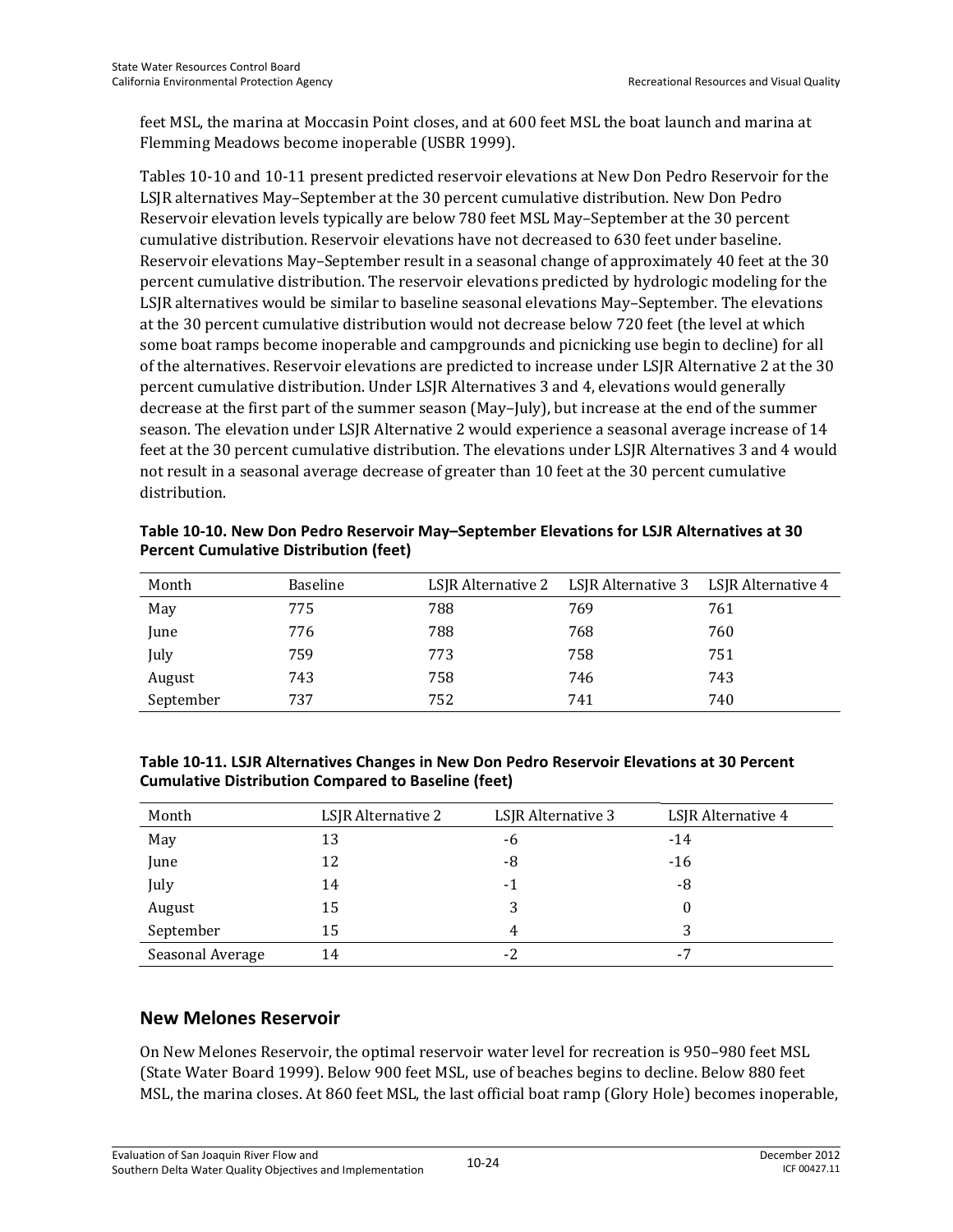there is limited reservoir surface area, and campground and picnicking use declines. Below 850 feet MSL, all boat launches are inoperable (USBR 1999).

Tables 10-12 and 10-13 show modeled New Melones elevations for the LSJR alternatives during the May–September months. New Melones Reservoir has experienced elevations below 950 feet (the lowest level for optimal recreation), resulting in baseline reductions to recreational opportunities. Reservoir elevations May–September result in a seasonal change of approximately 20 feet for the 30 percent cumulative distribution. The reservoir elevations predicted by the hydrologic modeling for the LSJR alternatives would be similar to baseline seasonal elevations May–September. The elevations at the 30 percent cumulative distribution for all alternatives would not decrease below 900 feet (the level at which beach uses begins to decline). Reservoir elevations would increase under LSJR Alternative 2 and decrease under LSJR Alternatives 3 and 4 at the 30 percent cumulative distribution. However, the magnitude of the decrease over the summer season declines (e.g., decrease gets smaller in August and September) (Table 10-13). The elevation under LSJR Alternative 2 would experience a seasonal average increase of 22 feet at the 30 percent cumulative distribution. The elevations under LSJR Alternatives 3 and 4 would not result in a seasonal average decrease of greater than 10 feet at the 30 percent cumulative distribution.

**Table 10-12. New Melones Reservoir May–September Elevations under LSJR Alternatives at 30 Percent Cumulative Distribution (feet)** 

| Month     | <b>Baseline</b> | LSJR Alternative 2 | LSJR Alternative 3 | LSJR Alternative 4 |
|-----------|-----------------|--------------------|--------------------|--------------------|
| May       | 945             | 961                | 935                | 938                |
| June      | 945             | 969                | 940                | 941                |
| July      | 939             | 962                | 934                | 937                |
| August    | 929             | 953                | 925                | 928                |
| September | 925             | 948                | 921                | 924                |

#### **Table 10-13. Changes in New Melones Reservoir Elevations at 30 Percent Cumulative Distribution Compared to Baseline (feet)**

| Month            | LSJR Alternative 2 | LSJR Alternative 3 | LSJR Alternative 4 |
|------------------|--------------------|--------------------|--------------------|
| May              | 16                 | $-10$              | -8                 |
| June             | 23                 | -6                 | -5                 |
| July             | 23                 | -5                 | -2                 |
| August           | 24                 | -4                 | -1                 |
| September        | 23                 | -4                 | -1                 |
| Seasonal Average | 22                 | -6                 | -3                 |

#### **Tulloch Reservoir**

Water surface levels in Tulloch Reservoir are maintained through coordinated water releases from the New Melones Dam upstream and the Tulloch Dam downstream. Although the LSJR alternatives could alter the quantity of water flowing into Tulloch Reservoir, equivalent quantities of water would be released through Tulloch Dam. Therefore, while there would be different monthly flows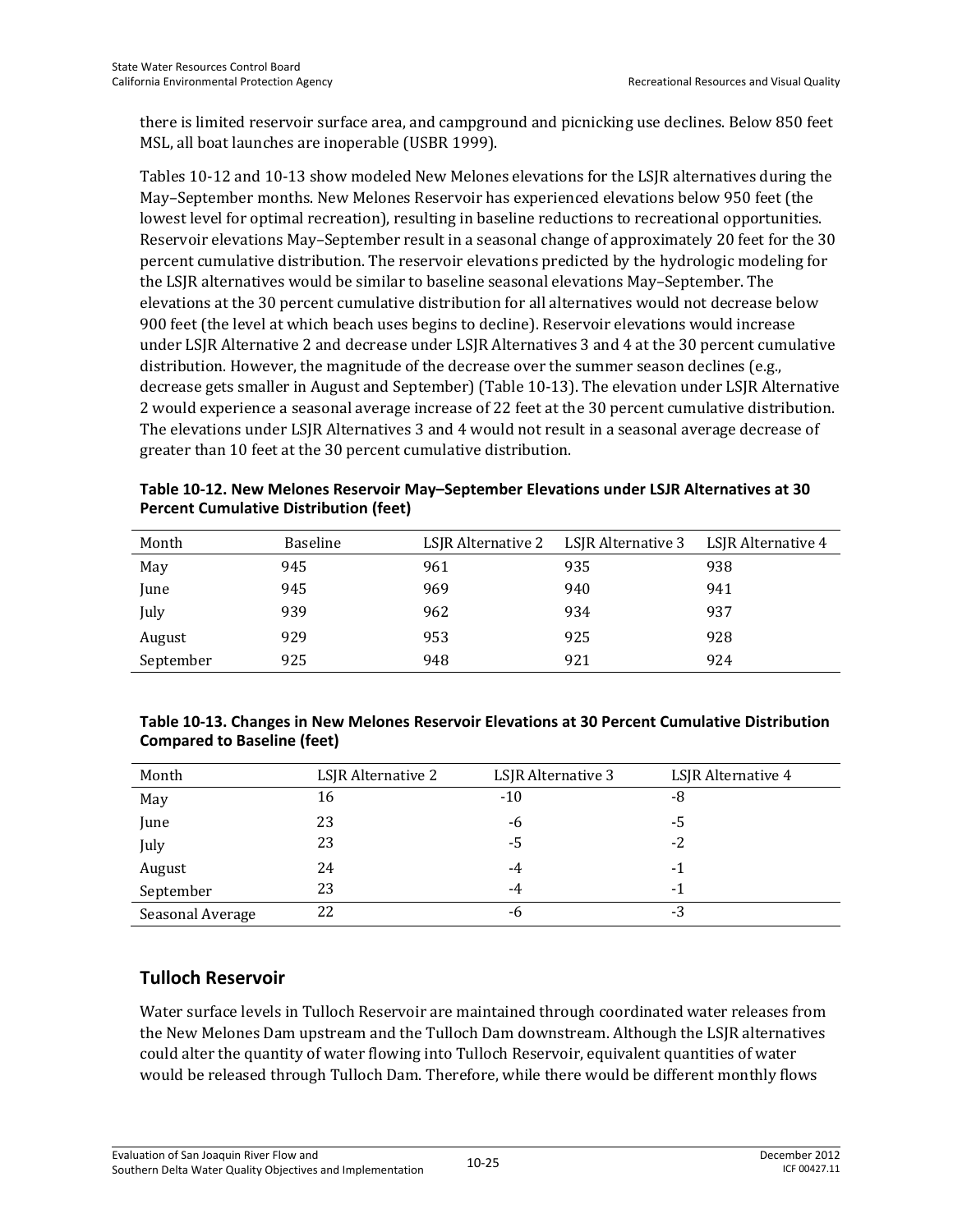through Tulloch Reservoir in LSJR Alternatives 2–4, the surface elevations of the reservoir would not change.

### **SDWQ Alternatives**

As discussed in Appendix B, *State Water Board's Environmental Checklist*, changes in salinity would not a result in changes to water-dependent or water-enhanced recreational opportunities in the southern Delta. Salinity levels are imperceptible to recreationists that use the southern Delta for water-dependent activities such as boating or kayaking and water-enhanced activities such as wildlife viewing. Furthermore, as discussed in Chapter 5, *Water Supply, Surface Hydrology, and Water Quality*, salinity levels in the southern Delta are expected to remain within their historical range (i.e., 0.2 dS/m–1.2 dS/m) because the salinity levels in the southern Delta have a strong relationship with the salinity at Vernalis, and the SDWQ alternatives would not change at Vernalis. These ranges are considered not to adversely affect recreation opportunities, including the quality of these opportunities, and would not represent a change from baseline. Therefore, the SDWQ alternatives with respect to recreational resources or visual quality are not discussed further in this chapter. As discussed in Chapter 7, *Aquatic Resources*, fish that inhabit the LSJR and southern Delta channels would not be affected by the fluctuations in salinity. Furthermore, these fluctuations would be within the historical range of salinity in the southern Delta. Therefore, impacts on recreational fishing would not occur in the southern Delta and the SDWQ alternatives are not further discussed.

As discussed in Appendix B, changes in salinity would not result in substantial changes to visual character or quality and would not result in aesthetic impacts. Furthermore, the SDWQ alternatives would not be applicable to the reservoirs. In addition, the Vernalis salinity objective would be maintained as part of this alternative and the reservoirs would continue to operate to meet that objective, thereby maintaining flows. Therefore, impacts on visual quality are not further discussed.

# **10.4.3 Impacts and Mitigation Measures**

#### **REC-1: Substantially reduce recreational opportunities or the use of existing recreation facilities on rivers or at reservoirs**

The LSJR alternatives may result in a reduction of existing recreational opportunities on the rivers or reservoirs. An increase in the magnitude of flows that could result from the LSJR alternatives may alter the in-water recreational uses of the rivers; leading to fewer opportunities for swimming and improved conditions for kayaking and whitewater rafting. In addition, increased flows may improve conditions for fish. It is unknown whether any increase in fish populations would be large enough to measurably enhance sport fishing opportunities, but some beneficial impact is anticipated. Reductions in reservoir water elevations that could result under the LSJR alternatives could make reservoirs less conducive to recreation and reduce the use of existing recreation facilities by increasing the distance between established facilities and the water, or reducing available reservoir area.

#### *LSJR Alternative 1: No Project*

The No Project Alternative would result in implementation of flow objectives identified in the 2006 Bay-Delta Plan. See Chapter 15, *LSJR Alternative 1 and SDWQ Alternative 1 (No Project Alternative)*, for the No Project impact discussion and Appendix D, *Evaluation of LSJR Alternative 1 and SDWQ Alternative 1 (No Project Alternative)*, for the No Project Alternative technical analysis.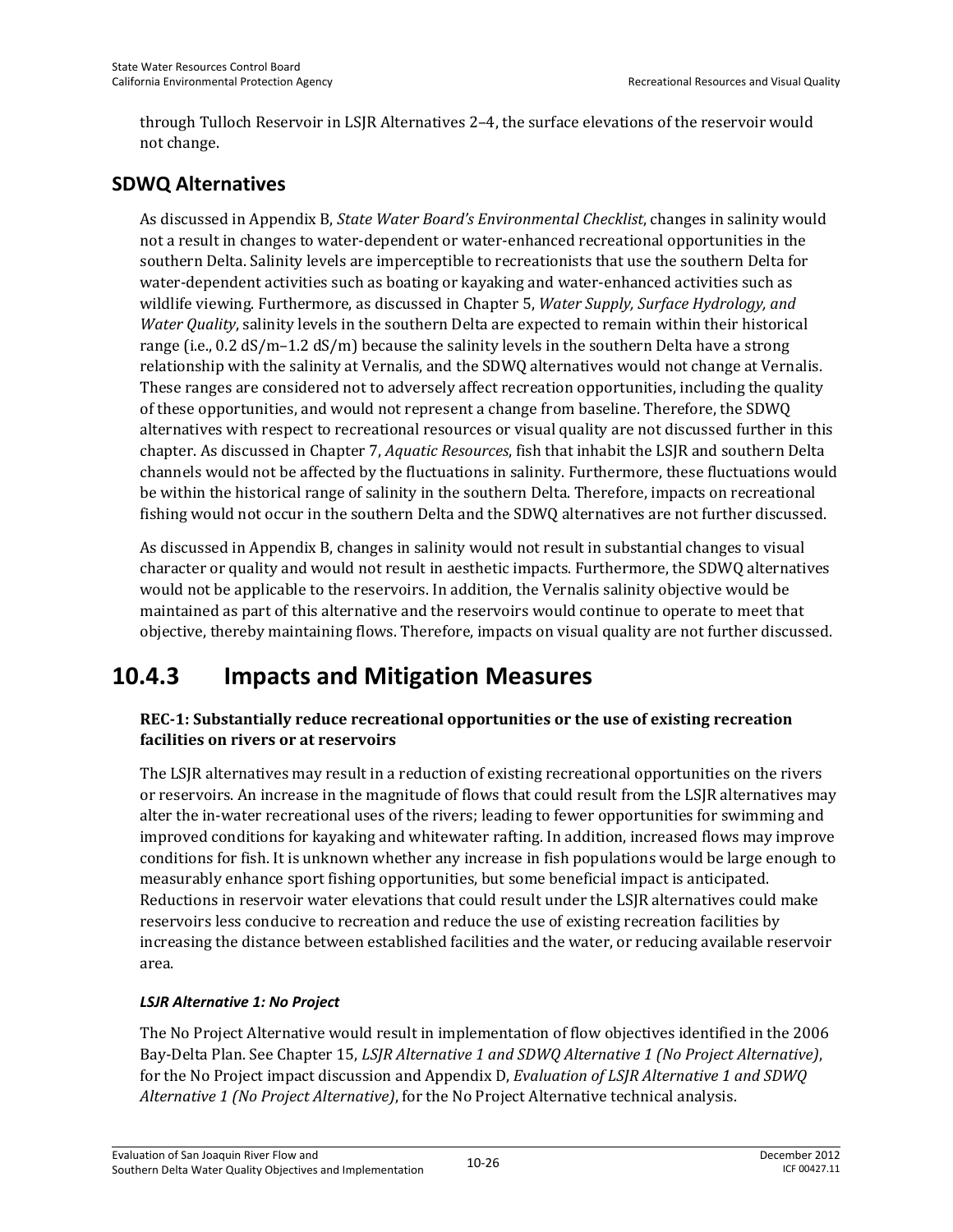#### *LSJR Alternative 2: 20% Unimpaired Flow (Less than significant)*

The flows for the three eastside tributaries and LSJR would generally be consistent with baseline, exhibiting little fluctuation in July, August, and September. The Tuolumne River and Merced River would generally experience fewer low flows in May and June, and more mid-range flows optimal for boating and fishing during this time. On the Stanislaus River in May and June, flows would be less that 1,500 cfs more frequently and more than 1,500 less frequently than under baseline conditions, potentially increasing opportunities for swimming, boating, and rafting, but potentially decreasing the abundance of fish in the river for sport fishing (see Chapter 7, *Aquatic Resources*). However, the seasonal monthly average frequency of flows within the ranges that support recreation would not decrease substantially (i.e. more than 10 percent) relative to baseline on any of the three eastside tributaries. Therefore, recreational opportunities and facilities are not expected to be substantially reduced under LSJR Alternative 2. The impact on river-based recreation patterns on the three eastside tributaries as a result of LSJR Alternative 2 would be less than significant.

The flows on the SJR at Vernalis are expected to be slightly reduced in May and June, but generally remain the same July–September. These flows would generally remain too high for swimming or wading, but motorized boating or advanced kayaking or rafting may continue. Therefore, impacts on recreation facilities and opportunities on the LJSR would be less than significant.

Modeled reservoir elevations would generally maintain recreational opportunities that are currently experienced at the reservoirs (e.g., boat launches) because they are generally expected to increase under LSJR Alternative 2 at the 30 percent cumulative distribution. The overall shoreline of the reservoirs and the surface area available for boating is expected to increase under this alternative. Impacts would be less than significant.

#### *LSJR Alternative 3: 40% Unimpaired Flow (Significant and unavoidable)*

Lower flows would be less frequent on the three eastside tributaries in May and June with LSJR Alternative 3. On the Merced and Stanislaus Rivers, this would correspond to an increase in the frequency of flows 1,500–2,500 cfs; while on the Tuolumne River flows greater than 2,500 cfs would be more common than under current and past conditions. The modeled seasonal monthly average frequency of low flow conditions known to support swimming and wading would decrease more than 10 percent on the Merced River and Tuolumne River. However, flows in July, August, and September would remain the same when compared to baseline conditions. Therefore, during the warmest months in the San Joaquin Valley, when swimming and wading are most popular, there would be relatively little change to baseline conditions. Nevertheless, the reduced opportunity for swimming and wading on the Merced and Tuolumne Rivers may displace recreationists; resulting in increased use of nearby facilities for swimming or a shift to water-enhanced activities (such as hiking) rather than swimming. Thus, significant impacts on low-flow recreation opportunities (e.g., swimming and floating) would occur on the Merced and Tuolumne Rivers under LSJR Alternative 3.

Reducing flows in May and June to maintain lower flows would reduce this significant impact but would directly contradict the purpose of LSJR Alternative 3 to provide additional flow February– June for the beneficial use of wildlife and fish. Furthermore, evaluating the effects of lower flows on the different rivers is part of other alternatives (i.e., LSJR Alternative 1 and 2) and is separately considered in this document. Requiring less flow cannot be independently applied under LSJR Alternative 3 as a mitigation measure because requiring additional flow would be inconsistent with the terms of LSJR Alternative 3 (i.e., requiring 40 percent of unimpaired flow on the Stanislaus River). Impacts would remain significant and unavoidable.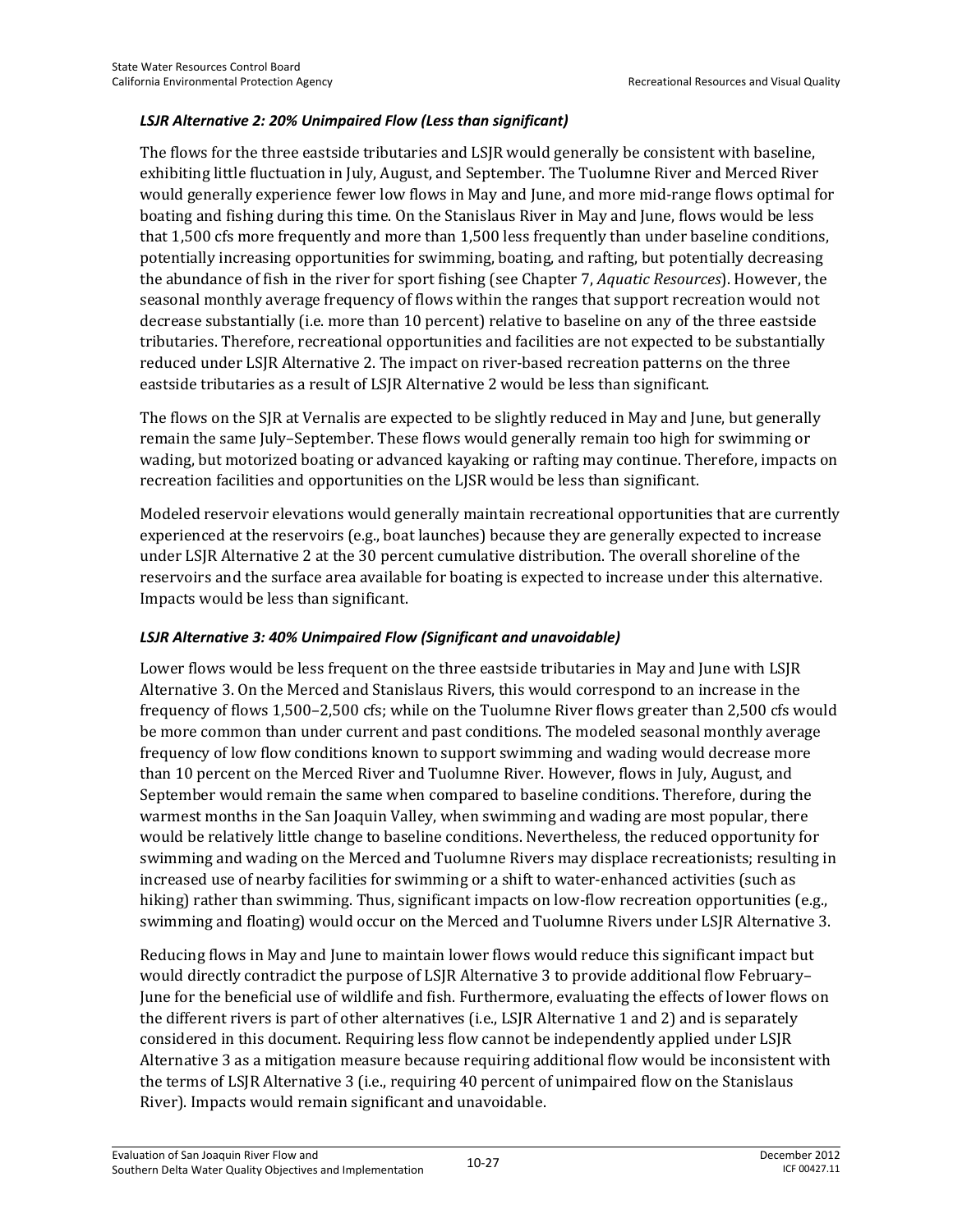On the LSJR, water-dependent recreational opportunities would be expected to be similar to past and present conditions. Since there would be higher flows on the Merced River and Tuolumne River, the southern portion of the LSJR may experience higher flows in May and June when compared to baseline. This could create conditions more conducive to boating and fishing (increased flows may enhance fishing opportunities) than in-water uses, such as swimming. The impact on swimming would only occur in the early summer, and there are ample locations for swimming in the area, including the Upper SJR and area reservoirs. Overall, the LSJR currently has higher flows more conducive to boating, fishing, and advanced kayaking. Impacts on recreational activities would be less than significant.

LSJR Alternative 3 reservoir elevations would be similar to baseline seasonal elevations May– September. Surface elevations for New Melones Reservoir and New Don Pedro Reservoir would decrease under LSJR Alternative 3 at the 30 percent cumulative distribution; however, elevations are not expected to result in a summer seasonal average decrease in elevation of 10 feet or more relative to baseline. Furthermore, elevations would remain above 900 feet and 720 feet at New Melones Reservoir and New Don Pedro Reservoir, respectively, at the 30 percent cumulative distribution. Reservoir elevations at Lake McClure are expected to increase under LSJR Alternative 3 at the 30 percent cumulative distribution. Therefore, recreational opportunities and the use of recreational facilities are not expected to decline under LSJR Alternative 3 and would not result in a significant displacement of recreationists. Impacts would be less than significant.

#### *LSJR Alternative 4: 60% Unimpaired Flow (Significant and unavoidable)*

LSJR Alternative 4 flows would generally be higher than baseline flows. Therefore, the rivers would experience a reduction in the frequency of lower flows (particularly in May and June). Flows would generally be the same as baseline conditions July–September. The modeled average seasonal frequency of flows less than 500 cfs would decrease more than 10 percent on the Merced and Tuolumne Rivers, thus reducing the frequency of flows for lower flow recreational opportunities such as swimming. In addition, the modeled average seasonal frequency of flows 500–1,500 cfs would decrease more than 10 percent on the Tuolumne River, thus reducing the frequency of flows for boating, rafting and kayaking. As a result, the Merced River and Stanislaus River may support more advanced kayaking and rafting, while the Tuolumne River may provide an opportunity for advanced whitewater recreationists. Impacts on recreational opportunities at low flows would be significant on the Merced and Tuolumne Rivers, and impacts on recreational opportunities at midrange flows would be significant on the Tuolumne River. As discussed above for LSJR Alternative 3, reducing flows in May and June to maintain baseline lower flows would minimize this effect, but would directly contradict the purpose of LSJR Alternative 4 to provide additional flow February– June for the beneficial use of wildlife and fish Furthermore, the evaluation of lower flows is part of other alternatives evaluated in this document. Impacts would remain significant and unavoidable.

Water-dependent recreational opportunities in the Stanislaus River would not be affected because the frequency of flows supporting various recreation types are not expected to vary more than 10 percent on average through the summer recreation season. Flows on the LSJR would remain generally too high for in-water recreational activities other than motorized boating and advanced rafting or kayaking at Vernalis in the northern extent of the plan area. As with LSJR Alternative 3, a shift to higher-flow recreational opportunities would be expected as more frequent higher flows on the Merced and Tuolumne rivers in May and June flow into the LSJR. This may result in more opportunities for boating on the LSJR and fewer opportunities for swimming and wading. During this time, recreationists would either undertake an alternative activity or recreate at a different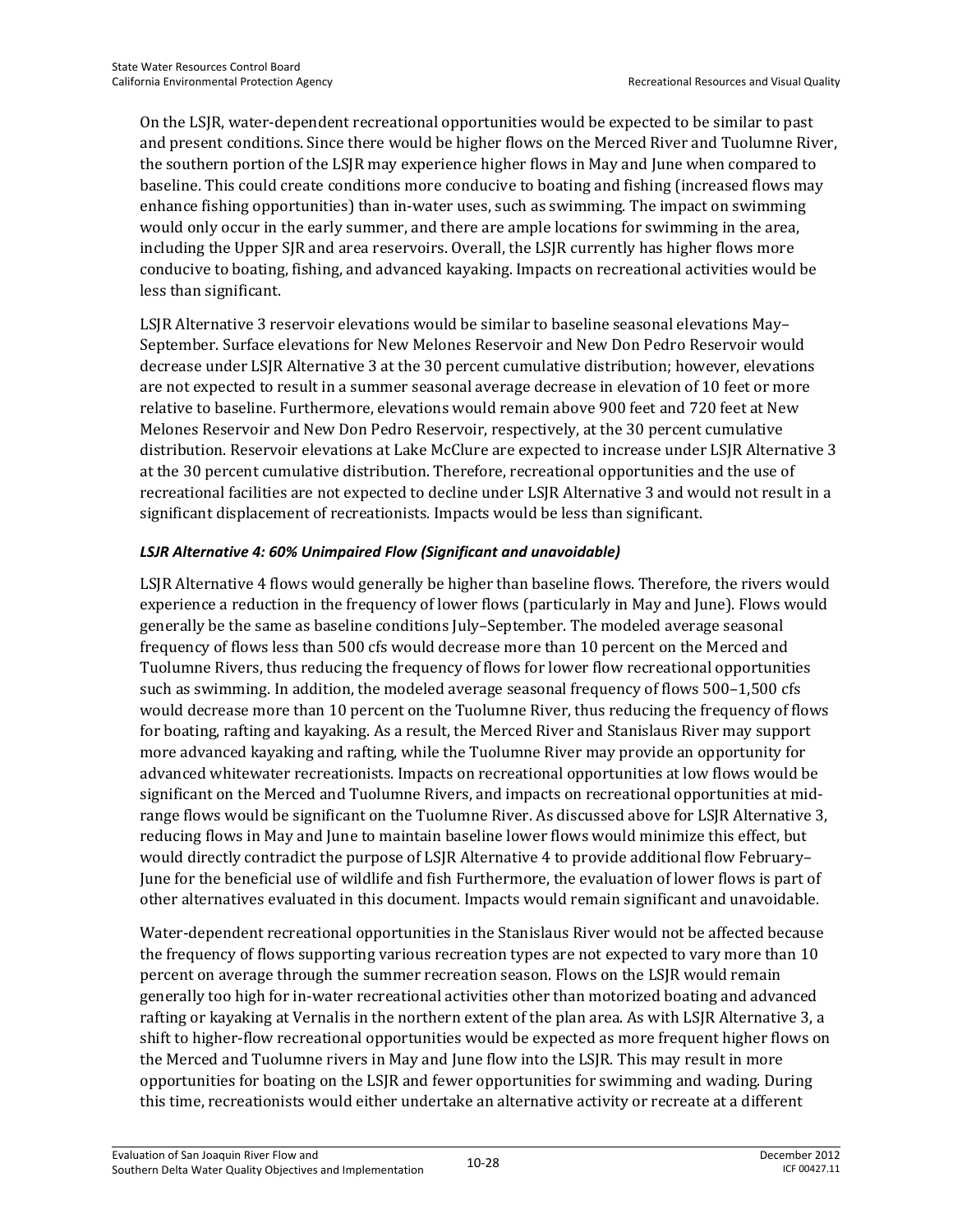location. There is little known use of the southern portion of the LSJR for swimming, the impact would only occur in the early summer, and there are ample locations for swimming in the area, including the Upper SJR and area reservoirs. This impact would be less than significant.

The reservoir elevations predicted by the model for LSJR Alternative 4 would be similar to baseline seasonal elevations May–September. Generally, elevations for all three reservoirs are expected to decrease at the 30 percent cumulative distribution; however, elevations are not expected to result in a summer seasonal average decrease in elevation of 10 feet or more at the 30 percent cumulative distribution relative to baseline. Furthermore, Alternative 4 would not cause elevations to drop below any critical threshold for various recreation facilities and opportunities at the reservoirs relative to baseline. Therefore, recreational opportunities and the use of recreational facilities is not expect to be reduced under LSJR Alternative 4, and the alternative would not result in a significant displacement of recreationists. Impacts would be less than significant.

#### **REC-2: Substantially degrade the functionality of existing recreation facilities on the rivers or at reservoirs**

An increase in the magnitude and frequency of high-flow conditions could damage existing on-bank recreation facilities, such as canoe/kayak put-ins, picnic areas, campgrounds, restrooms, and parking areas. For example, flows greater than 5,000 cfs could inundate campsites at Caswell State Park. Reservoir recreation benefits decrease as receding water levels reduce water surface area, make boat ramps less accessible, and leave recreation facilities farther from shorelines (DWR 1994; USBR 1999).

#### *LSJR Alternative 1: No Project*

The No Project Alternative would result in implementation of flow objectives identified in the 2006 Bay-Delta Plan. See Chapter 15, *LSJR Alternative 1 and SDWQ Alternative 1 (No Project Alternative)*, for the No Project impact discussion and Appendix D, *Evaluation of LSJR Alternative 1 and SDWQ Alternative 1 (No Project Alternative)*, for the No Project Alternative technical analysis.

#### *LSJR Alternative 2: 20% Unimpaired Flow (Less than significant)*

The frequency and magnitude of higher flows on the Merced, Tuolumne, and Stanislaus Rivers and the LSJR would be similar to baseline under LSJR Alternative 2. Modeled frequencies of flows greater than 2,500 cfs under LSJR Alternative 2 would generally decrease or stay the same on the three eastside tributaries. These flows are not expected to result in more frequent inundation of on-bank recreation facilities during the recreation season. Furthermore, on-bank recreation facilities are purposely built adjacent to and in proximity to rivers, and currently experience periodic inundation by higher flows. Impacts would be less than significant.

Reservoir elevations are expected to increase when compared to the baseline 30 percent cumulative distribution as described above for REC-1. It is expected that these conditions would not significantly impact the existing recreation facilities because the elevations would remain below the maximum optimal elevations specified for New Melones Reservoir and New Don Pedro Reservoir. The Lake McClure modeled elevations may be expected support a more frequent use of the Bagby Boat Launch because elevations are expected to be greater than 793 feet May–July. Therefore, the change in elevations would not render existing recreation facilities inoperable. Furthermore, regular survey, maintenance, and construction of facilities at the reservoirs would continue to occur under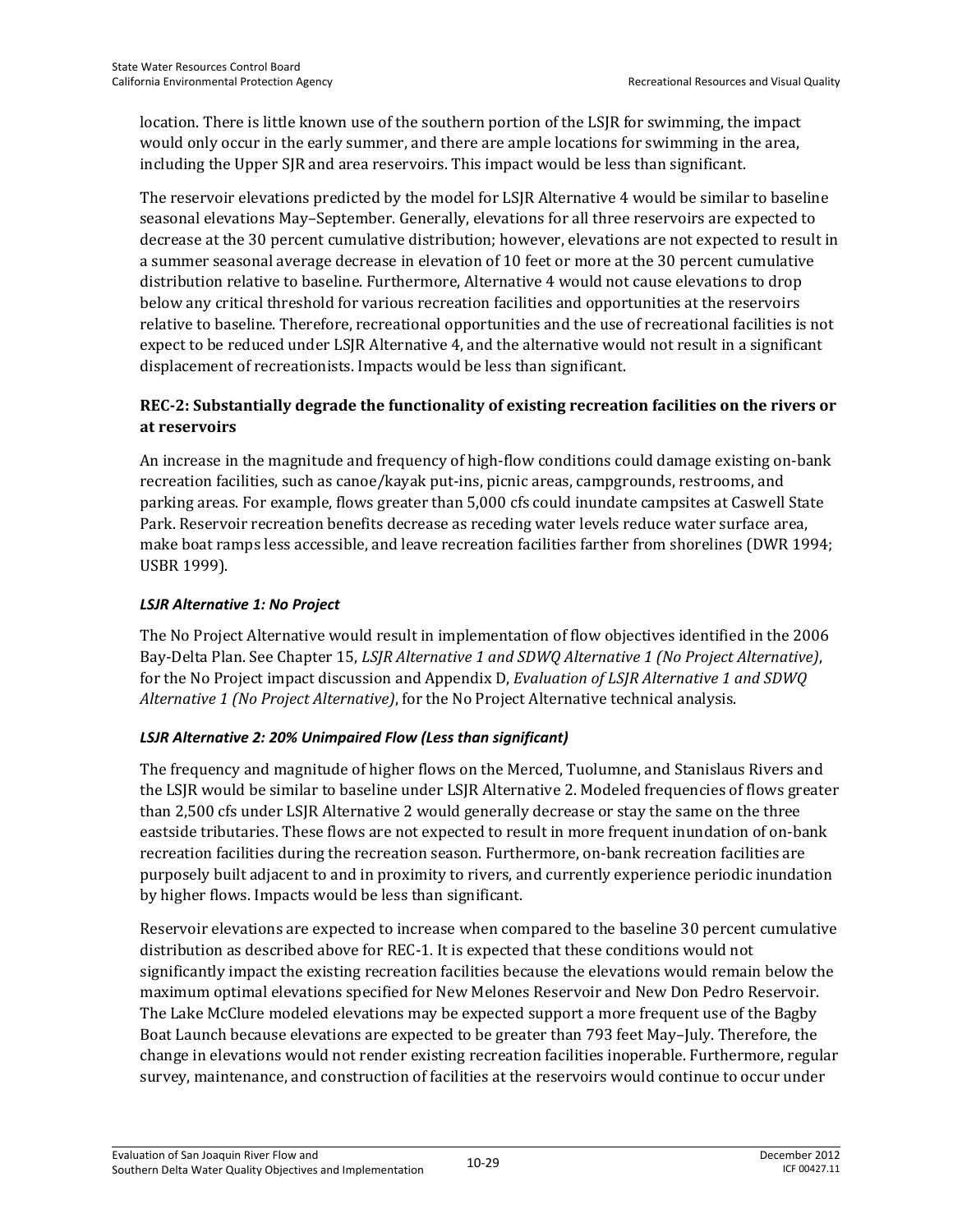the supervision of facility owners and managers consistent with applicable licenses (e.g., FERC) and recreation management plans. Impacts would be less than significant.

#### *LSJR Alternative 3: 40% Unimpaired Flow (Less than significant)*

Under LSJR Alternative 3, modeled frequencies of flows greater than 2,500 would generally decrease on the Merced and Stanislaus Rivers. Thus, on-bank recreation facilities would not be susceptible to more inundation when compared to baseline conditions. Flows greater than 2,500 cfs would increase in frequency on the Tuolumne River in May and June but would remain the same July through September. Flood control releases of greater than 3,500 cfs would continue as under baseline conditions on the Tuolumne River. Although the flows on the Tuolumne River may result in an increase in the frequency of inundation of on-bank recreation areas during the recreation season (May and June), this inundation would not significantly degrade the functionality of the facilities. Recreation facilities constructed in close proximity of rivers and are capable of withstanding periodic inundation by higher flows. The functionality of these facilities, particularly Caswell Memorial Park, would not be substantially degraded because only a portion of the facilities would be inoperable. Moreover, the existing capacity of similar facilities in the region would allow use to shift to facilities at higher elevations during these periods of high flow. Impacts would be less than significant.

Reservoir elevations are expected to decrease for New Melones Reservoir and New Don Pedro Reservoir when compared to the baseline 30 percent cumulative distribution, as described above for LSJR Alternative 3 under REC-1. It is expected that these conditions would not result in a significant degradation of the existing recreation facilities. Although the elevations on these reservoirs would remain below the specified maximum optimal levels, LSJR Alternative 3 would not cause elevations to drop below any critical level for recreation facilities such as boat launches and onshore activities (e.g., picnicking) relative to baseline . The Lake McClure modeled elevations would increase slightly over past and present conditions and would support a more frequent use of the Bagby Boat Launch because elevations are expected to be greater than 793 feet in May. The changes in elevation at the reservoirs would not render existing recreation facilities inoperable. Furthermore, regular survey, maintenance, and construction of facilities at the reservoirs would continue to occur under the supervision of facility owners and managers consistent with applicable licenses (e.g., FERC) and recreation management plans (e.g., New Melones Lake Area Resource Management Plan). Impacts would be less than significant.

#### *LSJR Alternative 4: 60% Unimpaired Flow (Less than significant)*

Modeled frequencies of flows greater than 2,500 cfs under LSJR Alternative 4 would generally decrease on the Merced and Stanislaus rivers. Thus, on-bank recreation facilities would not be susceptible to more inundation when compared to baseline flows on these rivers during the recreation season. Flows greater than 2,500 cfs would generally increase in frequency on the Tuolumne River in May and June, but remain the same July–September. As discussed above, flows greater than 3,500 cfs would continue to be experienced on the Tuolumne River as part of managed flood releases. Furthermore, on-bank recreation facilities at all of these rivers are purposefully built adjacent to, and within close proximity of, rivers and are able to withstand periodic inundation by higher flows. The flows on the Tuolumne River may result in an increase in the frequency of inundation of on-bank recreation facilities during the recreation season, but inundation during May and June would not significantly degrade the functionality of the recreation facilities. Therefore, impacts would be less than significant.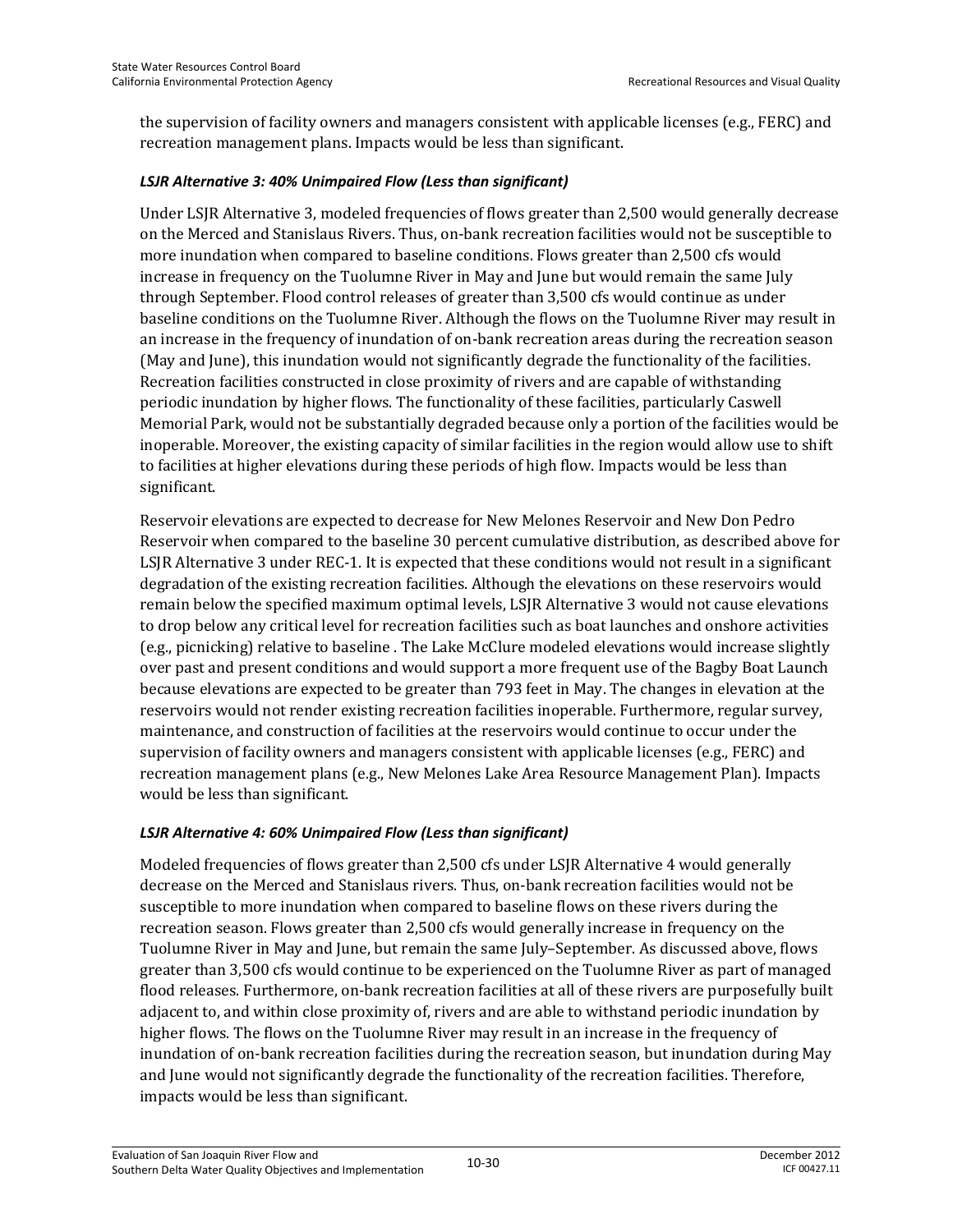Reservoir elevations are expected to decrease for all reservoirs when compared to the baseline 30 percent cumulative distribution as described above for LSJR Alternative 4 under REC-1. It is expected that these conditions would not result in a significant degradation of the existing recreation facilities because the elevations would remain below the maximum optimal elevations, but LSJR Alternative 4 would not cause elevations to drop below any critical level for recreation facilities such as boat launches and onshore activities (e.g., picnicking) relative to baseline, as described above under REC-1. Thus, the changes in elevation at the reservoirs would not render existing recreation facilities inoperable. Furthermore, regular survey, maintenance, and construction of facilities at the reservoirs would continue to occur under the supervision of facility owners and managers consistent with applicable licenses (e.g., FERC) and recreation management plans (e.g., New Melones Lake Area Resource Management Plan). Therefore, impacts would be less than significant.

#### **REC-3: Substantially degrade the existing visual character or quality of the reservoirs**

Low water levels at reservoirs can expose a less-visually pleasing shoreline to recreationists that is devoid of vegetation due to fluctuating water elevations (DWR 1994; USBR 1999). As summarized in Table 10-7 in Section 10.4.2, views are classified such that modification of views or visual character and quality are acceptable or retention of views is recommended. The views of Lake McClure and New Melones Reservoir are classified as Class II views and retention of the existing character of the landscape is recommended. The views of Don Pedro Reservoir are classified as Class III views and changes to the character of the landscape can be moderate.

#### *LSJR Alternative 1: No Project*

The No Project Alternative would result in implementation of flow objectives identified in the 2006 Bay-Delta Plan. See Chapter 15, *LSJR Alternative 1 and SDWQ Alternative 1 (No Project Alternative)*, for the No Project impact discussion and Appendix D, *Evaluation of LSJR Alternative 1 and SDWQ Alternative 1 (No Project Alternative)*, for the No Project Alternative technical analysis.

#### *LSJR Alternative 2: 20% Unimpaired Flow (Less than significant)*

The change in the three reservoir elevations would not result in a substantial change to the existing visual character of the reservoirs. As described above under REC-1 and REC-2, elevations are not expected to decrease May–September when compared to baseline. Therefore, viewers would continue to experience the water land interface and would continue to see water from viewpoints. Impacts of LSJR Alternative 2 would be less than significant.

#### *LSJR Alternative 3: 40% Unimpaired Flow (Less than significant)*

The change in the three reservoir elevations would not result in a substantial change to the existing visual character of the reservoirs. Reservoir elevations are expected to decrease when recreationists are experiencing the visual character and quality of the reservoirs: May–July at New Don Pedro Reservoir and May–September at New Melones Reservoir. The seasonal average elevation levels would decrease less than 10 feet at the 30 percent cumulative distribution, however, and the visual characteristics of the reservoirs would be partially retained because reservoir elevation fluctuations are typical of this environment. Although the reservoirs would not be at these lower elevations during the time when recreationists are experiencing the visual character and quality of the reservoirs, the existing character of the reservoirs, which includes increases and decreases in elevations throughout the summer season and over time, would be retained. Furthermore, although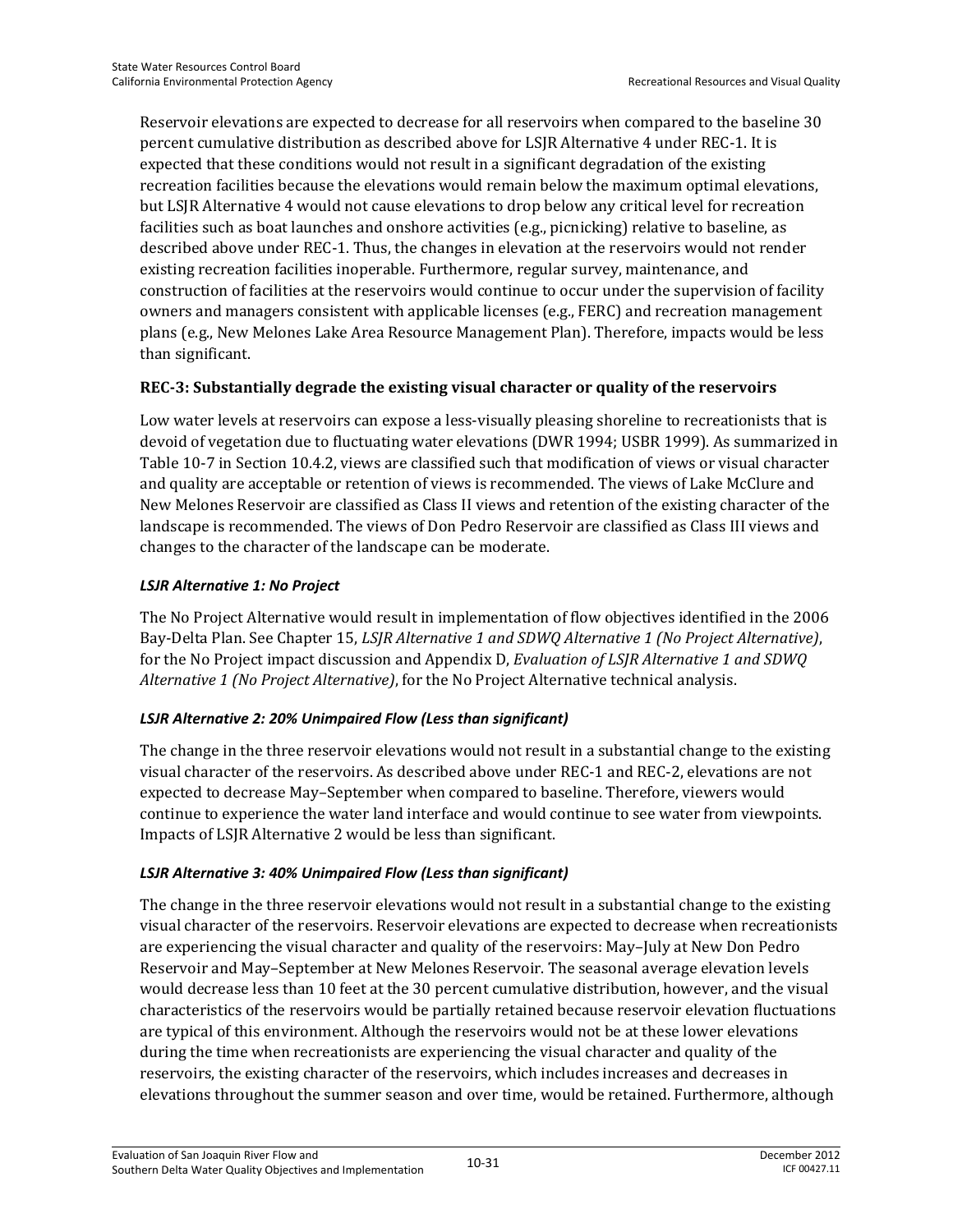the water elevations would change, recreationists would continue to experience the water-land interface. Furthermore, the change in elevation would not represent a substantial degradation to the characteristic landscape (e.g., Sierra Nevada foothills and mountains) described as a Class II view at Lake McClure and New Melones Reservoir. The change would be considered low because viewers would still experience the reservoir, the existing fluctuation of elevation, and lack of vegetation within the fluctuation zone, all within the context of the foothills and mountains. Similarly, the changes to views of Don Pedro Reservoir, classified as Class III views, would also be considered low, and these views are more readily modified as a result of the Class III designation. Impacts would be less than significant.

#### *LSJR Alternative 4: 60% Unimpaired Flow (Less than significant)*

The change in the three reservoir elevations would not result in a substantial change to the existing visual character of the reservoirs. Reservoir elevations are expected to decrease May–July at Lake McClure and New Don Pedro Reservoir and May–September at New Melones Reservoir. Seasonal average elevation levels at the 30 percent cumulative distribution would decrease less than 10 feet. Although the reservoirs would be at these lower elevations during the time when recreationists are experiencing the visual character and quality of the reservoirs, their existing visual character, which includes increases and decreases in elevations throughout the summer season and over time, would be retained as described above under LSJR Alternative 3. Impacts would be less than significant.

# **10.5 Cumulative Impacts**

# **10.5.1 Definition**

Cumulative impacts are defined in the State CEQA Guidelines (14 Cal. Code Regs., § 15355) as "two or more individual effects which, when considered together, are considerable or which compound or increase other environmental impacts." A cumulative impact occurs from "the change in the environment which results from the incremental impact of the project when added to other closely related past, present, and reasonably foreseeable future projects. Cumulative impacts can result from individually minor but collectively significant projects taking place over a period of time" (14 Cal. Code Regs., § 15355(b)).

Consistent with the State CEQA Guidelines (14 Cal. Code Regs., § 15130(a)), the discussion of cumulative impacts in this chapter focuses on significant and potentially significant cumulative impacts. The State CEQA Guidelines (14 Cal. Code Regs., § 15130(b)) state the following:

The discussion of cumulative impacts shall reflect the severity of the impacts and their likelihood of occurrence, but the discussion need not provide as great detail as is provided for the effects attributable to the project alone. The discussion should be guided by the standards of practicality and reasonableness, and should focus on the cumulative impact to which the identified other projects contribute rather than the attributes of other projects which do not contribute to the cumulative impact.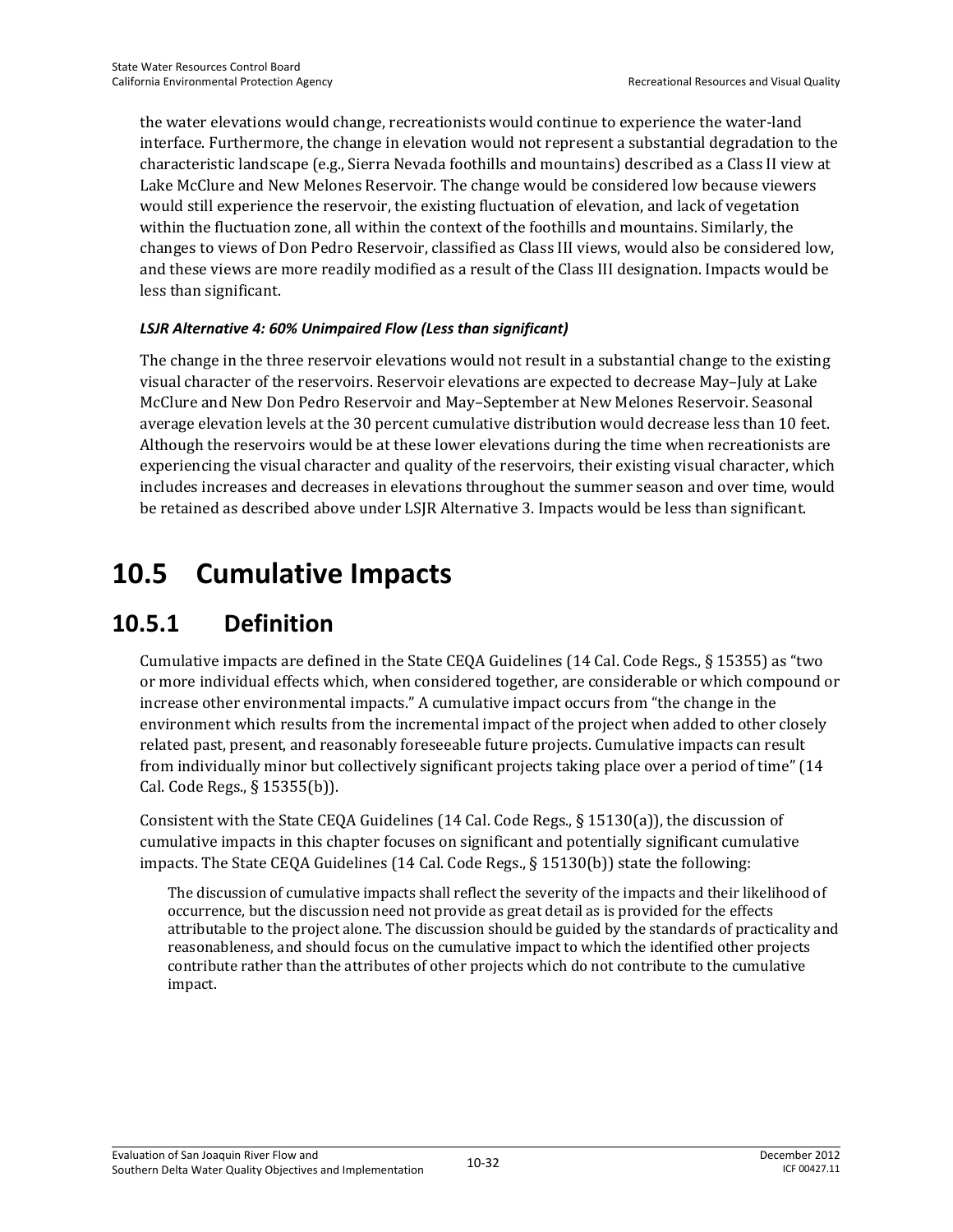# **10.5.2 Past, Present, and Reasonably Foreseeable Future Projects**

Chapter 16, *Cumulative Impact Summary*, *Growth-Inducting Effects, and Irreversible Commitment of Resources* includes a list of past, present, and reasonably foreseeable future projects considered for the cumulative analysis. Present and reasonably foreseeable future projects are projects that are currently under construction, approved for construction, or in final stages of formal planning. These projects were identified by reviewing available information regarding planned projects and are summarized in Chapter 16. Present and reasonably foreseeable future projects related to recreational resources and visual quality are listed in Chapter 16 and include the following.

- Bay–Delta Conservation Plan and Alternative Delta Conveyance Facilities
- Calaveras County General Plan Update
- Conveyance of Refuge Water Supply and Mendota Wildlife Area
- Dos Rios Ranch
- FERC Relicensing of the Don Pedro Project (FERC Project No. 2299)
- FERC Relicensing of the Merced River Hydroelectric Project (FERC Project No. 2179)
- Gravel Mining Reach Floodway Restoration
- Grayson River Ranch Conservation Easement
- Habitat Management Preservation and Restoration Plan for Suisun Marsh
- Habitat Restoration Plan for the Lower Tuolumne River Corridor
- In-Delta Storage Program (Delta Wetlands Project)
- Jensen River Ranch Habitat Enhancement and Public Access Project
- Knights Ferry Floodplain and Side-channel restoration
- Los Vaqueros Reservoir Expansion Project
- Lower Sherman Island Wildlife Area (LSIWA) Land Management Plan (LMP)
- Lower Tuolumne River Big Bend Project
- Merced County General Plan Update
- Merced River Ranch Floodplain Restoration
- Millerton Lake Resources Management Plan/General Plan
- USBR New Melones Lake Area Final Resource Management Plan
- Non-Structural Alternative at San Joaquin River National Wildlife Refuge: Refinement of Habitat Enhancement
- Restoration of the Ruddy Mining Reach
- San Joaquin County General Plan Update
- San Joaquin County Multi-Species Habitat Conservation and Open Space Plan
- San Joaquin River Parkway Plan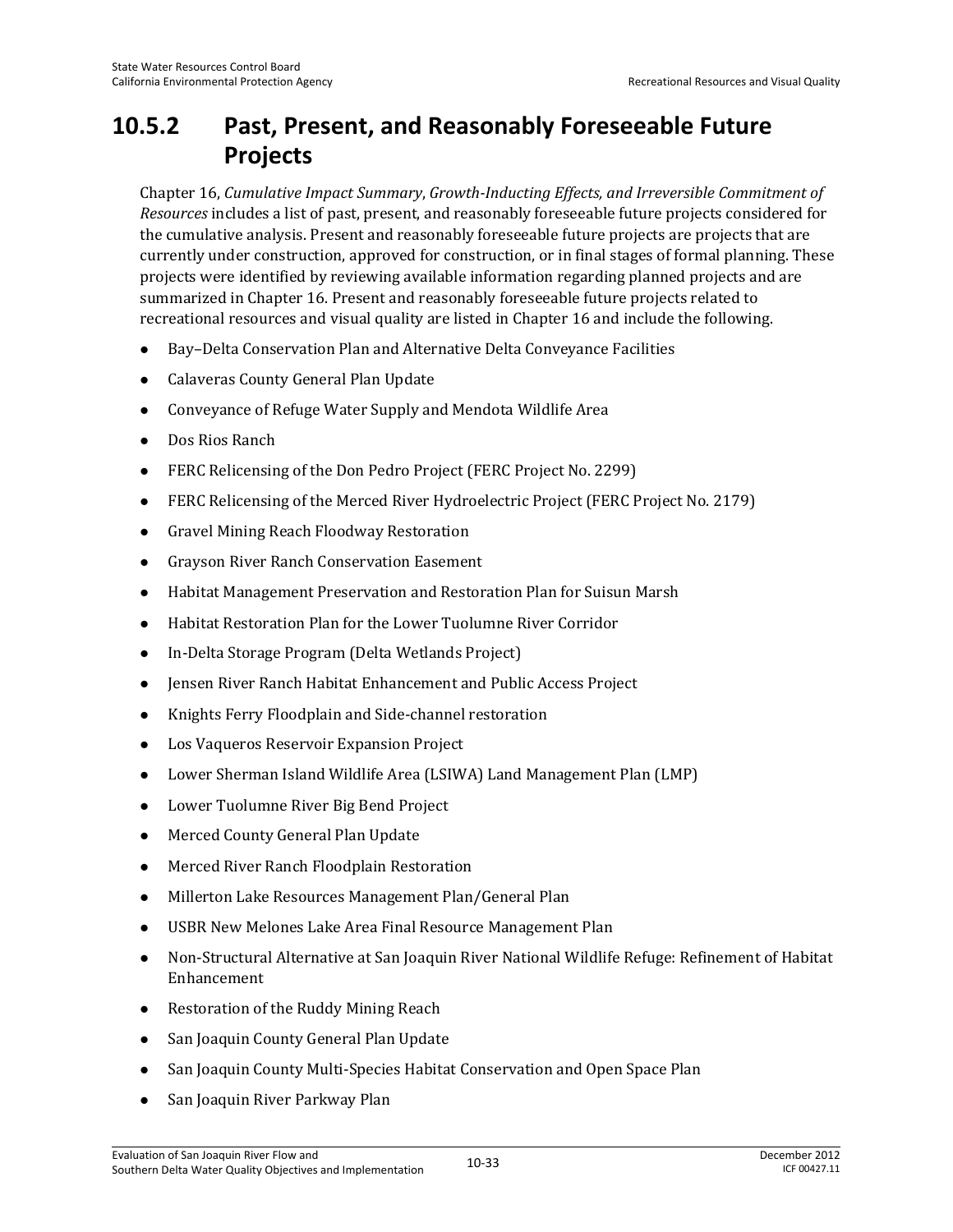- San Joaquin River Partnership's San Joaquin River Blueway
- Upper San Joaquin River Restoration Program
- Stanislaus County General Plan Update
- Tuolumne County General Plan Update
- Tuolumne River Regional Park
- Tuolumne River Restoration Projects including Warner Deardorff Segment Mining Reach Project No. 3

# **10.5.3 Significance Criteria**

Two significance criteria must be met for an environmental consequence to have a significant cumulative impact: (1) the effect must make a cumulatively considerable incremental contribution to an overall cumulative impact, and (2) the overall cumulative impact (considering past, present, and reasonably foreseeable future projects) must be significant. (See Cal. Code Regs., tit. 14, §§ 15064, 15065, 15130.) The cumulative analysis uses the impact threshold topics discussed in the impact analysis (i.e., substantially reduce recreational opportunities, substantially degrade functionality, or substantially degrade visual character and quality).

# **10.5.4 Mitigation Measures for Significant Cumulative Impacts**

As specified by Section 15130 of the State CEQA Guidelines (2012) the analysis of cumulative impacts will examine feasible options for mitigating or avoiding a project's contribution to any significant cumulative effects. With some projects, the only feasible mitigation for cumulative impacts may be the adoption of ordinances or regulations rather than the imposition of conditions on a project-by-project basis. Mitigation measures to reduce an alternative's contribution to significant cumulative effects are presented below where feasible and appropriate.

# **10.5.5 Cumulative Impact Analysis**

#### **Methodology**

The methodology used to analyze cumulative impacts associated with recreational resources and visual quality entailed a qualitative description of the cumulative impacts expected from past, present, and reasonably foreseeable projects, including an analysis of several projects in the plan area. A project may contribute to a significant cumulative impact even if the impacts of the project are not significant, and significant project impacts are not inherently cumulative impacts. The determination of whether the LSJR and SDWQ alternatives would contribute to a significant impact is based on whether the project would make a cumulatively considerable incremental contribution to an impact when considered in concert with other identified projects, and whether the combined effects would result in a significant impact on visual or recreational resources.

#### **Geographic Scope**

The geographic scope of this analysis is approximately the plan area for the LSJR alternatives. The southern Delta is not included, as the water quality objectives would have no impact on visual and recreational resources. A decline or degradation of available on-bank or in-water recreational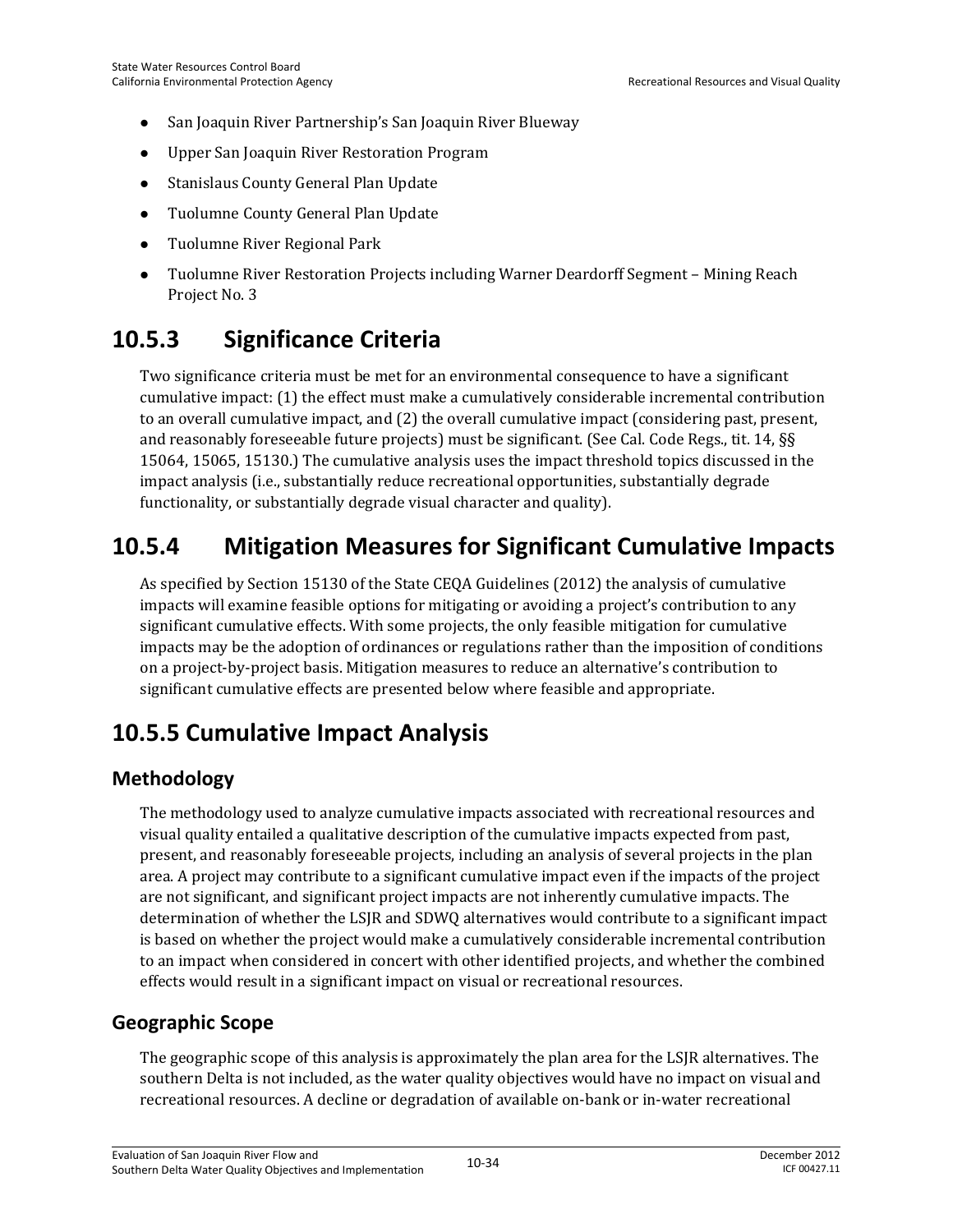opportunities and facilities or reduction in recreation facility function and capacity can result in cumulative impacts on recreational resources. Cumulative impacts on visual quality can result from project development around the reservoirs or a change in land use that influences the visual character or quality surrounding the reservoirs.

#### **Analysis**

The combined effects of some of the past, present, and reasonably foreseeable future projects would be expected to modify and enhance on-bank and in-water recreational opportunities. Specifically, there would likely be more recreation facilities and opportunities developed along the reservoirs and rivers because of the proposed future projects, such as the New Melones Lake Area Resource Management Plan, the Upper San Joaquin River Restoration flows, or the San Joaquin Blueway Plan. These plans call for new recreation facilities and maintenance of existing facilities, or implementation of additional flows on the rivers suitable for recreational purposes.

Past and present actions have gradually increased pressure on recreational resources, extracted water from the LSJR and three eastside tributaries, and altered the natural environment, including through urbanization of the viewshed. However, past projects and present actions have also increased the number of recreational opportunities for the general public along each of the three eastside tributaries, the LSJR, and at the reservoirs by developing trails, boat launches, campsites, and other recreational amenities.

Reasonably foreseeable future projects are expected to increase recreation opportunities. For example, the San Joaquin River Blueway Plan proposes improving access to the Upper SJR to create a blueway—a boating trail to camping, fishing, bird watching, and other kinds of recreation. The plan would provide additional shore-based recreation opportunities, which may result in increased opportunities for water-enhanced recreation. The plan would expand recreational opportunities and use of the SJR without degrading the functionality or visual character of the resource. Additionally, the Upper San Joaquin River Restoration Program is proposed for the Upper SJR, immediately upstream of the plan area, but also includes the LSJR since increased flows proposed under the program would influence this downstream portion of the river. The program would require the release of interim and restoration flows to promote use of the river by native fish, as well as channel modifications and reintroduction of Chinook salmon. No new projects or facilities would be constructed on the SJR between the Merced River and the Delta in the vicinity of existing recreation facilities or use areas; therefore, there would be no direct change to the functionality or visual character of these resources. The proposed reintroduction of Chinook salmon and improved water quality may have a beneficial impact on sport fishing on the LSJR and in the southern Delta, while restoration actions may decrease fishing opportunities in the Upper SJR. The proposed relicensing of New Don Pedro Reservoir and Lake McClure will include the maintenance of recreational facilities and potential changes to the release of water from the reservoir for power generation. If New Don Pedro Reservoir and Lake McClure are managed to release more water, the reservoirs could experience drawdown conditions, which can impact recreation and visual resources. However, recreational amenities would be managed under the FERC license to provide continued access to recreationists, and viewers anticipate the lack of vegetation that is created in the area of surface water fluctuation. Implementation of the New Melones Resource Management Plan would likely result in the development of more recreational facilities at New Melones Reservoir.

Because past, present, and reasonably foreseeable future projects have generally developed and promoted recreation, they have not had cumulatively considerable or significant effects on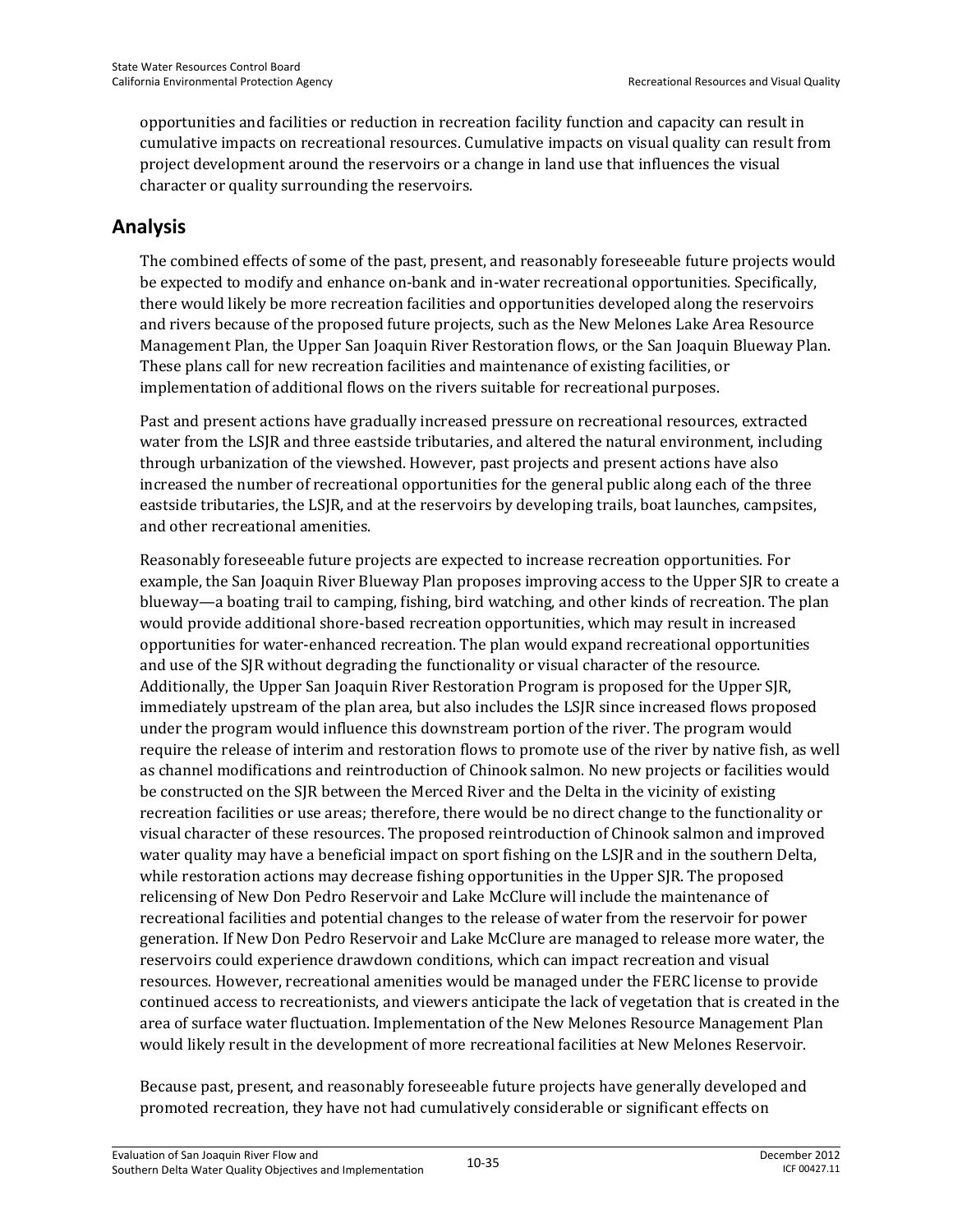recreational amenities. The reservoirs, agricultural lands, and urbanization of the watershed have had cumulatively considerable impacts on the views and viewshed experienced by recreationists and these impacts would be considered significant.

LSJR Alternative 2 would continue to support flows that are optimal for all types of recreation on the three eastside tributaries and the LSJR. Therefore, the incremental cumulative contribution of LSJR Alternative 2 to recreational resources on the rivers would be less than significant, and when combined with past, present, and reasonably foreseeable future projects, LSJR Alternative 2 would not result in a significant cumulative impact. LSJR Alternatives 3 and 4 may result in increased flows within the plan area that are greater than optimal for swimming and boating. Specifically, the LSJR currently experiences flows that are above optimal for boating. This would not significantly impact recreation on the LSJR because there are currently few opportunities for swimming that would be displaced. However, LSJR Alternatives 3 and 4 would reduce lower flows and moderate flows on the Tuolumne and Merced Rivers, which could affect swimming and lower-flow recreational activities on these rivers. The incremental contribution of this reduced flow during the recreation season would be considered cumulatively considerable and significant. As discussed in REC-1, the significant cumulative impacts on the Stanislaus River associated with recreational flows could be reduced or lessened with less flow, beyond that which is currently required by LSJR Alternatives 3 or 4. Evaluating the effects of less flow is part of other alternatives (e.g., LSJR Alternative 2) and is separately considered in this document. Therefore, it cannot be independently applied as mitigation measures. Therefore, there are no feasible mitigation measures to avoid, minimize, rectify or reduce or eliminate the impact, and this cumulative impact would remain significant and unavoidable.

LSJR Alternative 2 would not decrease reservoir elevations May–June at the 30 percent cumulative distribution. Therefore, the incremental cumulative contribution of LSJR Alternative 2 to visual resources and recreational resources at the reservoirs would be less than significant and when combined with past, present, and reasonably foreseeable future projects, LSJR Alternative 2 would not result in a significant cumulative impact. LSJR Alternatives 3 and 4 could change reservoir levels elevations May–July at the 30 percent cumulative distribution. This may result in a cumulative change to reservoir levels that would impact the visual character of the reservoir. However, this impact would not be significant because the recreational amenities would be managed under the FERC license to provide continued access to recreationists and viewers anticipate the lack of vegetation that is created in the area of surface water fluctuation. Furthermore, it is anticipated that recreational amenities, such as boat launches, would continue to operate under LSJR Alternatives 3 and 4 at the reservoirs. Therefore, the incremental cumulative contribution of LSJR Alternatives 3 or 4 to visual resources and recreational resources at the reservoirs would be less than significant. When combined with past, present, and reasonably foreseeable future projects, LSJR Alternatives 3 or 4 would not result in a significant cumulative impact.

# **10.6 References Cited**

# **10.6.1 Printed References**

All Outdoors. 2011. Real-Time Flow reports for California Rivers. Last revised: Dec 19, 2011. Available: <http://www.aorafting.com/river/flows.htm>. Accessed: Jan 31, 2012.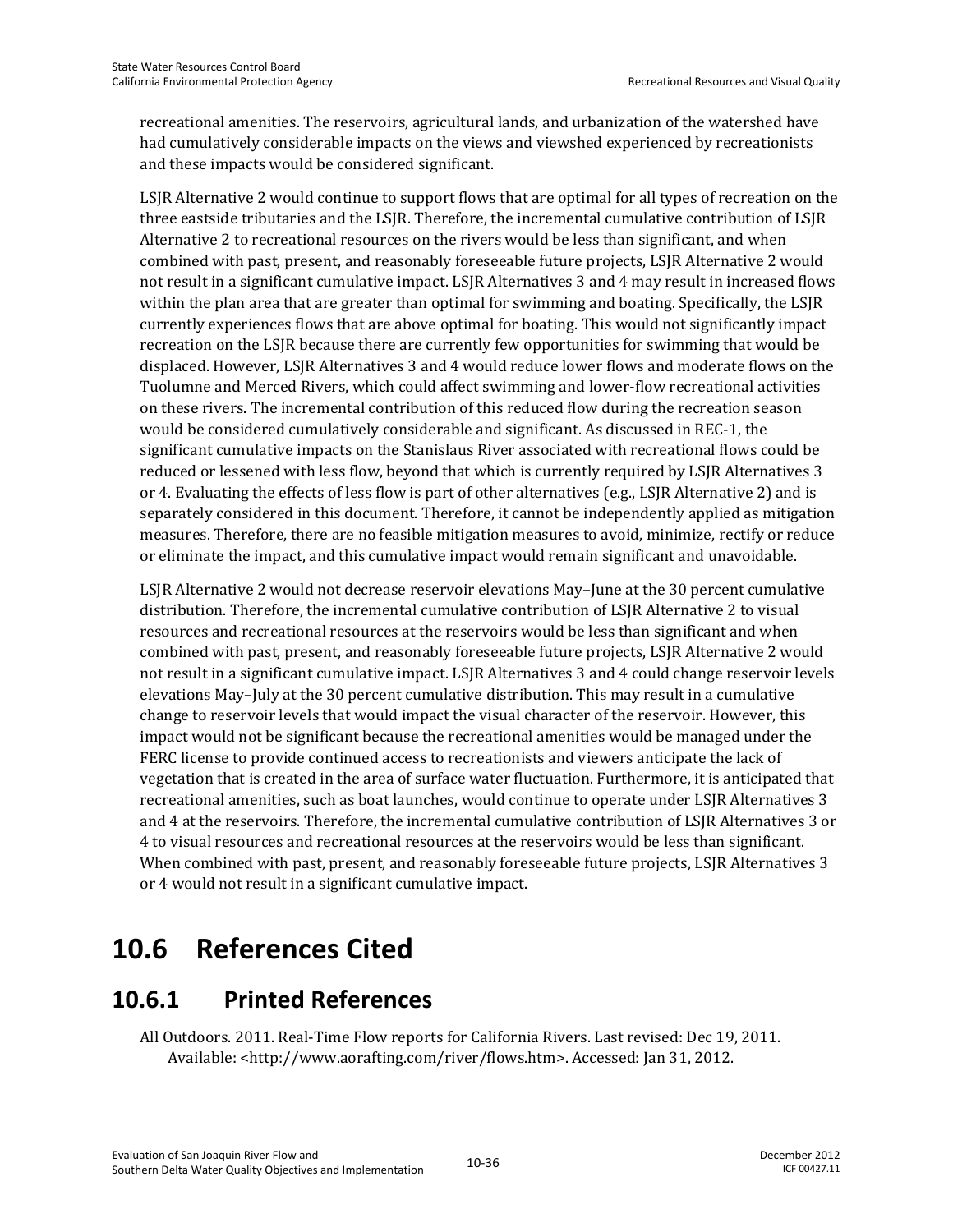- American Whitewater. 2012. Merced 7) Snelling diversion to San Joaquin confluence. Available: <http://www.americanwhitewater.org/content/River/detail/id/5042/>. Accessed: Feb 1, 2012.
- Barnes, Dwight H. 1987. The Greening of Paradise Valley: The First 100 Years (1887-1987) of the Modesto Irrigation District. Prepared for the Modesto Irrigation District. Available: <http://www.mid.org/about/100-years/grnng\_of\_pvy.pdf>. Accessed: December 6, 2011.
- California Department of Water Resources (DWR). 1994. Bulletin 160-93, The California Water Plan Update, October 1994. Available: < http://www.waterplan.water.ca.gov/previous/b160- 93/TOC.cfm>. Accessed: January 17, 2012.
- California Department of Water Resources (DWR). 2001. Comparative Inventory of Recreation Facilities at California's Largest Reservoirs.
- The Dangermond Group and LSA Associates, Inc. 2006. Preliminary Findings for the Aquatic Recreation Component of the Delta Recreation Strategy. Draft. Prepared for The Delta Protection Commission.
- Delta Protection Commission. 1997. The Delta: Sacramento-San Joaquin Delta Recreation Strategy. Available: < http://www.delta.ca.gov/recreation\_survey.htm>. Accessed: February 2, 2012.
- Delta Protection Commission. 2010. Land Use and Resource Management Plan for the Primary Zone of the Delta. Draft.
- Dreamflows. 2011. Dreamflows Bulletin Board: Topic: CA: Stanislaus Flow Levels. Last revised: May 11, 2011. Available: <http://www.dreamflows.com/forums/viewTopic.php?topic=712>. Accessed: Jan 31, 2012.
- McAfee, Kimra Dawn. 2000. Post-Audit of New Melones Dam, Central Valley Project, Stanislaus River, California. Oakland, CA. Thesis submitted to the faculty of San Francisco State University .
- Merced Irrigation District (Merced ID). 2010. Technical Memorandum 11-1 Visual Quality. Attachment 11-1C. Summary of BLM Visual Resource Management System. Available: <http://www.eurekasw.com/MID/Technical%20Memoranda/2010%20and%202011%20Tech nical%20Memoranda/Technical%20Memorandum%2011-01%20- %20Visual%20Quality/Attachment%2011- 1C%20Summary%20of%20BLM%20Visual%20Management%20System.pdf>. Accessed: March 30, 2012.
- Merced Irrigation District (Merced ID). 2011a. Application for a New License, Major Project Existing Dam: Draft Initial Statement, Merced River Hydroelectric Project. Draft. Merced, CA.
- Merced Irrigation District (Merced ID). 2011b. Technical Memorandum 8-2. Recreational River Boating from Merced Falls Dam to Crocker-Huffman Diversion Dam. Available: <http://www.eurekasw.com/MID/Technical%20Memoranda/2010%20and%202011%20Tech nical%20Memoranda/Technical%20Memorandum%2008-02%20- %20Recreational%20River%20Boating%20Between%20Merced%20Falls%20Dam%20and%2 0Crocker-Huffman%20Diversion%20Dam/Tech%20Memo%208-2%20- %20Recreational%20River%20Boating.pdf>. Accessed: February 23, 2012.